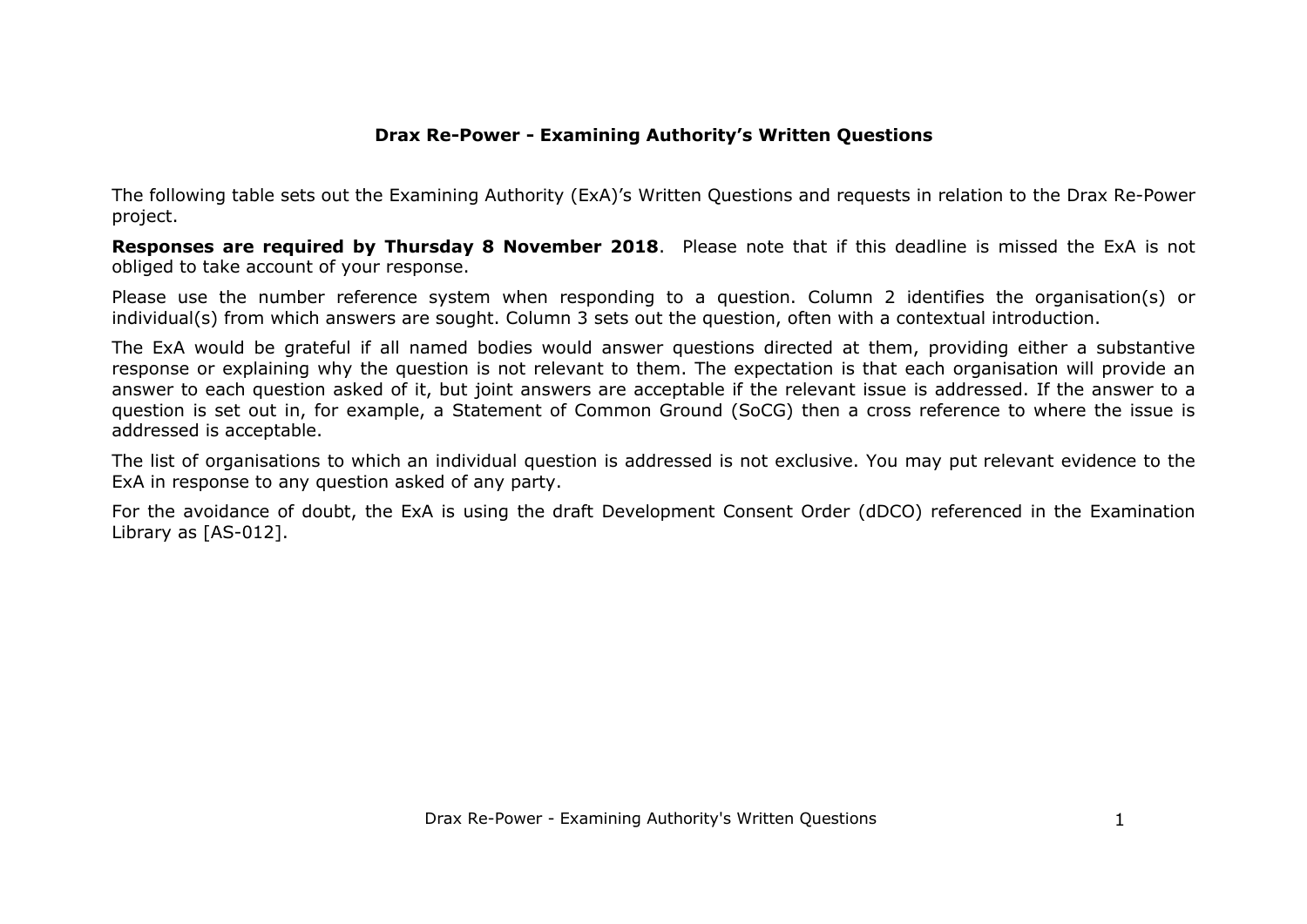## **Contents**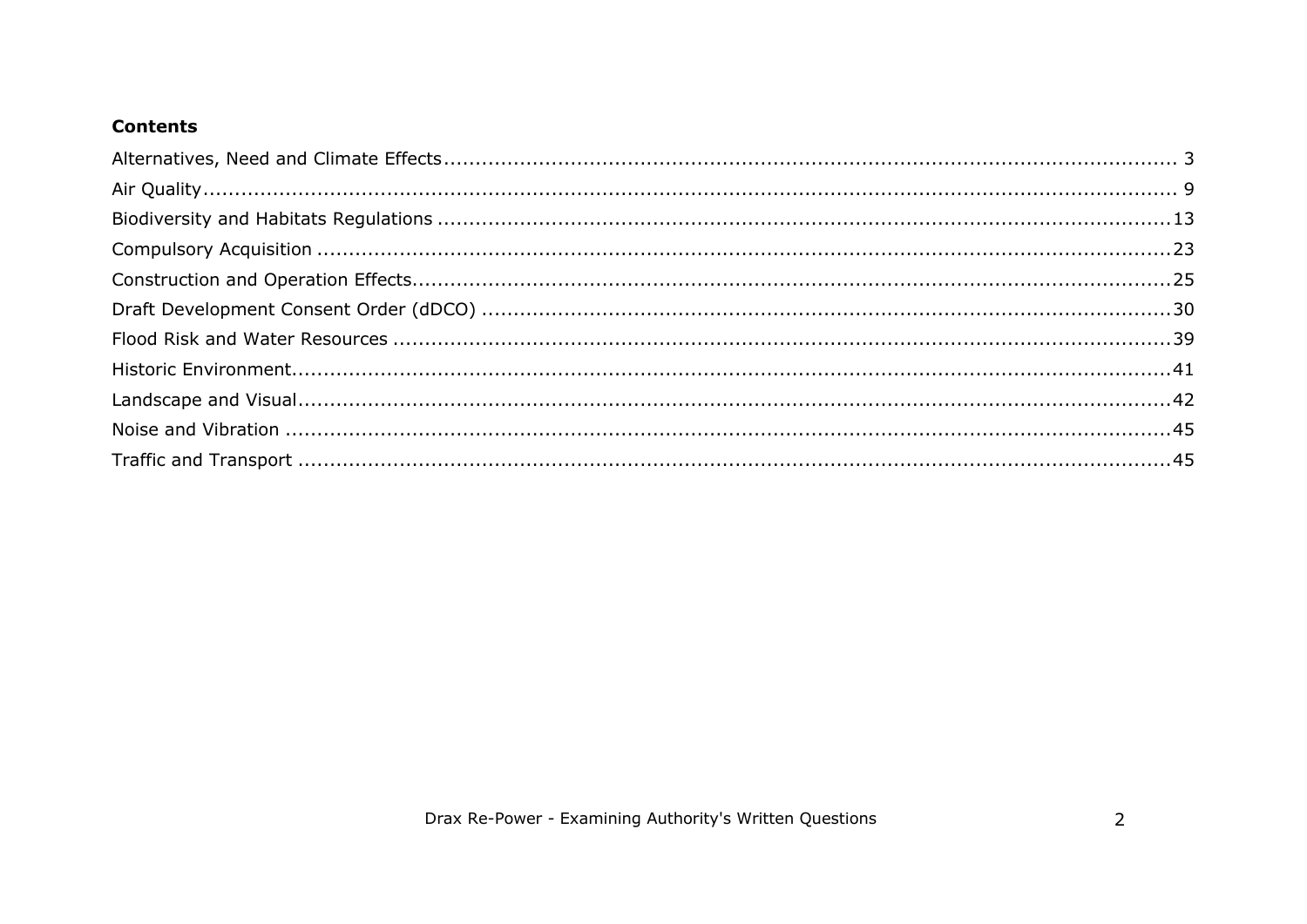<span id="page-2-0"></span>

| <b>ANC</b>     | <b>Alternatives, Need</b><br>and Climate Effects |                                                                                                                                                                                                                                                                                                                                                                                                                                                                                                                                                                                                                                             |
|----------------|--------------------------------------------------|---------------------------------------------------------------------------------------------------------------------------------------------------------------------------------------------------------------------------------------------------------------------------------------------------------------------------------------------------------------------------------------------------------------------------------------------------------------------------------------------------------------------------------------------------------------------------------------------------------------------------------------------|
| <b>ANC 1.1</b> | <b>Baseline</b><br><b>The Applicant</b>          | Chapter 3 of the Environmental Statement (ES) [APP-071] and subsequent ES Chapters<br>[APP-069 to APP-086] set out the baseline conditions for each aspect matter and at each<br>stage of the Proposed Development process. The current baseline is defined as three<br>units operating using biomass and three units using coal. The future baseline is defined<br>as four units operating biomass and two units on coal.<br>Confirm when the proposed unit to be converted from coal to biomass will be<br>i)<br>operational.<br>ii) Confirm whether any conversion earlier than late 2018 affects the scope and<br>assessment in the ES. |
| <b>ANC 1.2</b> | Do Nothing Scenario<br><b>The Applicant</b>      | Explain why the 'Do Nothing' Scenario is described only in the Air Quality [APP-074],<br>Noise and Vibration [APP-075] and Climate [APP-083] aspect Chapters of the ES.                                                                                                                                                                                                                                                                                                                                                                                                                                                                     |
| <b>ANC 1.3</b> | <b>Fuel Source</b><br><b>The Applicant</b>       | Chapter 4 of the ES [APP-072] sets out the alternatives to the Proposed Development<br>examined by the Applicant. Paragraph 4.8.3 states that, aside from natural gas and<br>biomass, the only other alternative fuel sources considered were waste and nuclear.<br>Both were ruled out on viability grounds.<br>Mr May in his Relevant Representation (RR) [RR-298] suggests fuel sources such as<br>biogas and synthetic gas should also have been considered.<br>Explain why these fuel sources were not explored.<br>ii) Explain whether any assessments were undertaken of other types of energy                                       |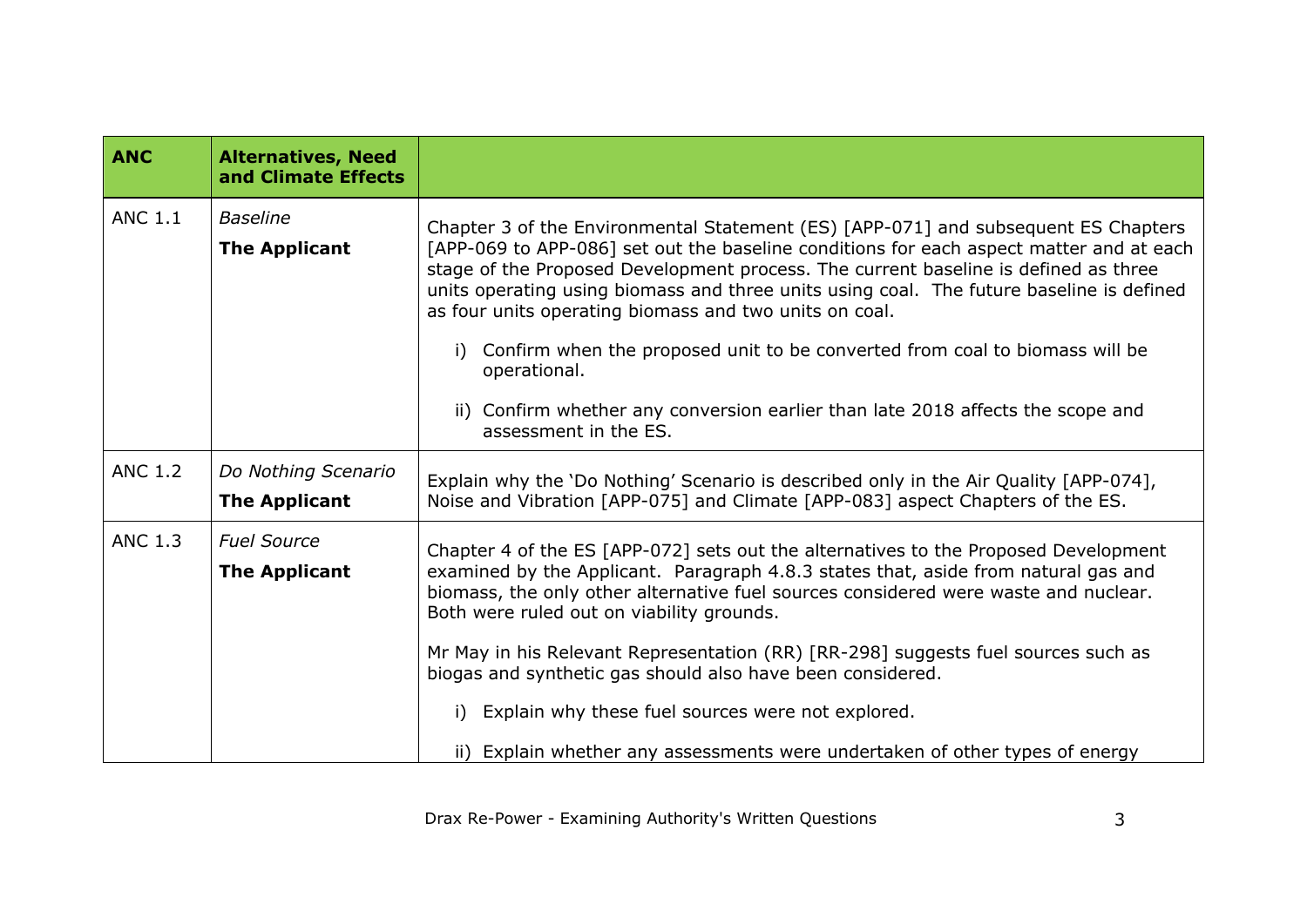|                |                                                   | production.                                                                                                                                                                                                                                                                                       |
|----------------|---------------------------------------------------|---------------------------------------------------------------------------------------------------------------------------------------------------------------------------------------------------------------------------------------------------------------------------------------------------|
|                |                                                   | iii) Justify the approach that an assessment of waste and nuclear fuel sources<br>represents a reasonable assessment of alternatives.                                                                                                                                                             |
| <b>ANC 1.4</b> | <b>Fuel Source</b><br><b>The Applicant</b>        | Comment on the assertions of a considerable majority RRs (too numerous to list here),<br>and Interested Parties at the Open Floor Hearing held on Thursday 4 October [EV-004]<br>that the Proposed Development would eventually be sourced by an unconventional gas<br>source, such as shale gas. |
| <b>ANC 1.5</b> | <b>Battery Storage</b><br><b>The Applicant</b>    | Explain whether this technology is or has been widely used and available in other similar<br>projects.                                                                                                                                                                                            |
| <b>ANC 1.6</b> | <b>OCGT and CCGT</b><br><b>The Applicant</b>      | Explain the circumstances and proportion of time that the proposed Units X<br>i)<br>and/or Y would operate on open cycle technology.                                                                                                                                                              |
|                |                                                   | ii) Justify the approach to the use of open cycle, and whether this represents the<br>most sustainable option and Best Available Techniques against combined cycle.                                                                                                                               |
| <b>ANC 1.7</b> | Carbon Capture<br>Storage<br><b>The Applicant</b> | The Environment Agency in its RR [RR-292] states that additional information is required<br>before they can conclude whether there are no foreseeable barriers to carbon capture<br>with regards to technical feasibility, including the following:                                               |
|                |                                                   | A scaled plan to identify the $CO2$ pipeline and exit point;                                                                                                                                                                                                                                      |
|                |                                                   | Details of the space requirements for the carbon capture equipment, along with<br>an explanation of how space allocations have been determined;                                                                                                                                                   |
|                |                                                   | A statement of estimated cooling demand and that the space allocated is<br>sufficient;                                                                                                                                                                                                            |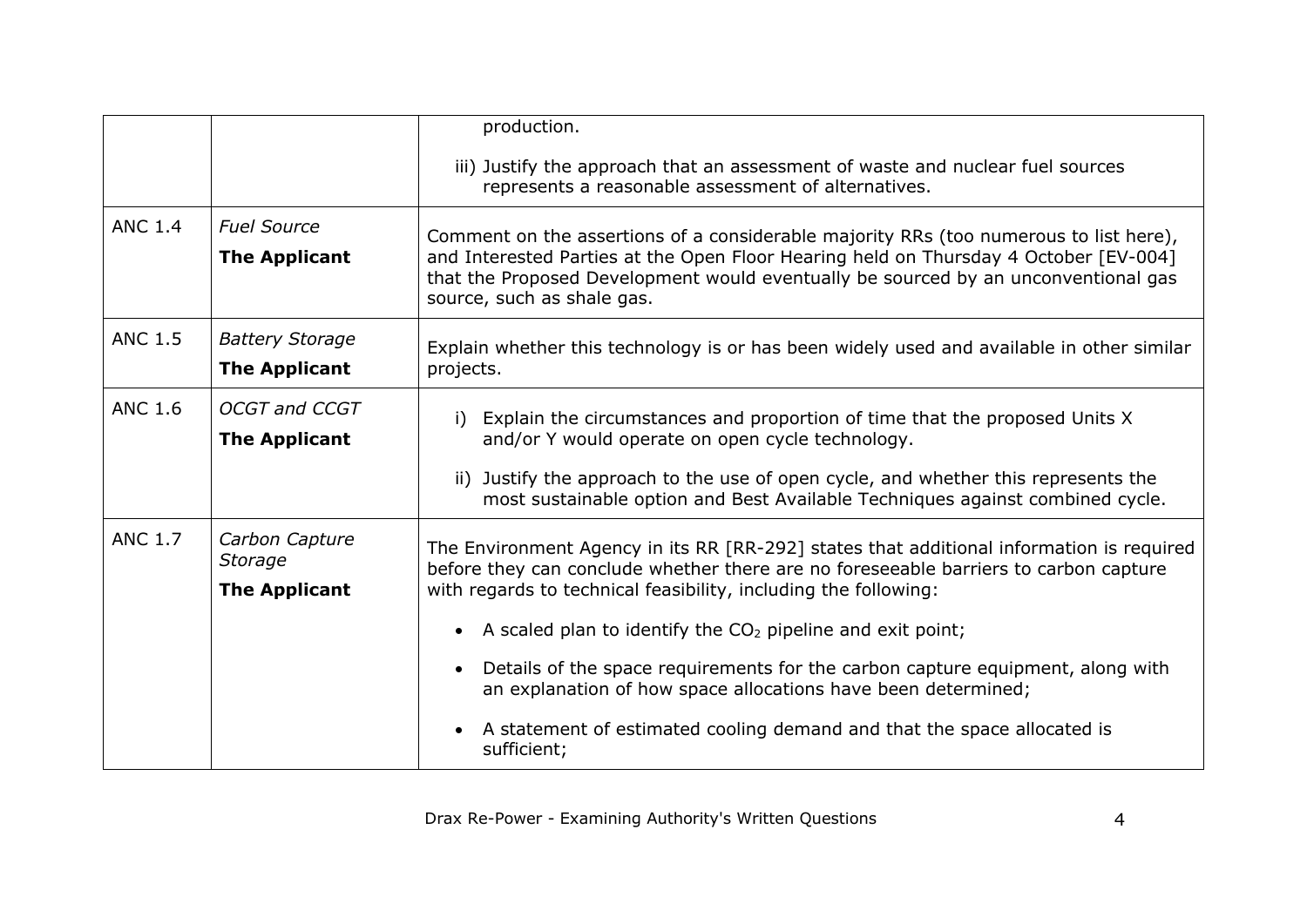|                |                                                    | A statement of estimated additional compressed air requirements, along with the<br>$\bullet$<br>size of the compressor and their location;                                                                                                                                                                                                                                                                                                                          |
|----------------|----------------------------------------------------|---------------------------------------------------------------------------------------------------------------------------------------------------------------------------------------------------------------------------------------------------------------------------------------------------------------------------------------------------------------------------------------------------------------------------------------------------------------------|
|                |                                                    | Details of the estimated additional waste water treatment needs and that the<br>existing effluent treatment plant can meet this demand;                                                                                                                                                                                                                                                                                                                             |
|                |                                                    | Confirmation that emissions will be the same or lower in Open Cycle Gas Turbine<br>(OCGT) mode than in Combined Cycle Gas Turbine (CCGT) mode, and if not, an<br>assessment of carbon capture readiness against OCGT mode; and                                                                                                                                                                                                                                      |
|                |                                                    | Confirm how the carbon capture equipment will be able to operate at 90%<br>efficiency in OCGT mode.                                                                                                                                                                                                                                                                                                                                                                 |
|                |                                                    | Justify why this information is not required for this Application; or<br>i)                                                                                                                                                                                                                                                                                                                                                                                         |
|                |                                                    | ii) Provide this information, and confirm the extent to which it alters the assessment<br>presented in the ES. [APP-069 to APP-086].                                                                                                                                                                                                                                                                                                                                |
|                |                                                    | iii) Confirm that the parameters of the buildings as set out in the dDCO [AS-012]<br>leave sufficient space for the carbon capture readiness.                                                                                                                                                                                                                                                                                                                       |
| <b>ANC 1.8</b> | Combined Heat and<br>Power<br><b>The Applicant</b> | The Environment Agency in its RR [RR-292] states that a site layout plan has not been<br>submitted indicating that sufficient space exists for combined heat and power. It also<br>states that that the selection of heat loads also could have planning implications as it<br>could dictate the site infrastructure and affect the footprint of any development required.<br>Provide a justified response to both concerns raised.<br>i)<br>ii) Provide this plan. |
| <b>ANC 1.9</b> | <b>Need</b>                                        |                                                                                                                                                                                                                                                                                                                                                                                                                                                                     |
|                |                                                    | Paragraph 3.1.2 of National Policy Statement (NPS) EN-1 states that it is for industry to                                                                                                                                                                                                                                                                                                                                                                           |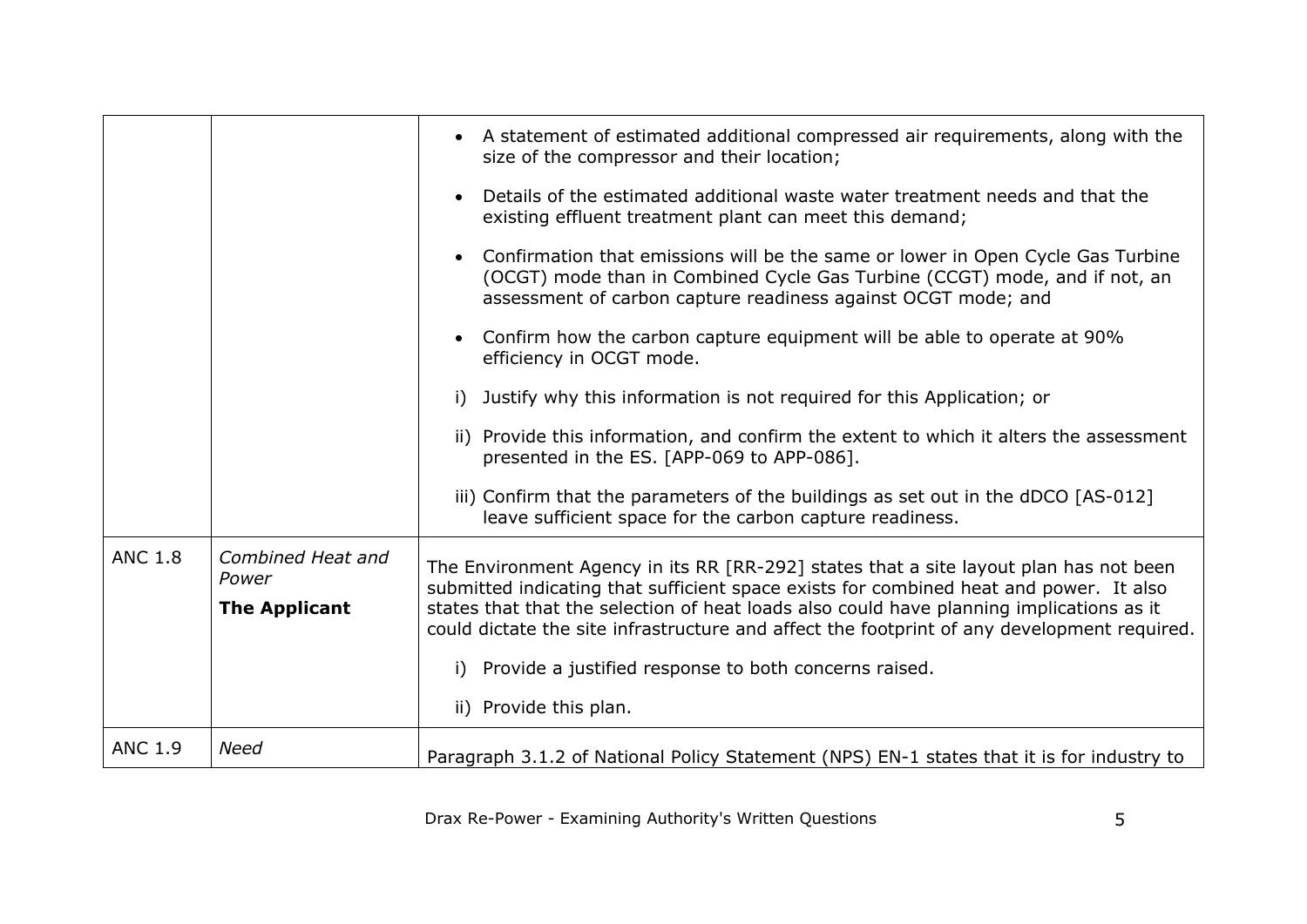|                 | <b>Client Earth</b>                 | propose new energy infrastructure projects within the strategic framework set by<br>Government, and that the Government does not consider it appropriate for planning<br>policy to set targets for or limits on different technologies.<br>In your RR [RR-273] you state that the Proposed Development would not be consistent<br>with NPSs EN-1 and EN-2 as there is no need for this additional capacity in view of<br>current Government projections.<br>Substantiate your views in light of the NPS paragraph cited above.                                                                                                                                                               |
|-----------------|-------------------------------------|----------------------------------------------------------------------------------------------------------------------------------------------------------------------------------------------------------------------------------------------------------------------------------------------------------------------------------------------------------------------------------------------------------------------------------------------------------------------------------------------------------------------------------------------------------------------------------------------------------------------------------------------------------------------------------------------|
| <b>ANC 1.10</b> | <b>Need</b><br><b>The Applicant</b> | In addition to the views of Client Earth in its RR [RR-273], Mr May in his RR [RR-298]<br>states that the Proposed Development would exceed 10% of the current UK energy<br>demand.<br>Explain the relevance of national targets for energy generation.<br>i)<br>ii) Provide these targets.<br>iii) Explain whether both Units X and Y, are required to meet current energy need<br>and/or demand.<br>iv) If Unit X alone is sufficient to meet UK energy need and/or demand, explain how<br>the additional Greenhouse Gas Emissions (GHG) that would be generated by the<br>Proposed Development (Units X and Y) is justified.<br>v) Provide a response to Client Earth's and Mr May's RRs. |
|                 |                                     |                                                                                                                                                                                                                                                                                                                                                                                                                                                                                                                                                                                                                                                                                              |
| <b>ANC 1.11</b> | Coal Units 5 or 6 and<br>Gas Unit Y | Explain why Unit Y is only optional.<br>i)                                                                                                                                                                                                                                                                                                                                                                                                                                                                                                                                                                                                                                                   |
|                 | <b>The Applicant</b>                | ii) What are the circumstances envisaged in which Unit Y would not be commenced.                                                                                                                                                                                                                                                                                                                                                                                                                                                                                                                                                                                                             |
|                 |                                     | iii) Comment on the likelihood that Units 5 or 6 would operate beyond 2025 (with                                                                                                                                                                                                                                                                                                                                                                                                                                                                                                                                                                                                             |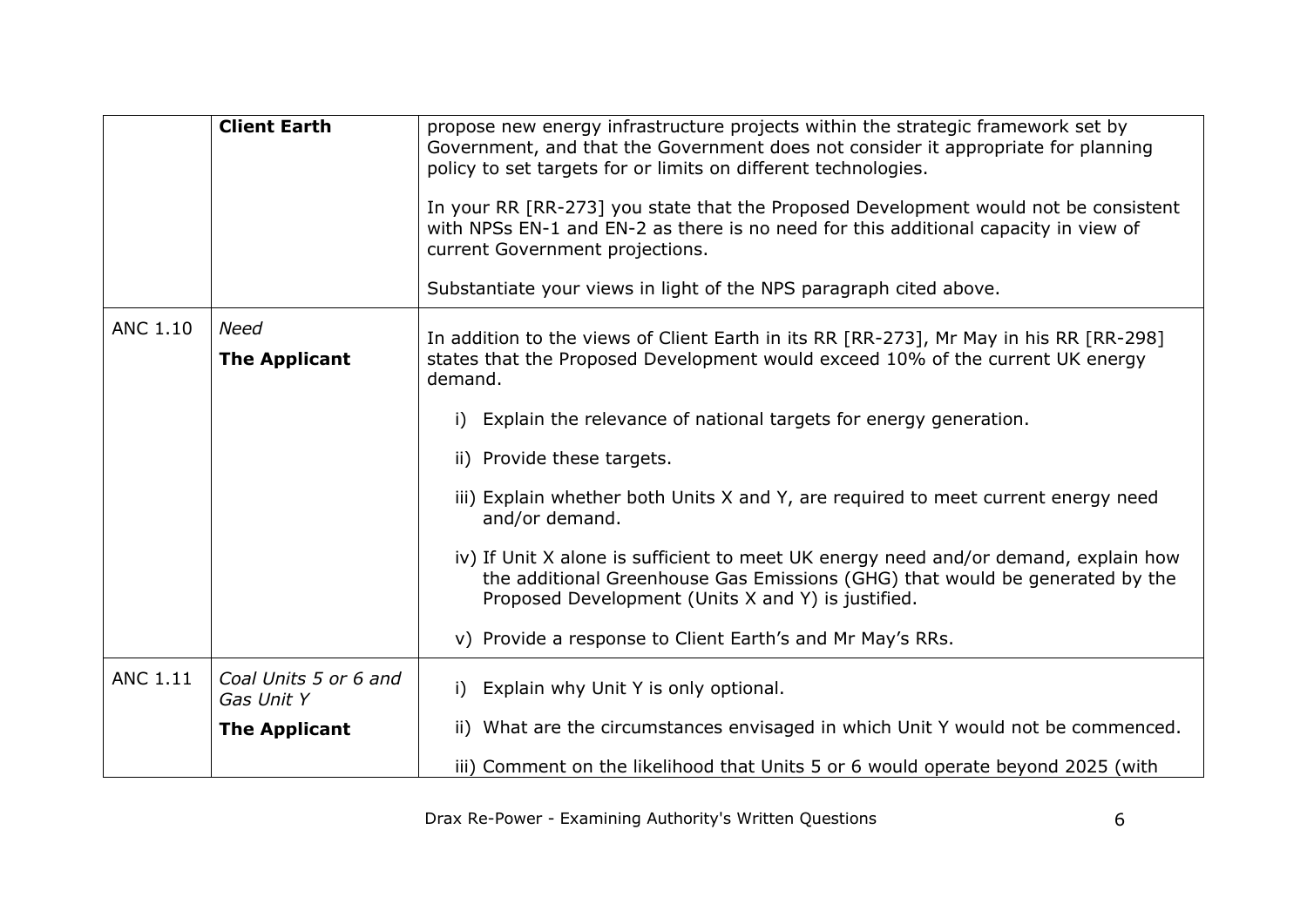|                 |                                         | coal abatement) should Unit Y not be commenced given that the Proposed<br>Development seeks only to provide land for carbon capture storage.                                                                                                                                                                                                                                                                                                                                                                                                                                              |
|-----------------|-----------------------------------------|-------------------------------------------------------------------------------------------------------------------------------------------------------------------------------------------------------------------------------------------------------------------------------------------------------------------------------------------------------------------------------------------------------------------------------------------------------------------------------------------------------------------------------------------------------------------------------------------|
| <b>ANC 1.12</b> | Climate Effects<br><b>The Applicant</b> | The ExA is not convinced that the information contained within Chapter 15 of the ES<br>[APP-083] contains a complete picture of the effect of the Proposed Development on<br>climate change. Friends of the Earth in their RR [RR-293] also cite similar but vague<br>concerns.                                                                                                                                                                                                                                                                                                           |
|                 |                                         | Only two scenarios are provided. Firstly, the continued coal usage of Units 5 and 6 (the<br>'do nothing' scenario) and accounting for the change in regulations in 2025, Tables 15-8<br>and 15-15 of Chapter 15 of the ES [APP-083] state that GHG emissions will amount to<br>188,323,000 tonnes of $CO2$ (tCO <sub>2</sub> e) for the period 2020-2050. Secondly, the scenario of<br>both Units X and Y being built, which Tables 15-12 and 15-15 of Chapter 15 of the ES<br>state that the total GHG emissions would be $287,568,000$ tCO <sub>2</sub> e for the period 2023-<br>2050. |
|                 |                                         | The Proposed Development may only result in Unit X being built. Yet no information is<br>provided on the scenario of Unit 5 operating alongside Unit X with abated coal, where<br>Unit Y is not commenced. Those scenarios being:                                                                                                                                                                                                                                                                                                                                                         |
|                 |                                         | The total GHG emissions for the period 2023-2025 where Unit 5, operating under<br>$\bullet$<br>the existing Regulations, runs alongside Unit X;                                                                                                                                                                                                                                                                                                                                                                                                                                           |
|                 |                                         | The total GHG emissions for the period 2026-2046, where Unit 5 operating under<br>new Regulations of emissions abatement, runs alongside Unit X;                                                                                                                                                                                                                                                                                                                                                                                                                                          |
|                 |                                         | The total GHG emissions for the period 2047-2050 whereby Unit 5 operates<br>following the closure of Unit X;                                                                                                                                                                                                                                                                                                                                                                                                                                                                              |
|                 |                                         | While the ExA understand that the Applicant may be presenting the worst-case<br>scenarios, the ExA nevertheless feels the Secretary of State will be assisted in a better                                                                                                                                                                                                                                                                                                                                                                                                                 |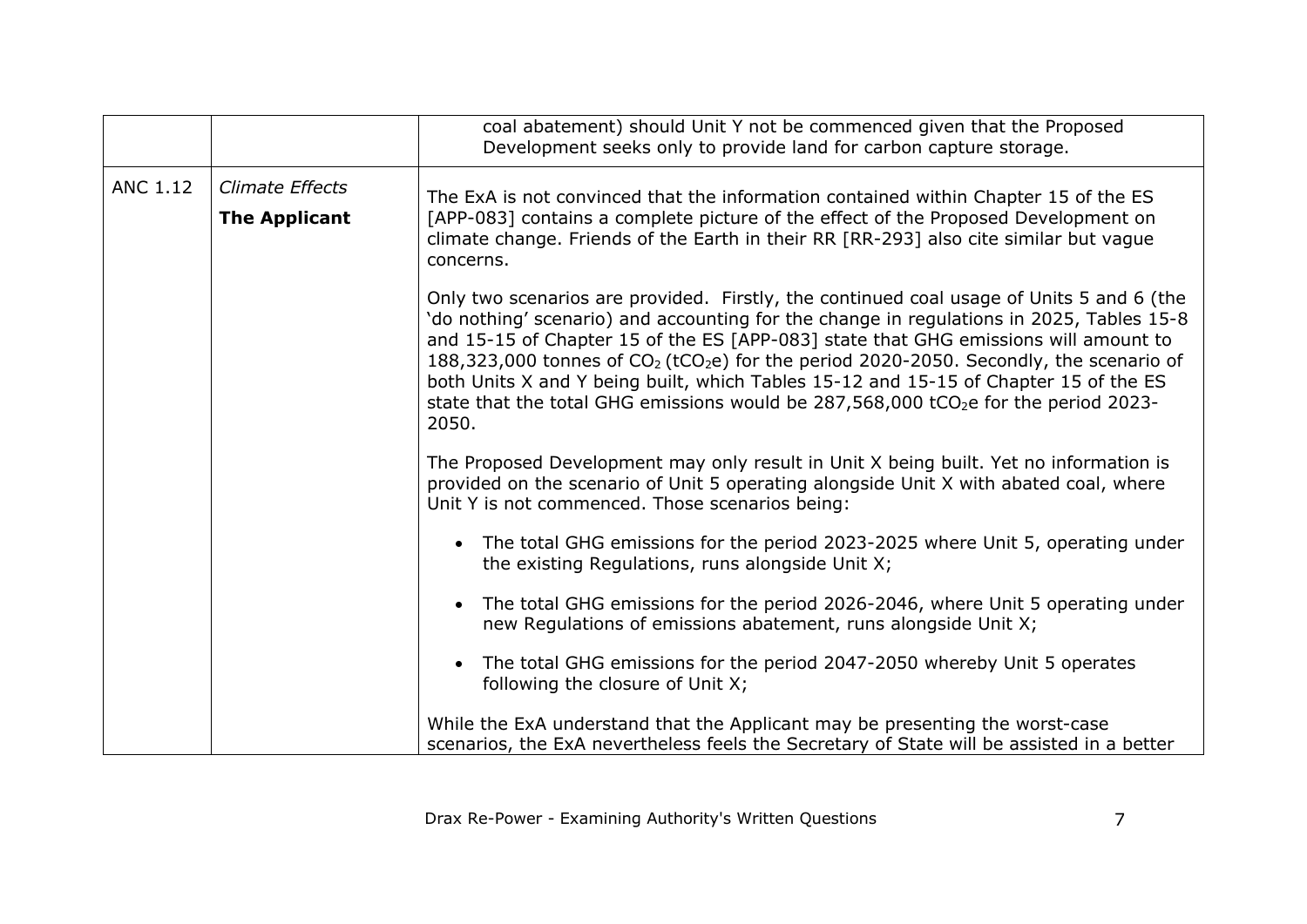|                 |                                                                     | understanding of the case if these figures were provided.                                                                                                                                                                                                                                                                                                           |
|-----------------|---------------------------------------------------------------------|---------------------------------------------------------------------------------------------------------------------------------------------------------------------------------------------------------------------------------------------------------------------------------------------------------------------------------------------------------------------|
|                 |                                                                     | Provide a table of all GHG emissions figures totals for all possible scenarios, broken<br>down into the relevant time periods, and to clearly show the increase in GHG emissions<br>in quantum and percentage terms over the existing baseline for each scenario.<br>Specifically, the ExA requires the GHG emission increase should only Unit X be<br>constructed. |
| <b>ANC 1.13</b> | <b>Climate Effects</b><br><b>Yorkshire Wildlife</b><br><b>Trust</b> | In your RR [RR-320], you state that the Proposed Development would be incompatible<br>with the Climate Change Act 2008, having regard to its requirements of carbon<br>emissions being 80% lower than 1990 baseline levels.                                                                                                                                         |
|                 |                                                                     | Justify this assertion.<br>i)                                                                                                                                                                                                                                                                                                                                       |
|                 |                                                                     | ii) Explain how the Proposed Development is incompatible with the legislation given<br>that the compliance date is 2050.                                                                                                                                                                                                                                            |
| <b>ANC 1.14</b> | <b>Climate Effects</b><br><b>The Applicant</b>                      | Yorkshire Wildlife Trust in its RR [RR-320] considers the Proposed Development would<br>be incompatible with the Climate Change Act 2008.                                                                                                                                                                                                                           |
|                 |                                                                     | Provide a justified response.                                                                                                                                                                                                                                                                                                                                       |
| <b>ANC 1.15</b> | <b>Climate Effects</b>                                              | Mr Plunkett and AJ Rushton in their RRs [RR-209 and RR-284] suggest that Units 5 and                                                                                                                                                                                                                                                                                |
|                 | <b>The Applicant</b>                                                | 6 should be decommissioned without replacement to reduce the effects of GHG<br>emissions.                                                                                                                                                                                                                                                                           |
|                 |                                                                     | Provide a justified response.                                                                                                                                                                                                                                                                                                                                       |
| <b>ANC 1.16</b> | <b>Climate Effects</b><br><b>The Applicant</b>                      | Respond to Yorkshire Wildlife Trust's comments raised in its RR [RR-320] stating that<br>Carbon Capture Storage should not be considered an acceptable solution for increased                                                                                                                                                                                       |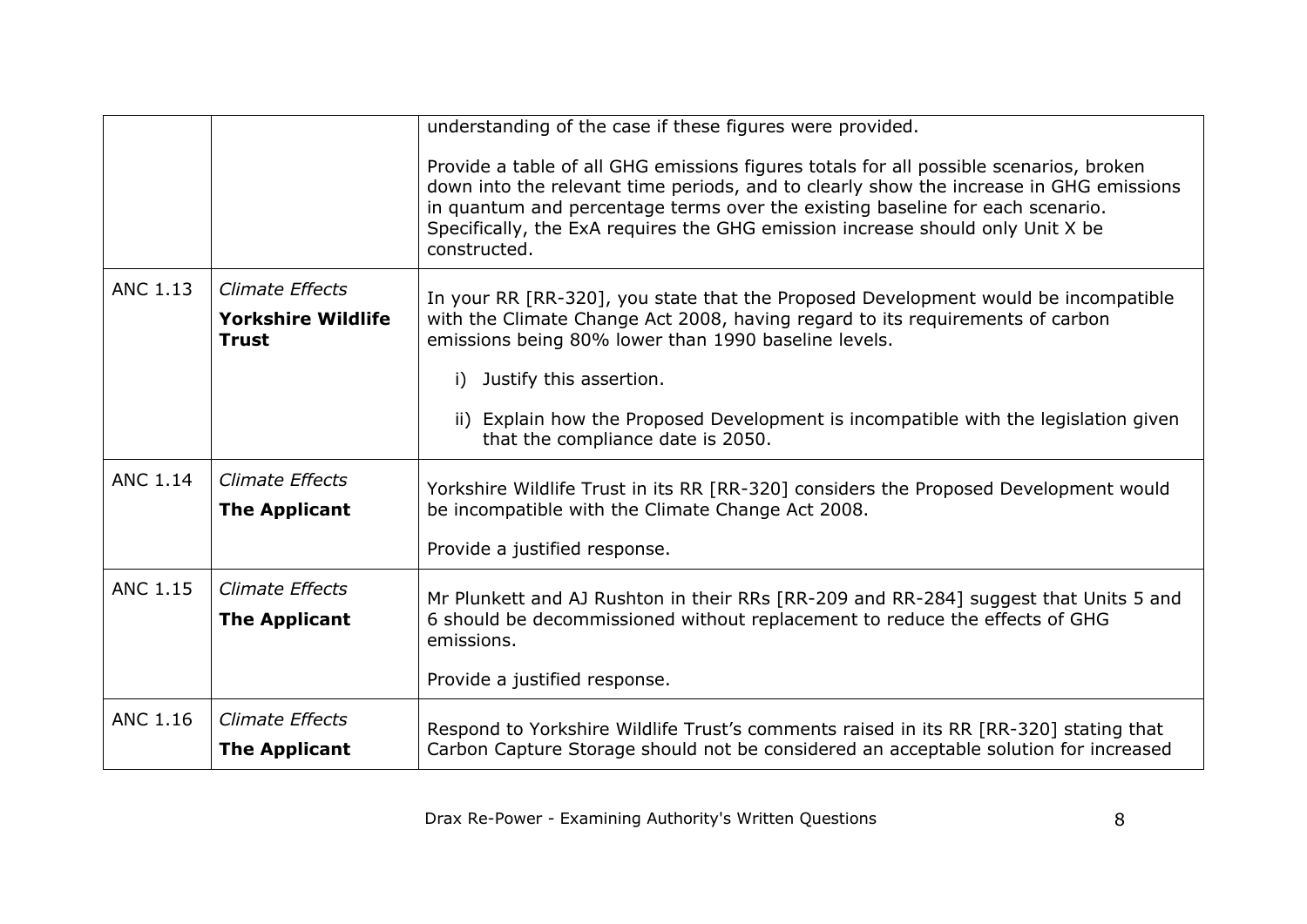|  |  | carbon emissions as the technology is untested. |
|--|--|-------------------------------------------------|
|--|--|-------------------------------------------------|

<span id="page-8-0"></span>

| <b>AQ</b> | <b>Air Quality</b>                                                                                    |                                                                                                                                                                                                                                                                                                                                                                                                                                                   |
|-----------|-------------------------------------------------------------------------------------------------------|---------------------------------------------------------------------------------------------------------------------------------------------------------------------------------------------------------------------------------------------------------------------------------------------------------------------------------------------------------------------------------------------------------------------------------------------------|
| AQ 1.1    | Assessment<br>Methodology<br><b>The Applicant</b>                                                     | Paragraph 6.8.3 of Chapter 6 of the ES [APP-074] states that the design of boilers for<br>the Gas Recovery Facility have not been finalised and that modelling is based on<br>operation of 6.6MW (thermal input) boilers.<br>Confirm at what point the design of the boilers for the Gas Recovery Facility would<br>i)<br>be finalised.<br>ii) Explain whether this has any bearing on the assessment of likely significant<br>effects in the ES. |
| AQ 1.2    | <b>Environmental Permit</b><br><b>The Environment</b><br><b>Agency</b>                                | The ExA notes your comments in your RR [RR-292]. However, it gives little steer as to<br>whether, based on the assessment in the ES and the information provided in other<br>dDCO application documents, any obvious errors or issues exist before the Environment<br>Agency that would prevent the Environmental Permit from being granted.<br>Provide this clarification.                                                                       |
| AQ 1.3    | Environmental Permit<br>Monitoring<br><b>The Applicant</b><br><b>The Environment</b><br><b>Agency</b> | Chapter 6 of the ES [APP-074] identifies that the need for long-term air quality<br>monitoring will be determined through the Environmental Permit pre-application<br>discussions.<br>Provide an update on such discussion and whether the need for monitoring has been<br>determined.                                                                                                                                                            |
| AQ 1.4    | Use of Selective                                                                                      | Provide an update as to whether the use of Selective Catalytic Reduction will likely be                                                                                                                                                                                                                                                                                                                                                           |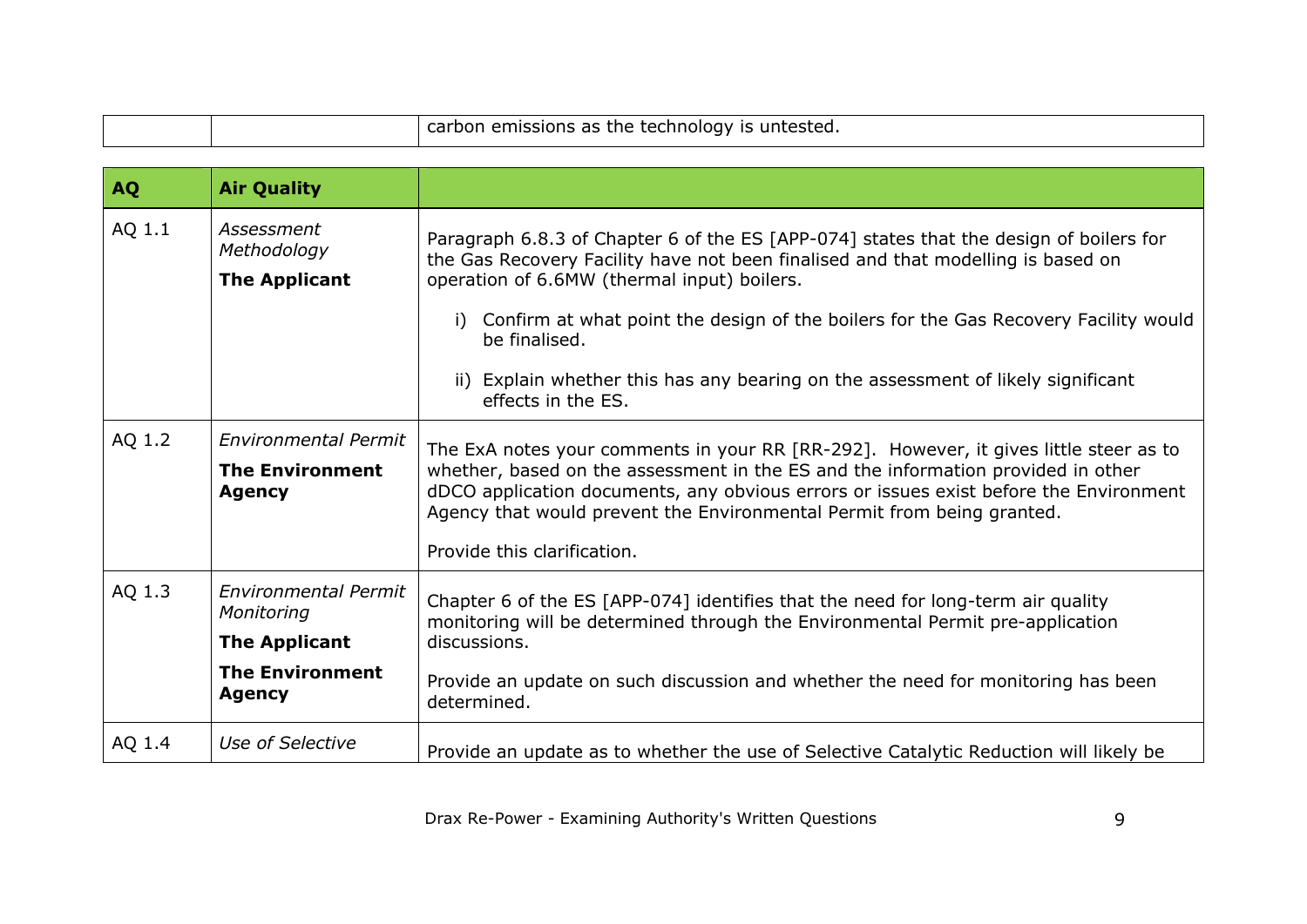|        | Catalytic Reduction                                 | deemed to represent Best Available Technologies.                                                                                                                                                                                                                                                                                                                                                                                                                                                                                                                                                      |
|--------|-----------------------------------------------------|-------------------------------------------------------------------------------------------------------------------------------------------------------------------------------------------------------------------------------------------------------------------------------------------------------------------------------------------------------------------------------------------------------------------------------------------------------------------------------------------------------------------------------------------------------------------------------------------------------|
|        | <b>The Environment</b><br><b>Agency</b>             |                                                                                                                                                                                                                                                                                                                                                                                                                                                                                                                                                                                                       |
| AQ 1.5 | <b>Emissions Monitoring</b><br><b>The Applicant</b> | Table 6-3 of Chapter 6 of the ES [APP-074] states that long-term air quality monitoring<br>is required but will form part of the Environmental Permit application to be determined<br>by the Environment Agency.<br>Confirm whether air quality monitoring is or should be secured by the dDCO [AS-<br>i)<br>012] and whether it forms part of Requirement 17.<br>Explain whether ambient air quality monitoring is necessary for the monitoring of<br>ii)<br>nitrogen oxides in specific areas and if so, how this is secured in the dDCO.                                                           |
| AQ 1.6 | Atmospheric<br>emissions<br><b>The Applicant</b>    | Paragraph 6.3.22 of Chapter 6 of the ES [APP-074] states that atmospheric emissions<br>from the operation of the Proposed Development were quantified by obtaining<br>information from relevant plant suppliers.<br>Provide the information obtained from plant suppliers.<br>i)<br>ii) Explain how the information taken from plant suppliers is relevant to the<br>assessment of atmospheric emissions and how this information has been used.<br>iii) Demonstrate that the dDCO [AS-012] will not permit a plant that would result in a<br>worse case than that which has been assessed in the ES. |
| AQ 1.7 | Methodology<br><b>The Applicant</b>                 | Paragraph 6.3.2 of Chapter 6 of the ES [APP-074] states "The NOx emission guarantees<br>being given by the manufacturer of the proposed units are, without the use of NOx<br>abatement technology, outside of the BAT AEL range for NOx set for lower efficiency<br>units."                                                                                                                                                                                                                                                                                                                           |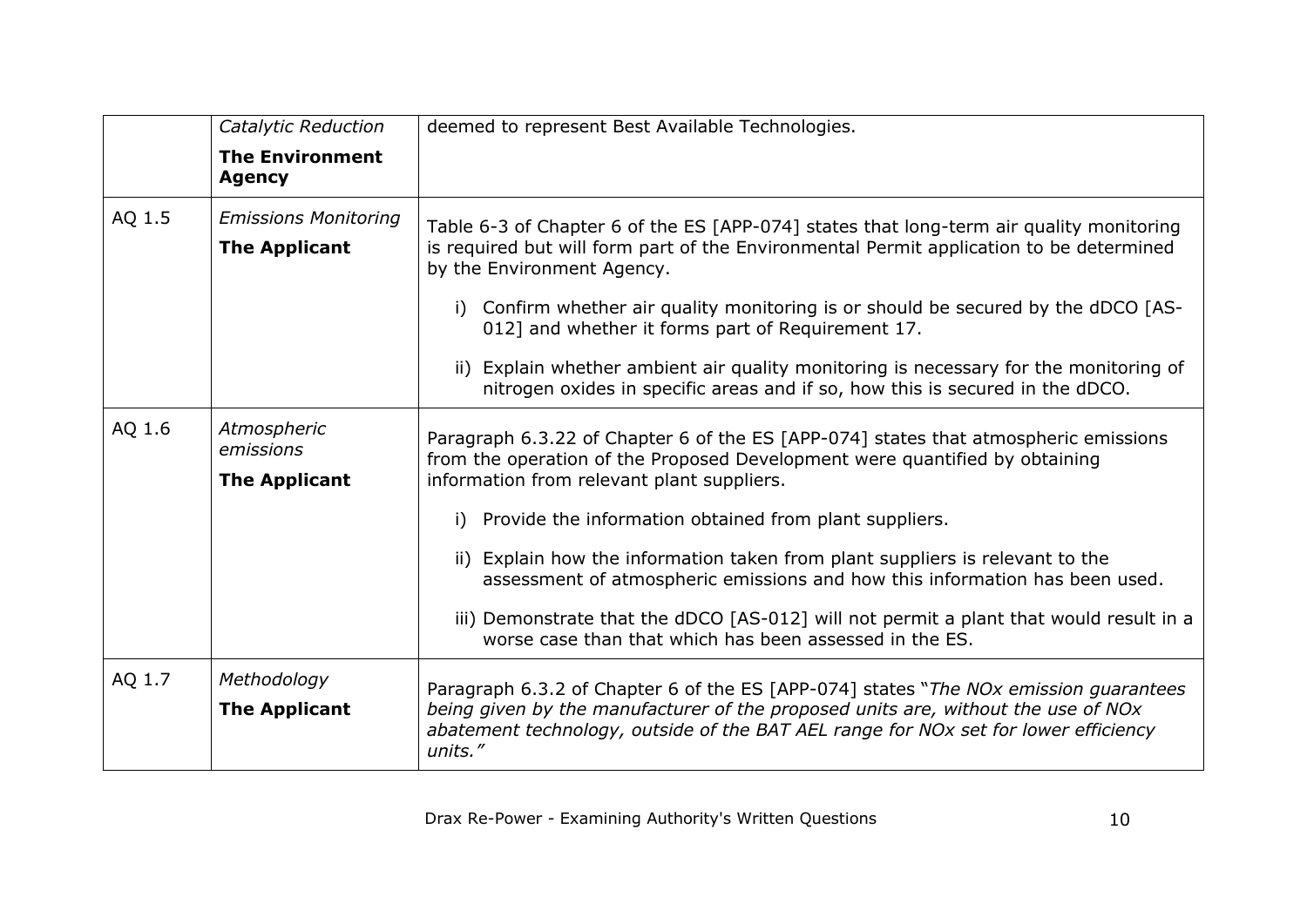|         |                                               | Provide details regarding the figures of NO <sub>x</sub> emission guaranteed by the<br>i)<br>manufacturer of the 'proposed units'.                                                                                                                                                                                     |
|---------|-----------------------------------------------|------------------------------------------------------------------------------------------------------------------------------------------------------------------------------------------------------------------------------------------------------------------------------------------------------------------------|
|         |                                               | ii) What confidence does the Applicant have on the robustness of the manufacturer<br>quarantees?                                                                                                                                                                                                                       |
| AQ 1.8  | Ammonia cap<br><b>The Applicant</b>           | Chapter 6 of the ES [APP-074] identifies that total ammonia concentrations and<br>deposition levels exceed the critical levels and loads applicable at some sites and to<br>specific habitats. As a result an ammonia cap has been proposed which limits the<br>amount of emissions of ammonia to 120 tonnes annually. |
|         |                                               | i) Confirm if the ammonia cap of 120 tonnes annually has been agreed with<br>Environment Agency.                                                                                                                                                                                                                       |
|         |                                               | ii) Set out how ammonia levels will be measured and monitored.                                                                                                                                                                                                                                                         |
| AQ 1.9  | Ammonia cap<br><b>The Applicant</b>           | Paragraph 6.3.7 of Chapter 6 of the ES [APP-074] states that the ammonia cap can be<br>achieved via other methods, such as only operating a single unit or by taking into<br>account both emission rate and the number of operating hours in combined cycle mode<br>for either or both units.                          |
|         |                                               | i) Confirm if a final decision has been made regarding the operation of the units in<br>order to achieve the ammonia cap and has this been confirmed with the<br>Environment Agency.                                                                                                                                   |
|         |                                               | Confirm that this has been factored into assessments elsewhere in the ES,<br>including the assessment of biodiversity.                                                                                                                                                                                                 |
| AQ 1.10 | Assessment of effects<br><b>The Applicant</b> | Table 6.5 of Chapter 6 of the ES [APP-074] sets out the different scenarios which have<br>been considered for the air quality assessment:                                                                                                                                                                              |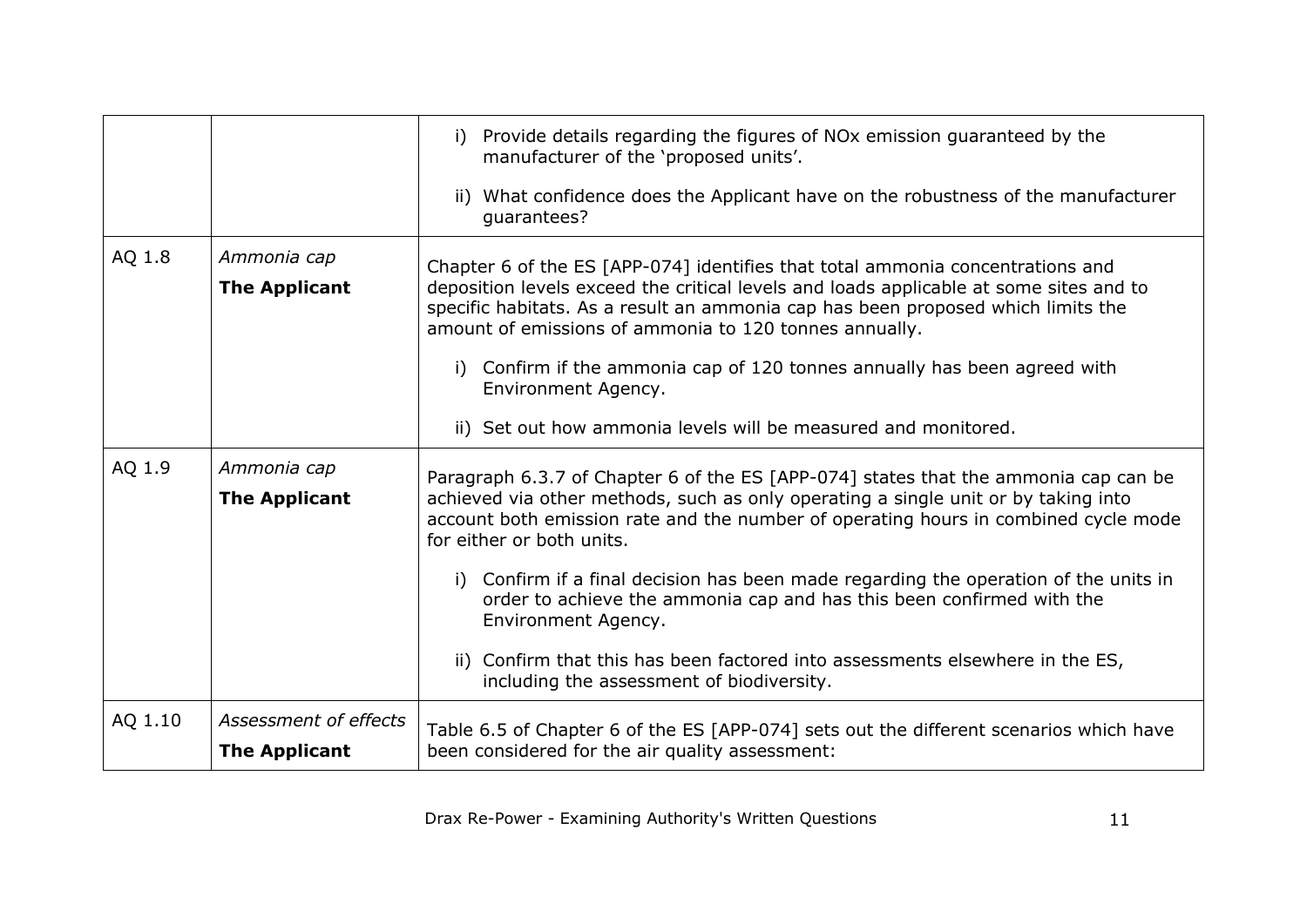|                      |                                                                                                                                                                                                                                                                                                                                                                                                                            | • Scenario A1 – combined cycle gas turbine without NO <sub>x</sub> abatement<br>Scenario A2 - open cycle gas turbine<br>Scenario B - 1,500 hours in open cycle gas turbine up to7,260 hours in CCGT<br>mode with NOx abatement and ammonia cap<br>Scenario C - cumulative effects CCGT mode (Scenario A1)<br>Scenario D - 1,500 hours in OCGT mode, $\sim$ 7,260 hours in CCGT mode with NOx<br>abatement and ammonia cap (Scenario B).<br>Elsewhere, in Section 3.2 in Chapter 3 of the ES [APP-071], indicates that the dDCO<br>[AS-012] seeks flexibility whereby Unit Y will continue to function as an operational coal<br>fired generator.<br>i) Explain how this scenario (whereby Unit Y will continue to function as an<br>operational coal fired generator) has been factored in to the scenarios (Table 6.5 |
|----------------------|----------------------------------------------------------------------------------------------------------------------------------------------------------------------------------------------------------------------------------------------------------------------------------------------------------------------------------------------------------------------------------------------------------------------------|------------------------------------------------------------------------------------------------------------------------------------------------------------------------------------------------------------------------------------------------------------------------------------------------------------------------------------------------------------------------------------------------------------------------------------------------------------------------------------------------------------------------------------------------------------------------------------------------------------------------------------------------------------------------------------------------------------------------------------------------------------------------------------------------------------------------|
|                      |                                                                                                                                                                                                                                                                                                                                                                                                                            | of Chapter 6 of the ES [APP-074]) that have been assessed in the ES.<br>ii) Set out the impacts of this scenario (whereby Unit Y will continue to function as                                                                                                                                                                                                                                                                                                                                                                                                                                                                                                                                                                                                                                                          |
|                      |                                                                                                                                                                                                                                                                                                                                                                                                                            | an operational coal fired generator) on all sensitive receptors.                                                                                                                                                                                                                                                                                                                                                                                                                                                                                                                                                                                                                                                                                                                                                       |
| AQ 1.11              | Stack height                                                                                                                                                                                                                                                                                                                                                                                                               | The Air Dispersion Modelling assessment [APP-100] states that the recommended                                                                                                                                                                                                                                                                                                                                                                                                                                                                                                                                                                                                                                                                                                                                          |
| <b>The Applicant</b> | 'minimum' stack height is 120m. This assessment also states that stack heights of<br>greater than 120m are not structurally possible with the proposed vertical Heat<br>Recovery Steam Generators. It is noted that Schedule 13 of the dDCO [AS-012]<br>identifies that the stack height is a 'maximum' of 120m Above Ground Level (AGL) and<br>thus implies the stack could be constructed at a height less than 120 AGL. |                                                                                                                                                                                                                                                                                                                                                                                                                                                                                                                                                                                                                                                                                                                                                                                                                        |
|                      |                                                                                                                                                                                                                                                                                                                                                                                                                            | Confirm if the recommendation of 120m as stated in APP-100 is 120m AGL or<br>i)<br>Above Ordinance Datum (AOD).                                                                                                                                                                                                                                                                                                                                                                                                                                                                                                                                                                                                                                                                                                        |
|                      |                                                                                                                                                                                                                                                                                                                                                                                                                            | ii) As the Habitats Regulations Assessment (HRA) report [APP-134] relies upon the<br>ES air quality assessment and modelling, would the conclusion of the HRA be                                                                                                                                                                                                                                                                                                                                                                                                                                                                                                                                                                                                                                                       |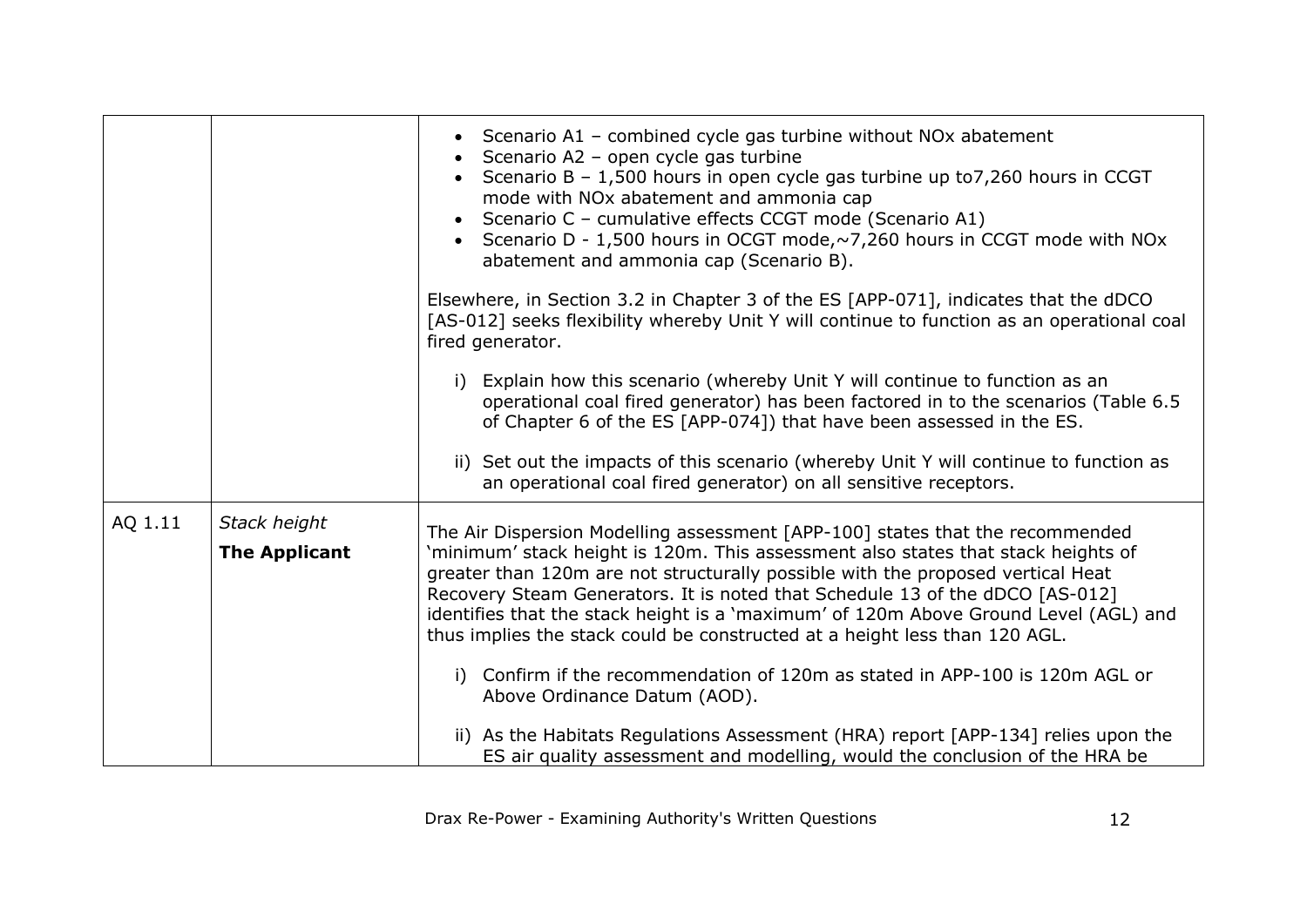|         |                                                                                                  | affected if the stack height was constructed lower than 120m AGL?                                                                                                      |
|---------|--------------------------------------------------------------------------------------------------|------------------------------------------------------------------------------------------------------------------------------------------------------------------------|
| AQ 1.12 | <i>DEFRA 2010 Report</i><br>on Air Quality<br><b>Friends of the Earth   Selby District area.</b> | At the Open Floor hearing held on Thursday 4 October 2018 [EV-004], you made<br>reference to a DEFRA Report 2010 which indicated air quality related fatalities in the |
|         |                                                                                                  | Substantiate your comments.                                                                                                                                            |

<span id="page-12-0"></span>

| <b>BHR</b>     | <b>Biodiversity and</b><br><b>Habitats</b><br><b>Regulations</b> |                                                                                                                                                                                                                                                                                                                                                                                                                                                                                                                                                                                                                                                                                                                                                                                                                                                                                                                                                                                                                                                                                                                                                                         |
|----------------|------------------------------------------------------------------|-------------------------------------------------------------------------------------------------------------------------------------------------------------------------------------------------------------------------------------------------------------------------------------------------------------------------------------------------------------------------------------------------------------------------------------------------------------------------------------------------------------------------------------------------------------------------------------------------------------------------------------------------------------------------------------------------------------------------------------------------------------------------------------------------------------------------------------------------------------------------------------------------------------------------------------------------------------------------------------------------------------------------------------------------------------------------------------------------------------------------------------------------------------------------|
| <b>BHR 1.1</b> | Gas pipeline crossings<br>techniques<br><b>The Applicant</b>     | Paragraph 3.3.19 of Chapter 3 of the ES [APP-071] states that the Gas Pipeline will<br>likely be constructed using primarily open cut construction techniques. It is noted that<br>Chapter 9 of the ES [APP-077] has made an assessment with particular assumptions,<br>such as it is likely that the gas pipeline crossings under watercourses, drains and<br>hedgerows would be undertaken using trenchless techniques. It also includes at Section<br>9.7, further strategies should trenchless crossing not be used. Yet, the term "likely to be<br>used" is also stated.<br>The ExA is concerned that the wordings "consider the use of trenchless crossing<br><i>techniques"</i> and " <i>likely to be used"</i> are insufficiently precise, that the Applicant should<br>commit to using trenchless crossing techniques for the constraints.<br>i) Confirm if the crossings are to be trenchless and provide a plan.<br>ii) Clarify whether trenchless techniques are relied upon for the conclusion of no<br>likely significant effects in the ES in respect to biodiversity.<br>iii) How is trenchless techniques secured in the dDCO [AS-012] in this regard. |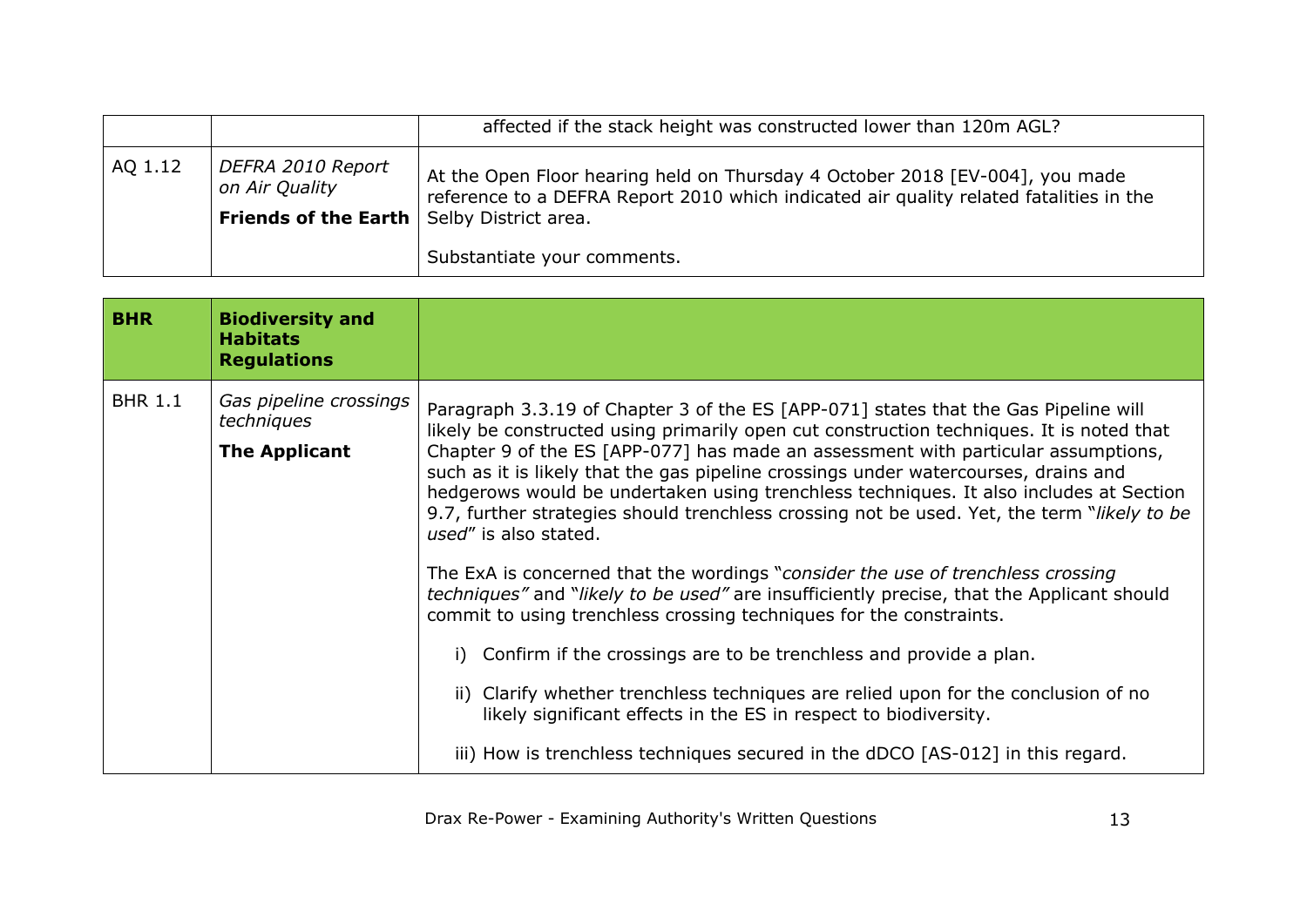|                |                                                                                                                                                                      | [N.B: This question overlaps with FW 1.1 – The ExA is content if the Applicant wishes to<br>addresses the questions together.]                                                                                                                                                                                                                                                                                                                                                                                                                                        |
|----------------|----------------------------------------------------------------------------------------------------------------------------------------------------------------------|-----------------------------------------------------------------------------------------------------------------------------------------------------------------------------------------------------------------------------------------------------------------------------------------------------------------------------------------------------------------------------------------------------------------------------------------------------------------------------------------------------------------------------------------------------------------------|
| <b>BHR 1.2</b> | Gas pipeline crossings<br>techniques<br><b>The Applicant</b>                                                                                                         | Chapter 9 of the ES [APP-077] also sets out various mitigation measures to minimise<br>adverse impacts on species such as otters, water voles and eels, in the event that<br>trenchless techniques were not possible.                                                                                                                                                                                                                                                                                                                                                 |
|                | <b>Natural England</b><br><b>The Environment</b><br><b>Agency</b><br><b>North Yorkshire</b><br><b>County Council</b>                                                 | For the Applicant:<br>Demonstrate the impacts on protected species if trenchless crossings are not<br>i)<br>possible.<br>ii) Provide further details regarding mitigation measures to be employed if trenchless<br>techniques are not possible.<br>iii) Explain how additional techniques would be secured in the dDCO [AS-012].<br>For Natural England, the Environment Agency and North Yorkshire County Council:<br>iv) Comment on the uncertainty associated with techniques proposed for the gas<br>pipeline crossings under watercourses, drains and hedgerows. |
| <b>BHR 1.3</b> | <b>Field Surveys</b><br><b>The Applicant</b><br><b>Natural England</b><br><b>The Environment</b><br><b>Agency</b><br><b>North Yorkshire</b><br><b>County Council</b> | Table 9-2 of Chapter 9 of the ES [APP-077] identifies that a "reptile survey report<br>documenting the results of the reptile survey will be submitted after the dDCO [AS-012]<br>submission date as an addendum." Paragraphs 9.5.14 to 9.5.24 identify that further<br>surveys are being undertaken in 2018 for:<br>Reptiles (two further surveys)<br>Breeding birds<br>Bats (activity surveys)                                                                                                                                                                      |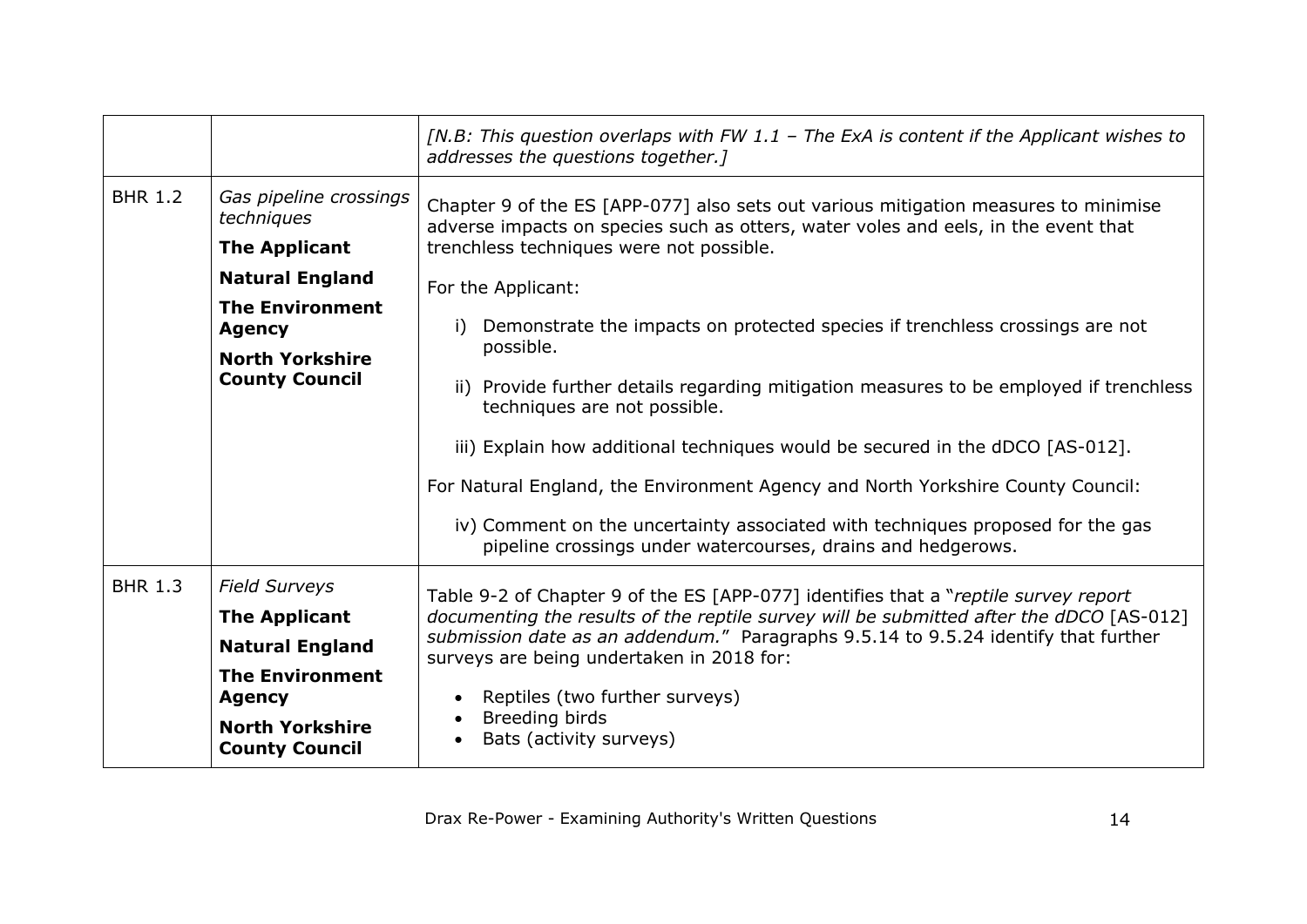|                | <b>Selby District</b><br><b>Council</b>                                                                                                                                                                         | For the Applicant:<br>Explain why these surveys were not carried out prior to submission of the<br>application.<br>ii) Provide an update with regard to further ecological surveys that are identified in<br>the ES as to be undertaken in 2018.<br>iii) Provide the results of these surveys and identify how the results of these affect<br>the assessment in the ES, including mitigation proposed.<br>For Natural England, The Environment Agency, North Yorkshire County Council and<br>Selby District Council:<br>iv) Comment on any concerns with regards to the current absence of this data.                                                                                                                                                                                                                           |
|----------------|-----------------------------------------------------------------------------------------------------------------------------------------------------------------------------------------------------------------|---------------------------------------------------------------------------------------------------------------------------------------------------------------------------------------------------------------------------------------------------------------------------------------------------------------------------------------------------------------------------------------------------------------------------------------------------------------------------------------------------------------------------------------------------------------------------------------------------------------------------------------------------------------------------------------------------------------------------------------------------------------------------------------------------------------------------------|
| <b>BHR 1.4</b> | <b>Field Surveys</b><br><b>The Applicant</b><br><b>Natural England</b><br><b>The Environment</b><br><b>Agency</b><br><b>North Yorkshire</b><br><b>County Council</b><br><b>Selby District</b><br><b>Council</b> | In respect to question BHR 1.3, the Applicant made the Inspectorate aware of this<br>possibility at the scoping stage. Table 9-2 in response to comments made by the<br>Inspectorate in the Scoping Opinion, states that the Applicant has agreed the scope of<br>the biodiversity impact assessment, and the approach to addressing potential data<br>omissions arising from incomplete or partial ecological survey data with Natural England<br>(NE) and North Yorkshire Council Ecology Service (NYCES).<br>Provide copies of agreements reached and/or confirm agreement with any Statement of<br>Common Ground with these consultation bodies.<br>[N.B It is noted that no concerns regarding data omissions/approach to missing data has<br>been identified in the respective RRs [RR-212 and RR-309] from NE and NYCES] |
| <b>BHR 1.5</b> | <b>Ecological Networks</b><br><b>The Applicant</b>                                                                                                                                                              | Paragraph 9.5.30 of Chapter 9 of the ES [APP-077] states that "Ecological networks are<br>assessed based on their resilience to the effects of the Proposed Scheme and their                                                                                                                                                                                                                                                                                                                                                                                                                                                                                                                                                                                                                                                    |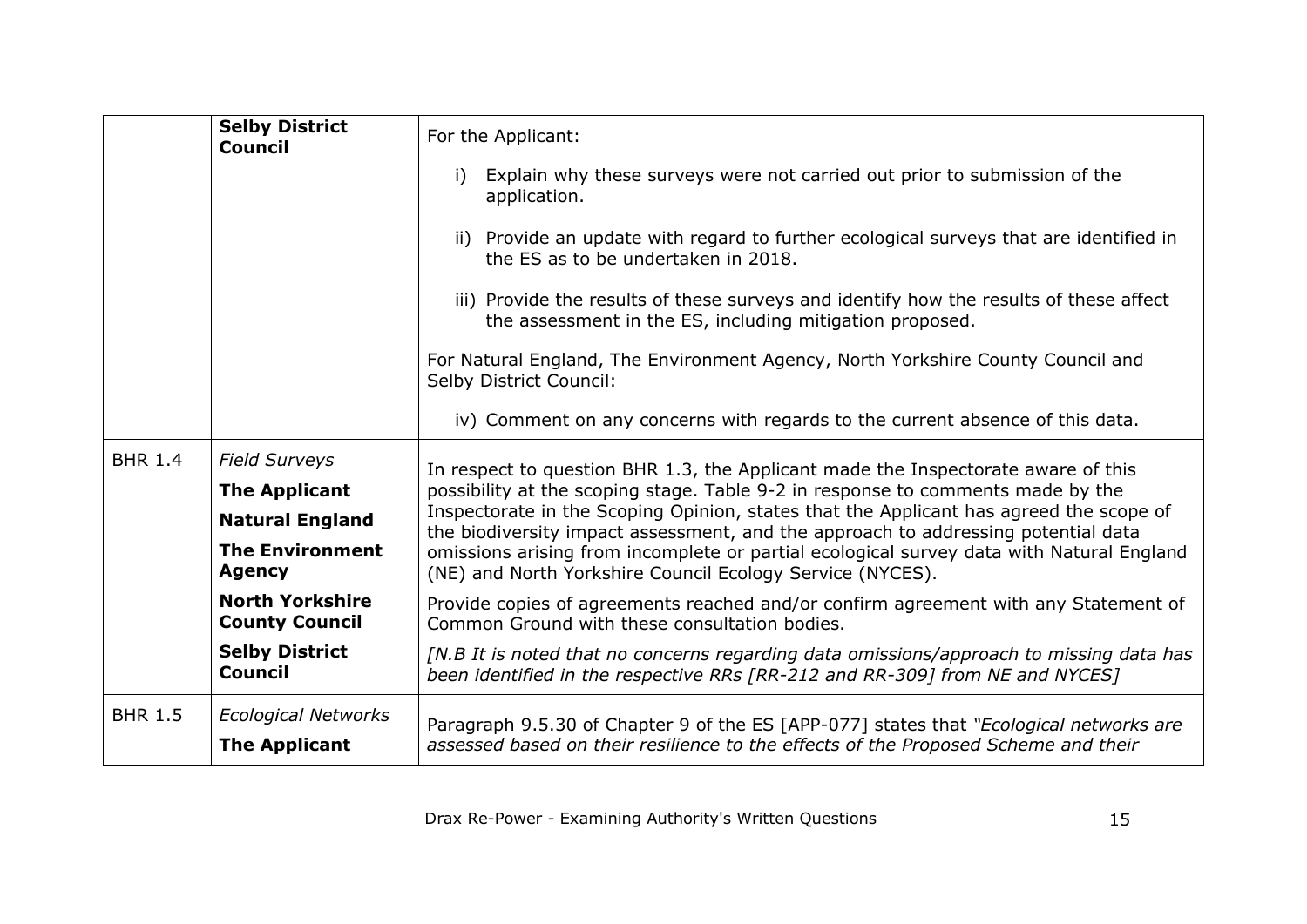|                |                                                                                                 | relative importance."                                                                                                                                                                                                                                                                                                                                                                                                                                  |
|----------------|-------------------------------------------------------------------------------------------------|--------------------------------------------------------------------------------------------------------------------------------------------------------------------------------------------------------------------------------------------------------------------------------------------------------------------------------------------------------------------------------------------------------------------------------------------------------|
|                |                                                                                                 | Confirm if such an assessment of ecological networks has been carried out and<br>i)<br>identify where this has been presented in the ES.                                                                                                                                                                                                                                                                                                               |
|                |                                                                                                 | ii) Explain how the habitats to be created as part of the mitigation measures would<br>contribute to coherent ecological networks.                                                                                                                                                                                                                                                                                                                     |
| <b>BHR 1.6</b> | <b>Ecological Networks</b><br><b>The Applicant</b><br><b>Yorkshire Wildlife</b><br><b>Trust</b> | Yorkshire Wildlife Trust in its RR [RR-320] state that the methodologies within the<br>Applicant's Biodiversity Net Gain strategy [APP-116] are sound. However, they state that<br>further information is required to fully assess the implications of the proposals and the<br>likely achievable net gain. Yorkshire Wildlife Trust also states that a 20% net biodiversity<br>gain would be more appropriate for development of this size and scale. |
|                |                                                                                                 | For the Applicant:                                                                                                                                                                                                                                                                                                                                                                                                                                     |
|                |                                                                                                 | Explain whether the Applicant can achieve 20% net biodiversity gain from the<br>Proposed Development.                                                                                                                                                                                                                                                                                                                                                  |
|                |                                                                                                 | For Yorkshire Wildlife Trust:                                                                                                                                                                                                                                                                                                                                                                                                                          |
|                |                                                                                                 | ii) Explain what further information is required to assess the implications of the<br>proposals and comment accordingly.                                                                                                                                                                                                                                                                                                                               |
| <b>BHR 1.7</b> | <b>Ecological Networks</b><br><b>The Applicant</b>                                              | Yorkshire Wildlife Trust in its RR [RR-320] state that improvements to ecological<br>networks should be explored, and that the existing habitats conditions should be<br>improved to 'high' rather than retained as 'moderate'. This view is somewhat supported<br>by North Yorkshire County Council in its RR [RR-309].                                                                                                                               |
|                |                                                                                                 | Explain how the outline Landscape and Biodiversity Strategy (LBS) [APP-135]<br>addresses these concerns.                                                                                                                                                                                                                                                                                                                                               |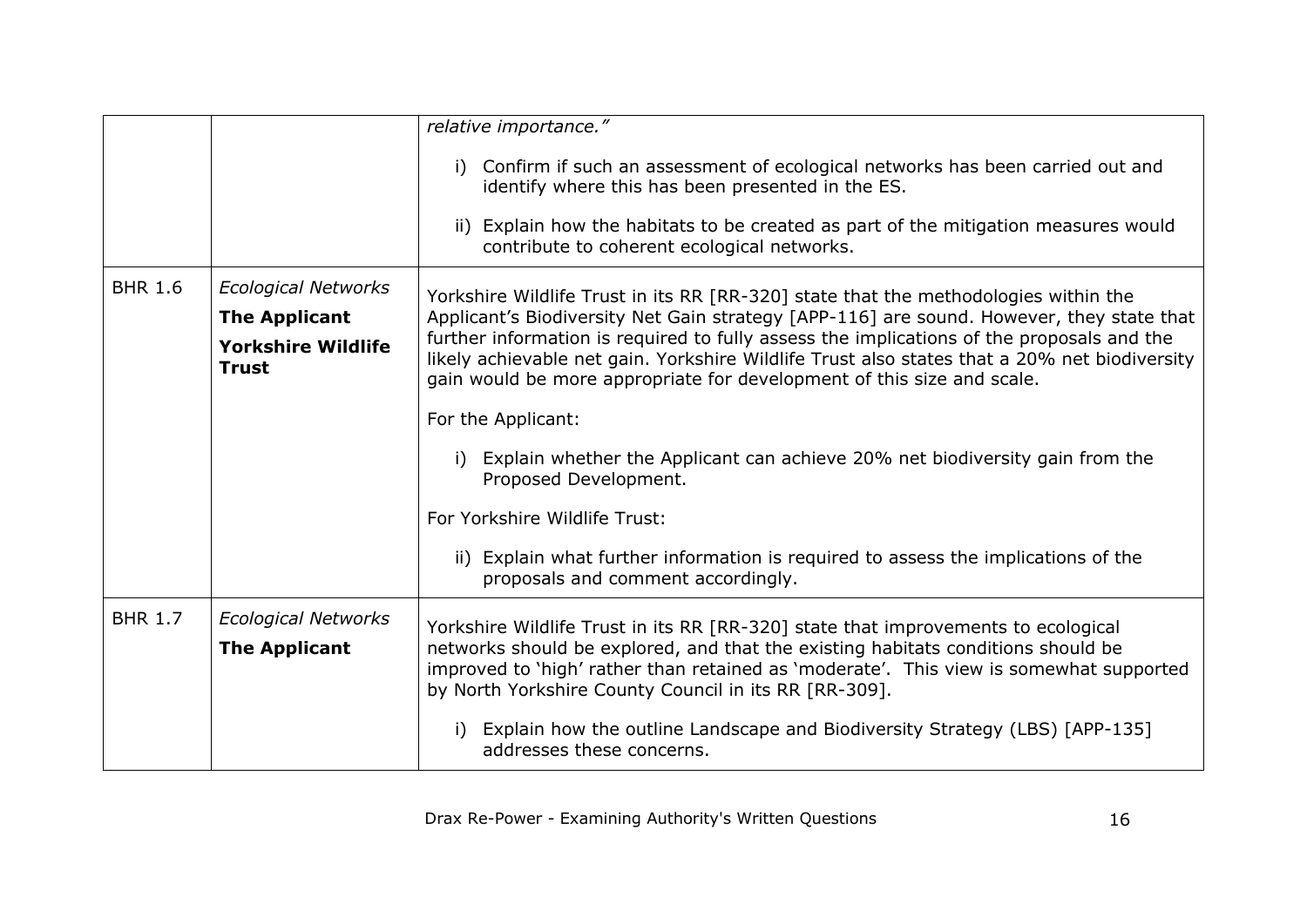| <b>BHR 1.8</b>  | Mitigation<br><b>Natural England</b><br><b>Yorkshire Wildlife</b><br><b>Trust</b><br><b>Selby District</b><br><b>Council</b> | Provide comment on the adequacy of the outline LBS [APP-135] in respect to mitigation<br>of ecology effects. You may alternatively wish to do so within your Written<br>Representations.                                                                                                                                                                                                                                                                                                                                                                                                                                                                                                                                                                                                                                                                                                                                                                                                                                                                                                 |
|-----------------|------------------------------------------------------------------------------------------------------------------------------|------------------------------------------------------------------------------------------------------------------------------------------------------------------------------------------------------------------------------------------------------------------------------------------------------------------------------------------------------------------------------------------------------------------------------------------------------------------------------------------------------------------------------------------------------------------------------------------------------------------------------------------------------------------------------------------------------------------------------------------------------------------------------------------------------------------------------------------------------------------------------------------------------------------------------------------------------------------------------------------------------------------------------------------------------------------------------------------|
| <b>BHR 1.9</b>  | European (Natura<br>2000) sites<br><b>The Applicant</b>                                                                      | Table 17-4 in Chapter 17 of the ES [APP-085] identified at ID 52 (cumulative<br>i)<br>effects with Thorpe Marsh CCGT) that there may be a potentially significant<br>residual effect (Moderate - Major) on European sites during the operational<br>phase, as a result of nitrogen deposition in combination with emissions from<br>Eggborough CCGT, Knottingley Power Project, Ferrybridge CCGT and Thorpe<br>Marsh CCGT and states that detailed consideration is provided in Chapter 9:<br>Biodiversity [APP-077]. However, elsewhere in ES Chapter 17 it is concluded that<br>there are no significant residual effects identified on biodiversity. Explain where<br>information pertaining to the cumulative impacts on biodiversity with Thorpe<br>Marsh CCGT is located.<br>ii) How have the cumulative impacts with Thorpe Marsh CCGT on biodiversity been<br>assessed?<br>iii) Provide a comprehensive narrative of this assessment, including the relevant<br>findings in Chapter 9: Biodiversity [APP-077], Chapter 6: Air Quality [APP-074]<br>and the HRA Report [APP-134]. |
| <b>BHR 1.10</b> | European (Natura<br>2000) sites                                                                                              | The HRA report [APP-134] briefly describes the approach to the in-combination<br>assessment at Section 3.3. Table 3-1 lists the projects identified as relevant to the in-<br>combination assessment. This table includes a variety of projects, predominantly                                                                                                                                                                                                                                                                                                                                                                                                                                                                                                                                                                                                                                                                                                                                                                                                                           |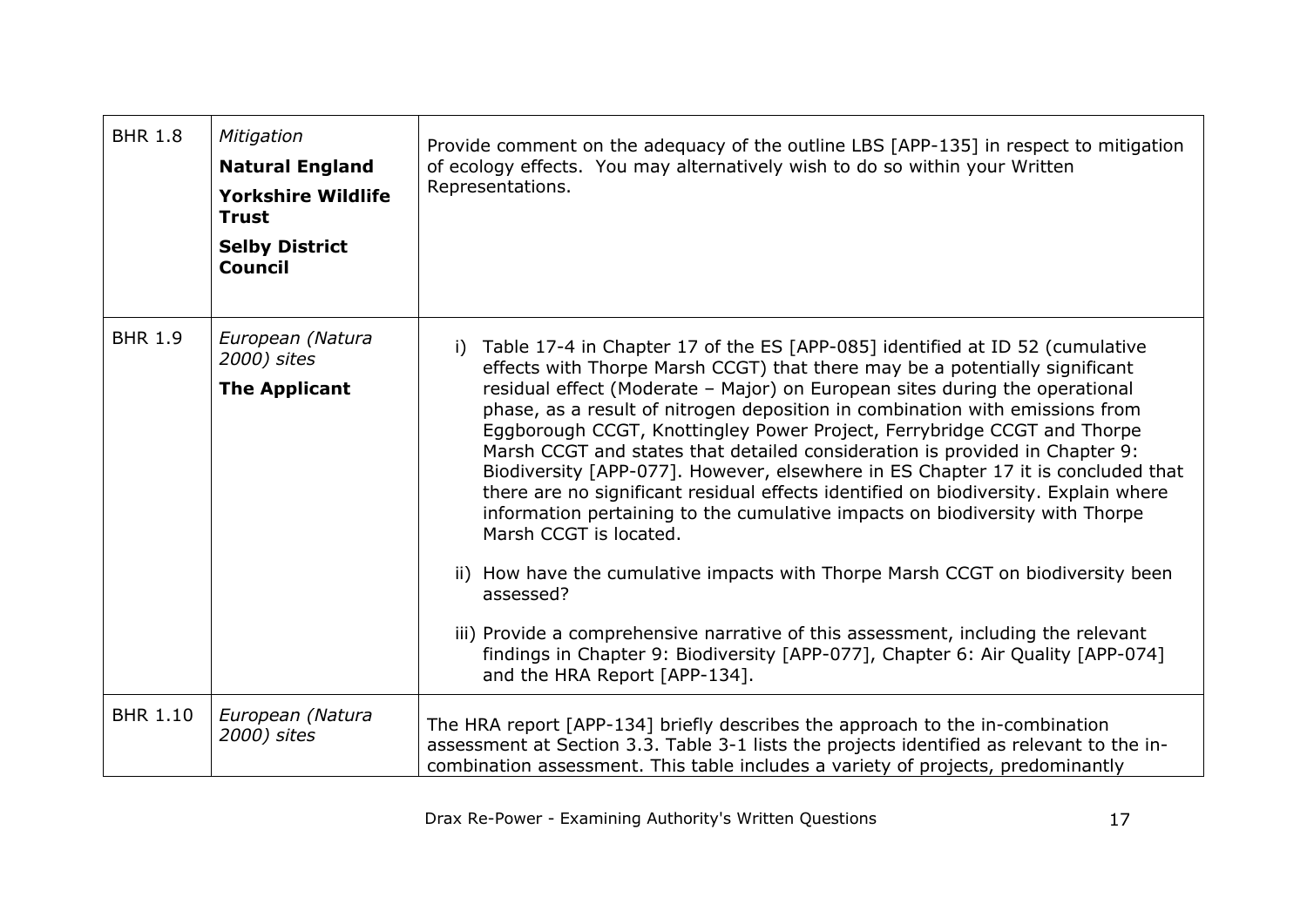|                 | <b>The Applicant</b>                                    | residential developments; however, it is noted that the only projects discussed in the<br>HRA report are the power stations of Eggborough, Ferrybridge D, Knottingley, and<br>Thorpe Marsh. It is noted that Table 3-1 includes reference to Thorpe Marsh gas pipeline<br>only. It does not refer to Thorpe Marsh Power Station, though Section 6 does state that<br>it has been included in the air quality assessment.<br>Confirm that the assessment in the HRA report has taken into account the Thorpe Marsh<br>Power Station and the Thorpe Marsh gas pipeline.                                                                                                                                                                                                                                                    |
|-----------------|---------------------------------------------------------|--------------------------------------------------------------------------------------------------------------------------------------------------------------------------------------------------------------------------------------------------------------------------------------------------------------------------------------------------------------------------------------------------------------------------------------------------------------------------------------------------------------------------------------------------------------------------------------------------------------------------------------------------------------------------------------------------------------------------------------------------------------------------------------------------------------------------|
| <b>BHR 1.11</b> | European (Natura<br>2000) sites<br><b>The Applicant</b> | Table 17-5 in Chapter 17 of the ES [APP-085] identifies that scheduling deliveries and<br>the use of a Construction Environmental Management Plan (CEMP) [APP-133] would be a<br>mitigation measure used to help minimise potential air quality impacts during<br>construction arising from traffic.<br>i) Provide details on the aforementioned deliveries, and how you anticipate the<br>scheduling of deliveries to be secured.<br>ii) Explain the effects if you are unable to secure scheduled deliveries.                                                                                                                                                                                                                                                                                                          |
| <b>BHR 1.12</b> | Zone of Influence<br><b>The Applicant</b>               | The study area and Zone of Influence for biodiversity is set out in paragraphs 9.5.7 to<br>9.5.11 of Chapter 9 of the ES [APP-077]. A study area comprising the site plus a 50m<br>buffer is identified to assess impacts of habitat loss and degradation, and for disturbance<br>of protected/notable species arising from construction activities and operation of the<br>Proposed Development. Paragraph 9.5.9 also identifies a study area of up to 10 km<br>downstream of the Proposed Development for designated sites, habitats and species<br>associated with watercourses.<br>Explain how it was determined that a 50m buffer will be adequate to assess the<br>i)<br>impact zone for habitat loss and degradation arising from construction activities<br>ii) Explain the likely impacts beyond that distance. |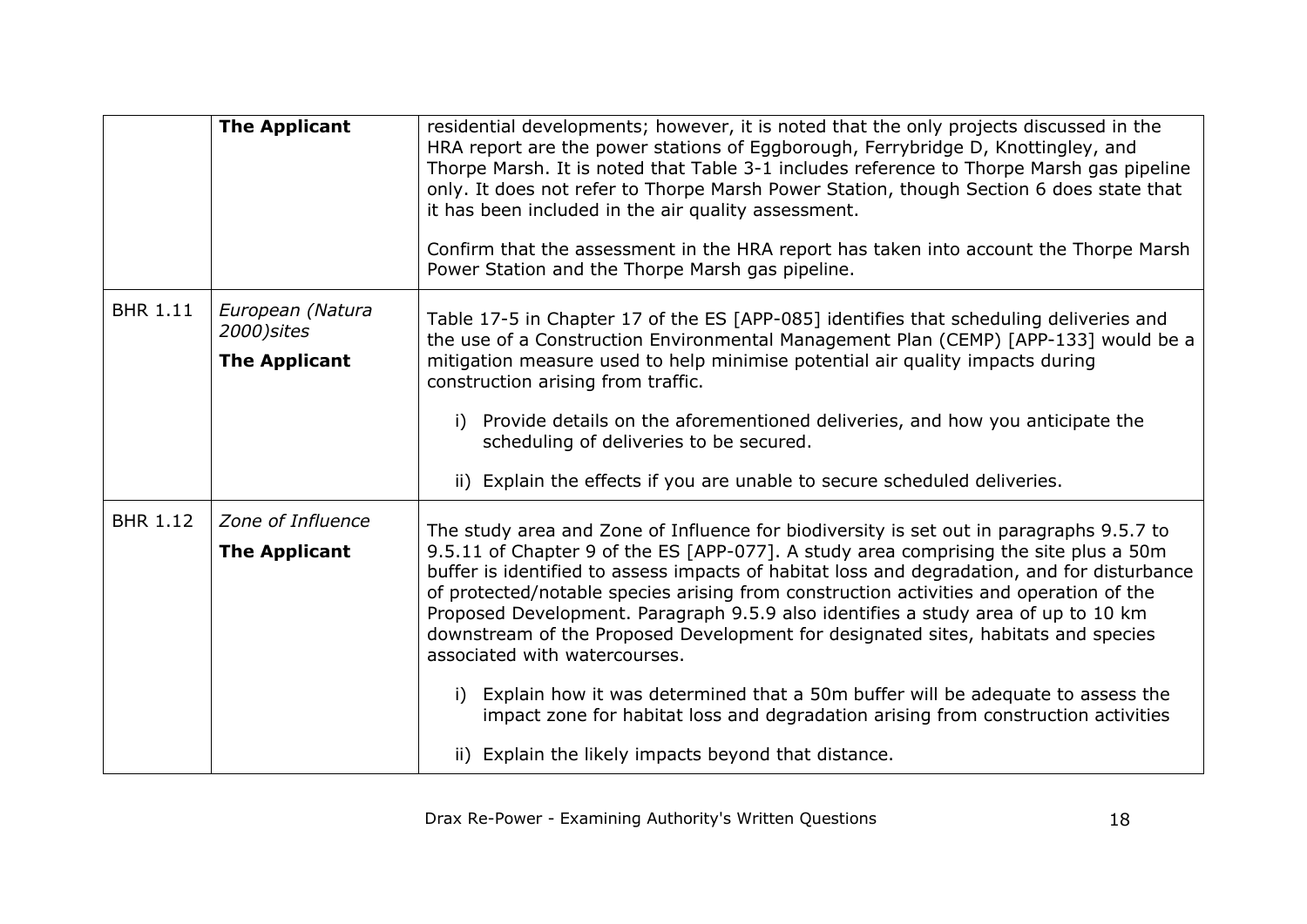| <b>BHR 1.13</b> | Habitat clearance<br>during construction<br><b>The Applicant</b>           | Paragraph 9.5.4 of Chapter 9 of the ES [APP-077] makes reference to the construction<br>programme and assumptions about when habitat clearance would have occurred in the<br>programme. It states that "the installation of the Gas Pipeline will take place primarily<br>between the months of April and September inclusive, avoiding the winter months."<br>Confirm if construction activities for the gas pipeline will be limited to the period<br>i)<br>April and September.<br>ii) Confirm if this restriction is required in order to reach a conclusion of no<br>significant effects on ecological receptors.<br>iii) Demonstrate how this restriction on the timing of construction of the gas pipeline<br>has been secured in dDCO [AS-012]. |
|-----------------|----------------------------------------------------------------------------|---------------------------------------------------------------------------------------------------------------------------------------------------------------------------------------------------------------------------------------------------------------------------------------------------------------------------------------------------------------------------------------------------------------------------------------------------------------------------------------------------------------------------------------------------------------------------------------------------------------------------------------------------------------------------------------------------------------------------------------------------------|
| <b>BHR 1.14</b> | Scope<br><b>Natural England</b><br><b>The Environment</b><br><b>Agency</b> | The ExA note that NE and the Environment Agency have not raised any concerns<br>regarding the scope in their RRs [RR-212 and RR-292], respectively. The ES makes<br>reference to agreements with NE on specific matters.<br>Confirm that all agreements referred to in the ES are satisfactory.<br>i)<br>ii) Confirm details and provide evidence of such agreements.                                                                                                                                                                                                                                                                                                                                                                                   |
| <b>BHR 1.15</b> | Consents and<br>Licences<br><b>The Applicant</b><br><b>Natural England</b> | While it may be that no European Protected Species (EPS) licences are currently<br>required, as stated in Table 9-2 of Chapter 9 of the ES [APP-077], a mitigation licence<br>from NE in respect of badgers will be required. This requirement has been identified in<br>Document 5.8 'Other Consents and Licences' [APP-068]. Reference is made in Tables 9-<br>2 and 9-3 of Chapter 9 of the ES [APP-077] to agreeing a 'shadow' licence approach to<br>licensing (where required). Paragraphs 9.8.15 - 9.8.19 of Chapter 9 of the ES [APP-077]<br>state that the closure of one or more badger setts is anticipated.                                                                                                                                 |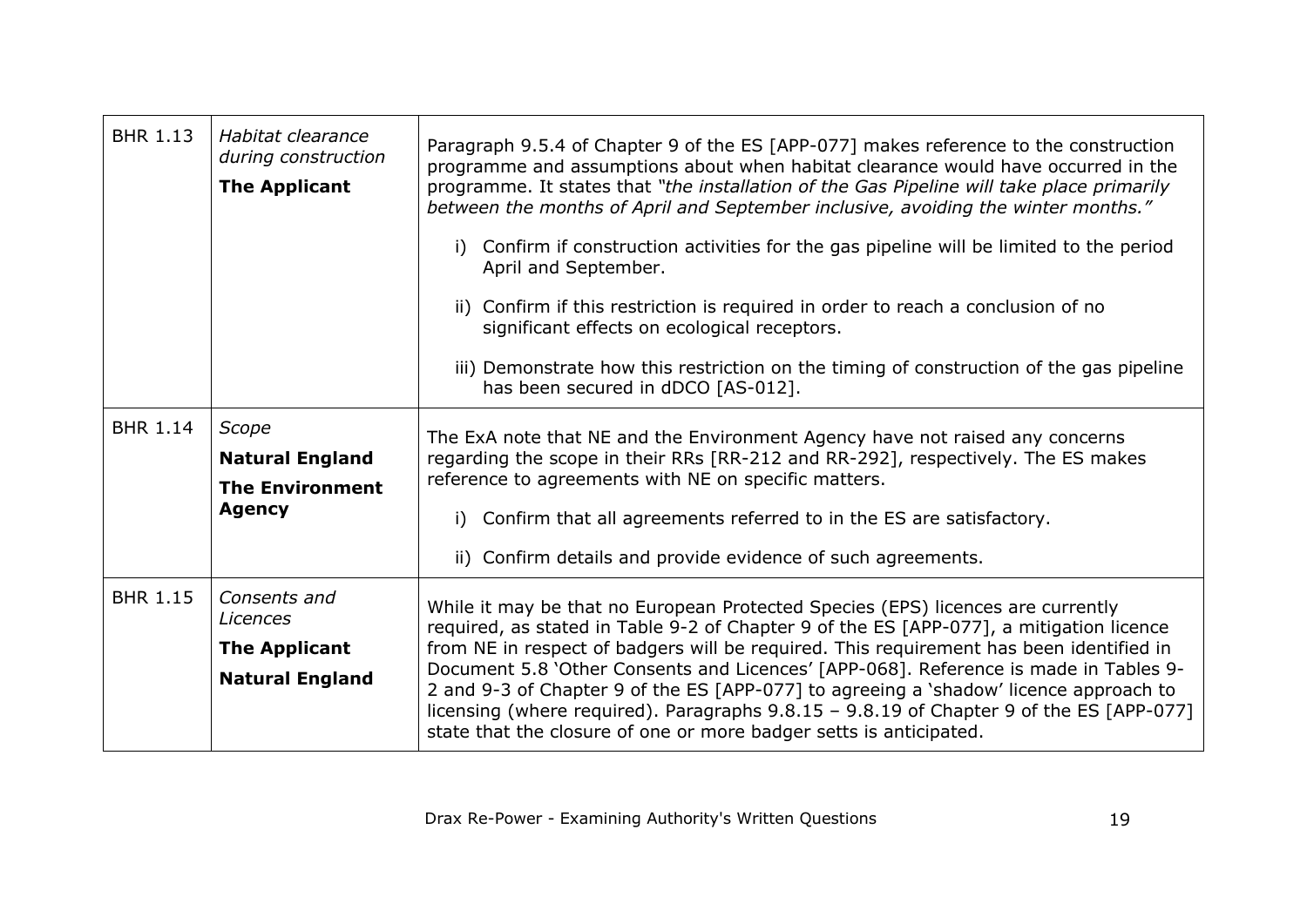|                 |                                     | i) Confirm the accuracy of the reference to an 'EPS licence for badgers'.                                                                                                                           |
|-----------------|-------------------------------------|-----------------------------------------------------------------------------------------------------------------------------------------------------------------------------------------------------|
|                 |                                     | ii) Explain whether a 'shadow' licence approach has been agreed and prepared.                                                                                                                       |
|                 |                                     | iii) State whether a letter of no impediment to obtaining a licence in respect of<br>badgers affected by the Proposed Development will be submitted into the<br>Examination.                        |
|                 |                                     | iv) Provide evidence to show how the provision of artificial badger sett(s) will be<br>secured.                                                                                                     |
| <b>BHR 1.16</b> | Post construction<br>monitoring     | Chapter 9 of the ES [APP-077] identifies that post construction monitoring is proposed<br>for the following: bats, otters, water voles, breeding and wintering birds and reptiles.                  |
|                 | <b>The Applicant</b>                | Explain how post construction monitoring will be secured.                                                                                                                                           |
| <b>BHR 1.17</b> | Post construction<br>monitoring     | Your RR [RR-315] states that comments will be provided on the impacts upon                                                                                                                          |
|                 | <b>Selby District</b>               | designated sites, natural habitats and species; the nature of biodiversity off- setting<br>proposals and mitigation; monitoring and long-term management.                                           |
|                 | <b>Council</b>                      | Expand on your areas of concern and provide details.                                                                                                                                                |
| <b>BHR 1.18</b> | HRA Report -<br>qualifying features | There are a number of discrepancies in the Applicant's HRA report [APP-134] with                                                                                                                    |
|                 | <b>The Applicant</b>                | regards to the qualifying features of the European sites listed in Tables 2-1 to 2-9 and<br>presented in Appendix 1: HRA Screening Matrices. Paragraph 2.2.8 of the HRA report                      |
|                 | <b>Natural England</b>              | [APP-134] states that the screening assessment is summarised in Tables 2-1 to 2-8 in<br>the main body of the HRA report; however, it is noted that one European site is missing                     |
|                 |                                     | from these summary tables, the Lower Derwent Valley Ramsar, and a number of<br>qualifying features for several of the European sites are also missing from the summary<br>tables and/or appendices. |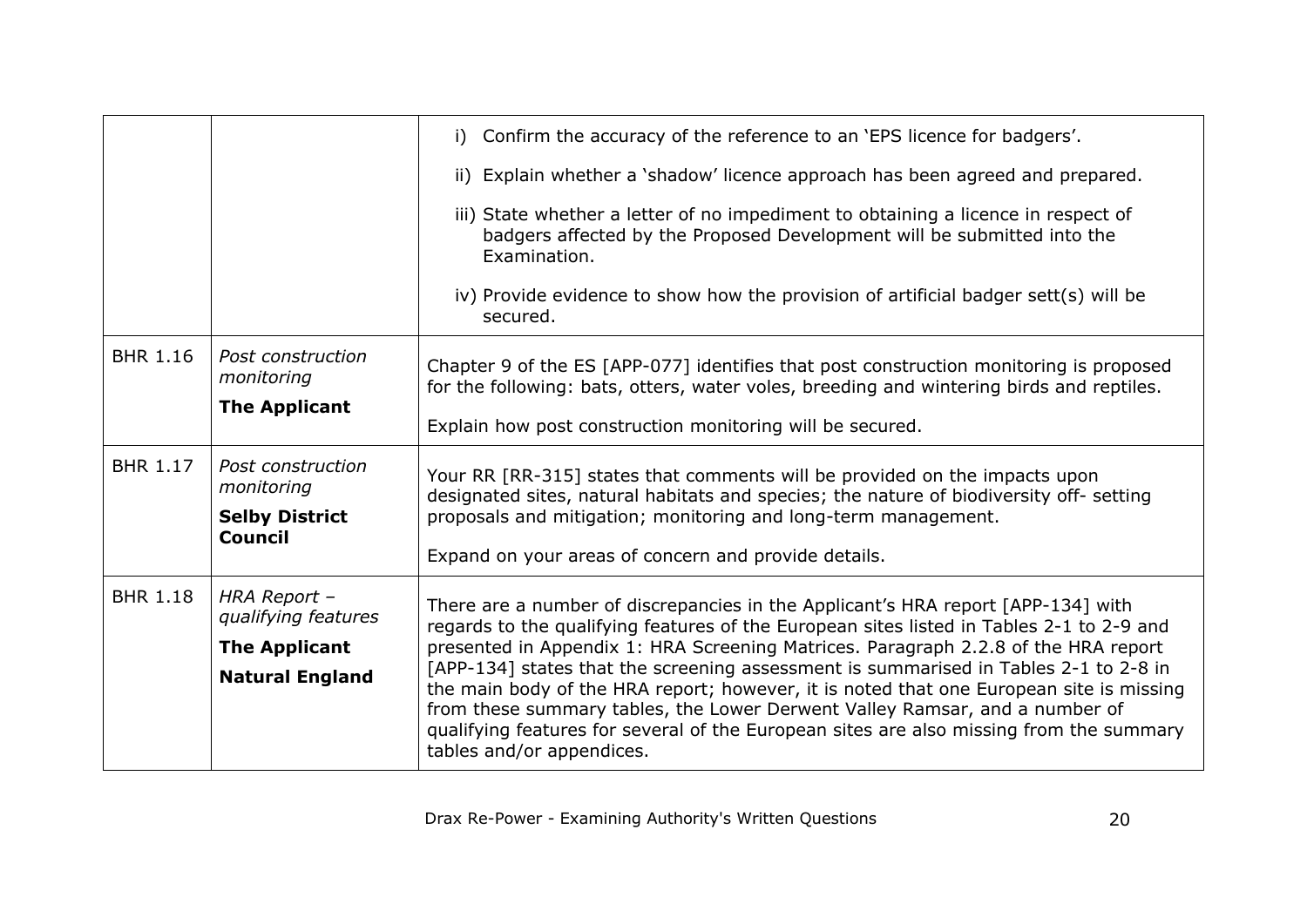|                 |                            | For instance, HRA Screening Matrix 4: Lower Derwent Valley SPA at Appendix 1 refers to<br>breeding corncrake and spotted crake as qualifying features; however, summary Table<br>2-2 of the HRA report refers only to breeding shoveler. The Natura 2000 Standard Data<br>form for the Lower Derwent Valley SPA only identifies shoveler as a breeding qualifying<br>feature. It is noted that the Humber Estuary Ramsar is not listed separately but is<br>included with the Humber Estuary SPA in Table 2-5. River lamprey is missing as a<br>qualifying feature for the River Derwent SAC in Table 2-3; however, it has been included<br>in the screening matrix at Appendix 1. It also appears that the HRA report has not<br>identified the same qualifying features for the Humber Estuary SPA as the Natura 2000<br>Standard Data form. |
|-----------------|----------------------------|------------------------------------------------------------------------------------------------------------------------------------------------------------------------------------------------------------------------------------------------------------------------------------------------------------------------------------------------------------------------------------------------------------------------------------------------------------------------------------------------------------------------------------------------------------------------------------------------------------------------------------------------------------------------------------------------------------------------------------------------------------------------------------------------------------------------------------------------|
|                 |                            | For the Applicant:                                                                                                                                                                                                                                                                                                                                                                                                                                                                                                                                                                                                                                                                                                                                                                                                                             |
|                 |                            | i) Provide revised matrices and summary tables 2-2 to 2-9 and in Word format.                                                                                                                                                                                                                                                                                                                                                                                                                                                                                                                                                                                                                                                                                                                                                                  |
|                 |                            | ii) Explain the extent to which the conclusions in the HRA Report would be affected<br>by any amendments made.                                                                                                                                                                                                                                                                                                                                                                                                                                                                                                                                                                                                                                                                                                                                 |
|                 |                            | For Natural England:                                                                                                                                                                                                                                                                                                                                                                                                                                                                                                                                                                                                                                                                                                                                                                                                                           |
|                 |                            | iii) Confirm if the correct qualifying species have been identified for the ten European<br>sites considered.                                                                                                                                                                                                                                                                                                                                                                                                                                                                                                                                                                                                                                                                                                                                  |
| <b>BHR 1.19</b> | Otters and fish<br>species | Paragraph 5.3.16 in Section 5 in the HRA report [APP-134] relies on mitigation measures<br>to avoid adverse effects on the integrity of European sites supporting otter, river                                                                                                                                                                                                                                                                                                                                                                                                                                                                                                                                                                                                                                                                 |
|                 | <b>The Applicant</b>       | lamprey and sea lamprey. The measures are stated to be delivered through the outline                                                                                                                                                                                                                                                                                                                                                                                                                                                                                                                                                                                                                                                                                                                                                           |
|                 | <b>Natural England</b>     | LBS [APP-135], which is secured through Requirement 8 of the dDCO [AS-012]. The<br>majority of measures set out in 5.3.16 are not included within the outline LBS [APP-135]                                                                                                                                                                                                                                                                                                                                                                                                                                                                                                                                                                                                                                                                    |
|                 | <b>The Environment</b>     | as provided with the application.                                                                                                                                                                                                                                                                                                                                                                                                                                                                                                                                                                                                                                                                                                                                                                                                              |
|                 | <b>Agency</b>              | Measures are also stated in Section 5 in the HRA report [APP-134] to be secured                                                                                                                                                                                                                                                                                                                                                                                                                                                                                                                                                                                                                                                                                                                                                                |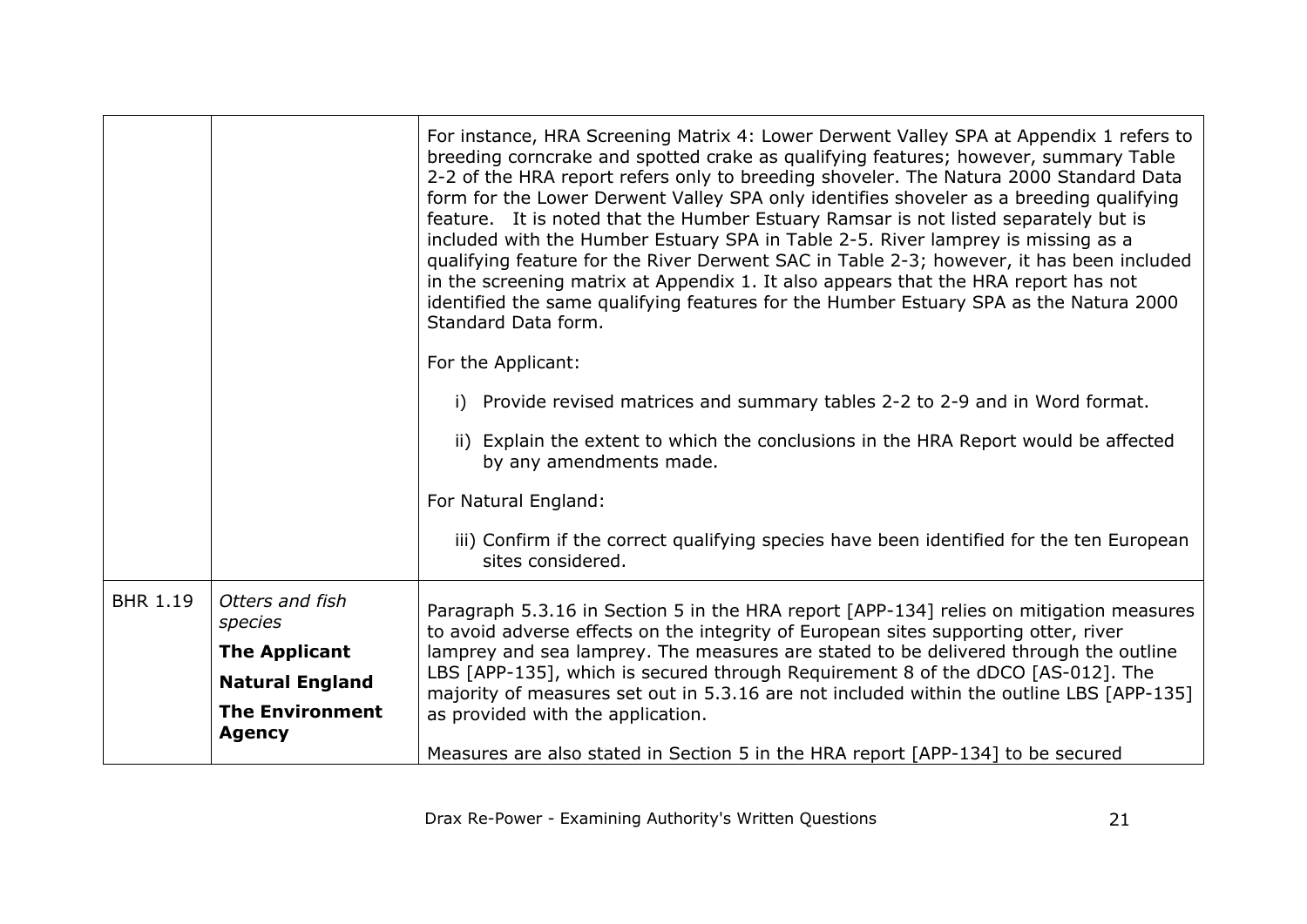|                 |                            | through the CEMP [APP-133], which is secured through Requirement 16 of the dDCO<br>[AS-012]. Paragraph 5.3.18 of the HRA report states that the CEMP will contain detailed<br>method statements to ensure the protection of otters and fish, yet the CEMP contains no<br>reference to fish.                                                                                                                                                                                          |
|-----------------|----------------------------|--------------------------------------------------------------------------------------------------------------------------------------------------------------------------------------------------------------------------------------------------------------------------------------------------------------------------------------------------------------------------------------------------------------------------------------------------------------------------------------|
|                 |                            | For the Applicant:                                                                                                                                                                                                                                                                                                                                                                                                                                                                   |
|                 |                            | i) Explain why the avoidance and mitigation measures as set out in paragraph<br>5.3.16 of the HRA report [APP-134] are not included in full within the outline LBS<br>$[APP-135]$ .                                                                                                                                                                                                                                                                                                  |
|                 |                            | ii) Confirm that measures to control effects on fish species (including eels) form part<br>of the CEMP, or provide further detail.                                                                                                                                                                                                                                                                                                                                                   |
|                 |                            | For Natural England and the Environment Agency:                                                                                                                                                                                                                                                                                                                                                                                                                                      |
|                 |                            | iii) Comment whether you are satisfied with the level of detail included in the outline<br>LBS [APP-135] and outline CEMP [APP-133], together the wording of<br>Requirements 8 and 16 of the dDCO [AS-012] in respect of these plans, such that<br>they can be relied upon for the conclusions of the Applicant's HRA report [APP-<br>134] as presented at Section 5 concerning the otter and fish qualifying features of<br>the River Derwent SAC and Ramsar and Lower Derwent SAC. |
| <b>BHR 1.20</b> | Otters and fish<br>species | Paragraph 5.3.22 of the HRA report [APP-134] states that "As a result of a negative<br>assessment, it is not considered that the Proposed Scheme will act in-combination with                                                                                                                                                                                                                                                                                                        |
|                 | <b>The Applicant</b>       | those projects and plans listed in Table 2.1 above."                                                                                                                                                                                                                                                                                                                                                                                                                                 |
|                 |                            | i) Confirm if you were intending to refer to Table 3-1: Screening of Other Projects<br>and Plans for Potential In-Combination Effects and not Table 2-1 in Paragraph<br>5.3.22?                                                                                                                                                                                                                                                                                                      |
|                 |                            | ii) Given that Chapter 17 of the ES [APP-085] states there may be a moderate/major                                                                                                                                                                                                                                                                                                                                                                                                   |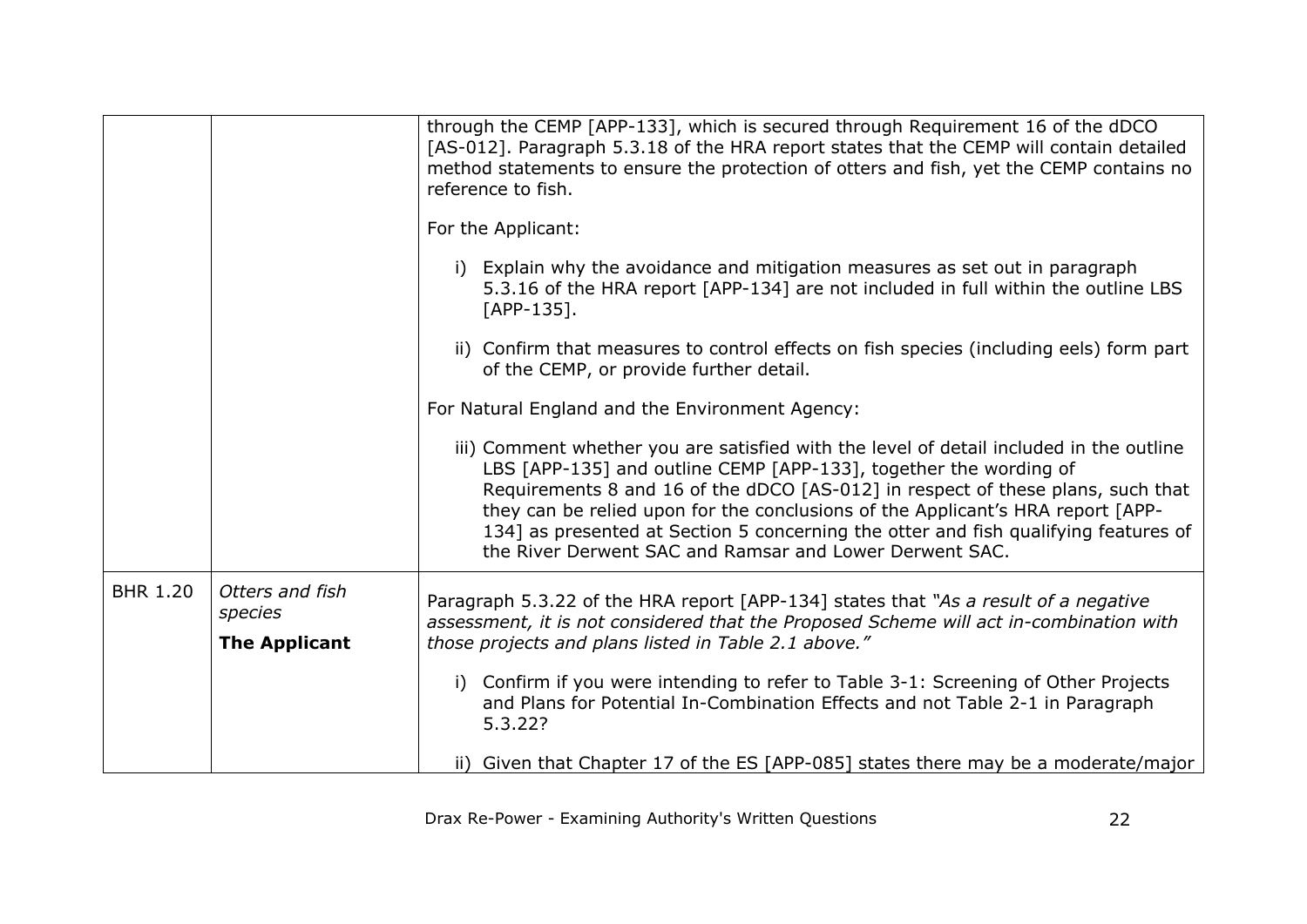| plans and projects listed in Table 3-1. |
|-----------------------------------------|
|-----------------------------------------|

<span id="page-22-0"></span>

| <b>CA</b> | <b>Compulsory</b><br><b>Acquisition</b>              |                                                                                                                                                                                                                                                                                                                                                                                                                                                                                                                                                                                                                                                                                                    |
|-----------|------------------------------------------------------|----------------------------------------------------------------------------------------------------------------------------------------------------------------------------------------------------------------------------------------------------------------------------------------------------------------------------------------------------------------------------------------------------------------------------------------------------------------------------------------------------------------------------------------------------------------------------------------------------------------------------------------------------------------------------------------------------|
| CA 1.1    | <b>Update Table</b><br><b>The Applicant</b>          | At the Preliminary Meeting held on Thursday 4 October 2018 [EV-002 & 003], it was<br>stated that an update table will be regularly provided on the progress of negotiations for<br>Compulsory Acquisition (CA) of the Freehold of land and of new rights over existing land.<br>Provide this table, and in particular advise the ExA on the progress of negotiations<br>between the Applicant and the following, and when it expects agreements to be<br>concluded:<br>Mr Richard Watson and Mr David Watson;<br>Ms Katie Elizabeth Bingley and Mr John Neville Stones;<br>Ms Gwendoline Cooper and Mr Paul Cooper;<br>Mr John Holgreaves and Ms Yvonne Holgreaves; and<br>T.W Falkingham Limited. |
| CA 1.2    | <b>Protective Provisions</b><br><b>The Applicant</b> | The Book of Reference [AS-005] includes a number of Statutory Undertakers with<br>interests in land.<br>i)<br>Provide a progress report on negotiations with each of the Statutory<br>Undertakers listed in the Book of Reference, with an estimate of the timescale<br>for securing agreement from them.<br>State whether there are any envisaged impediments to the securing of such<br>ii)                                                                                                                                                                                                                                                                                                      |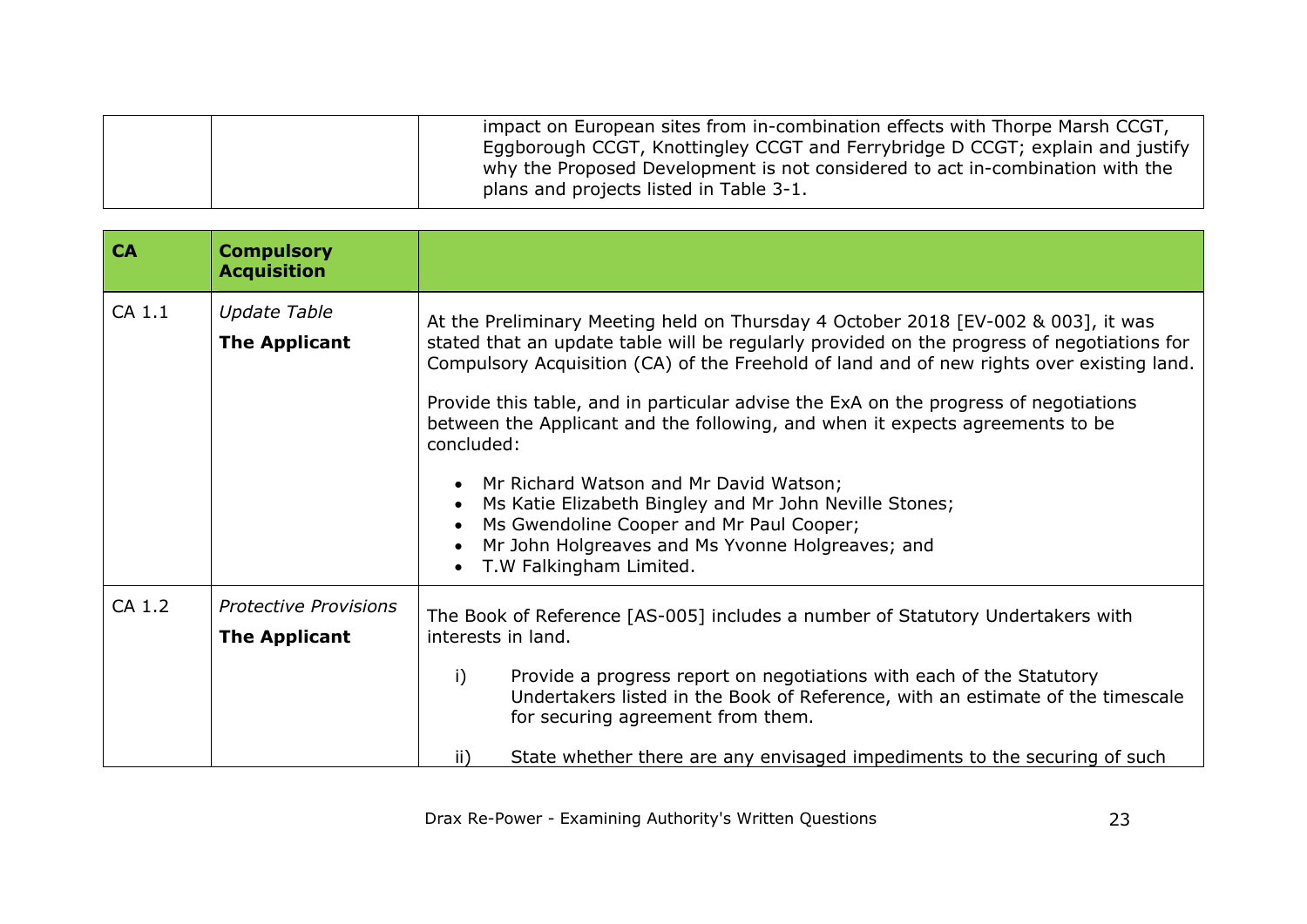|        |                                                                         | agreements.                                                                                                                                                                                                                                                                                                                                                                                                                                                                                                                                                                                                                                                                                        |
|--------|-------------------------------------------------------------------------|----------------------------------------------------------------------------------------------------------------------------------------------------------------------------------------------------------------------------------------------------------------------------------------------------------------------------------------------------------------------------------------------------------------------------------------------------------------------------------------------------------------------------------------------------------------------------------------------------------------------------------------------------------------------------------------------------|
|        |                                                                         | State whether any additional Statutory Undertakers have been identified since<br>iii)<br>the submission of the Book of Reference as an application document.                                                                                                                                                                                                                                                                                                                                                                                                                                                                                                                                       |
| CA 1.3 | Category 1 Persons<br><b>The Applicant</b>                              | There is no mention of Kate Elizabeth Bingley within the Statement of Reasons [APP-<br>022] with John Neville Stones on page 60, despite being listed as a Category 1 person in<br>respect of Plots 9, 9B, 12, 25, and 27 in the Book of Reference [AS-005].<br>Explain this omission.                                                                                                                                                                                                                                                                                                                                                                                                             |
| CA 1.4 | Category 1 Persons<br><b>The Applicant</b>                              | Confirm that Mr Martin Nunns will no longer be a Category 1 party, and thus will not be<br>an Affected Person after 30 November 2018.                                                                                                                                                                                                                                                                                                                                                                                                                                                                                                                                                              |
| CA 1.5 | Connection<br>Agreements<br><b>The Applicant</b>                        | Update the position in respect to connections to National Grid's electricity and gas<br>infrastructure and how this will be secured.                                                                                                                                                                                                                                                                                                                                                                                                                                                                                                                                                               |
| CA 1.6 | <b>National Grid</b><br>Availability of Funding<br><b>The Applicant</b> | The Applicant is reminded that the Department for Communities and Local Government<br>(as it was then) Guidance related to procedures for CA (September 2013) states that:<br>"Applicants should be able to demonstrate that adequate funding is likely to be available<br>to enable the compulsory acquisition within the statutory period following the order<br>being made, and that the resource implications of a possible acquisition resulting from a<br>blight notice have been taken account of."<br>The ExA is not clear whether the Funding Statement [APP-023] identifies the CA<br>costs separately from the project costs or explains how the figure for CA costs<br>was arrived at. |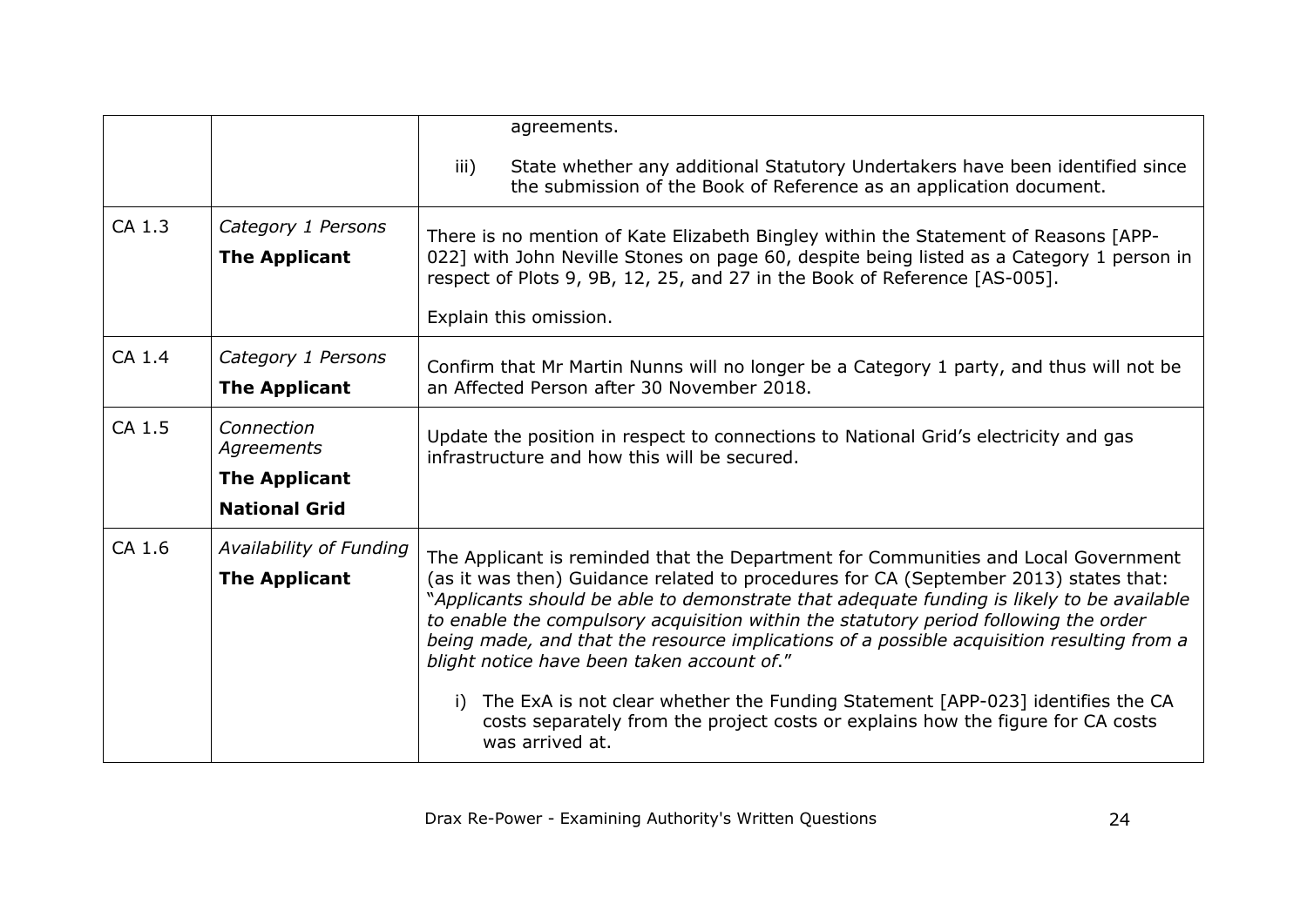|  | ii) Clarify the anticipated cost of CA, how this figure was arrived at, and how these<br>costs are going to be met. |
|--|---------------------------------------------------------------------------------------------------------------------|
|--|---------------------------------------------------------------------------------------------------------------------|

<span id="page-24-0"></span>

| <b>CO</b>         | <b>Construction and</b><br><b>Operation Effects</b> |                                                                                                                                                                                                                                                                                                                                                                                                                     |
|-------------------|-----------------------------------------------------|---------------------------------------------------------------------------------------------------------------------------------------------------------------------------------------------------------------------------------------------------------------------------------------------------------------------------------------------------------------------------------------------------------------------|
| CO 1.1            | Construction<br>Programme<br><b>The Applicant</b>   | Chapter 3 of the ES [APP-071] states that if both units were repowered, then the<br>construction would occur consecutively rather than concurrently. It goes on to report<br>that there would be a gap of a year between construction periods, though the gap could<br>be longer, dependant on commercial conditions.<br>Explain the extent to which the findings in the ES are sensitive to this assumption.<br>i) |
|                   |                                                     | ii) Explain the likely outcome implications if construction did not adopt these<br>assumptions in practice.                                                                                                                                                                                                                                                                                                         |
| CO <sub>1.2</sub> | Construction<br>Programme                           | Justify the approach as to why the construction of Unit Y could not be undertaken<br>alongside the construction of Unit X to minimise the longevity of the construction<br>programme of at least 83 months.                                                                                                                                                                                                         |
|                   | <b>The Applicant</b>                                |                                                                                                                                                                                                                                                                                                                                                                                                                     |
| CO 1.3            | Working width<br><b>The Applicant</b>               | Paragraphs 3.3.20 to 3.3.23 of Chapter 3 of the ES [APP-071] discuss the approach<br>taken to the working width. However, it is not clear what the working width actually is,<br>and why precisely this size is required.<br>Provide this information.                                                                                                                                                              |
| $CO$ 1.4          | <b>Other Consents and</b><br><b>Licences</b>        | Chapter 3 of the ES [APP-071] acknowledges that a proposed connection agreement will<br>be required with National Grid. The Other Consents and Licences [APP-068] document<br>states that a Bilateral Connection Agreement and construction agreement for connection                                                                                                                                                |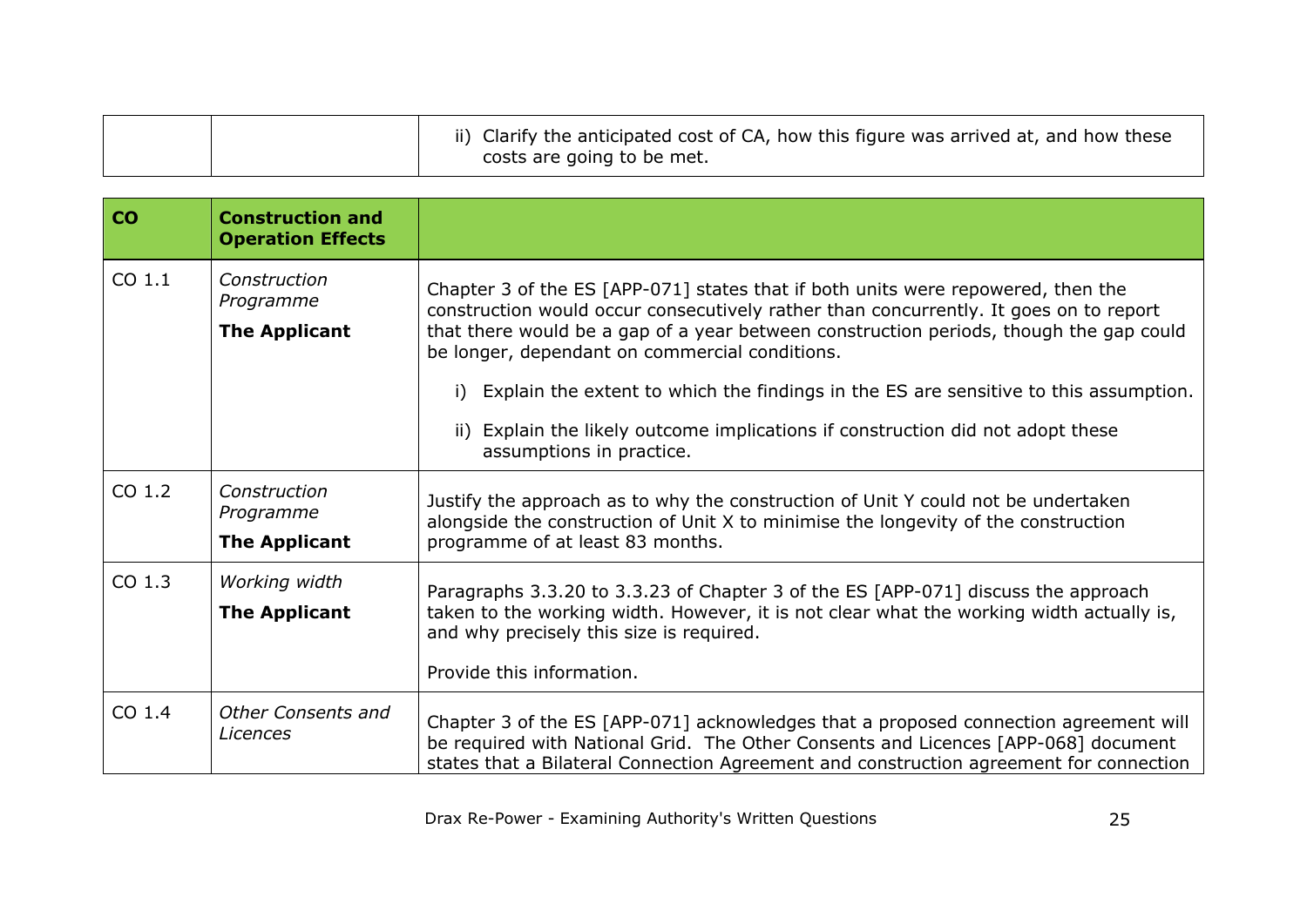|          | <b>The Applicant</b>                         | to the National Transmission System at the existing National Grid 400 kilovolt substation<br>for the export of electricity from the Site will be required. It further states that such an<br>agreement is expected to be in place before 2 June 2018. |
|----------|----------------------------------------------|-------------------------------------------------------------------------------------------------------------------------------------------------------------------------------------------------------------------------------------------------------|
|          |                                              | Provide an update.                                                                                                                                                                                                                                    |
| CO 1.5   | <b>Other Consents and</b><br><b>Licences</b> | Provide an update to Document 5.8 'Other Consents and Licences' [APP-068], noting<br>that there are references within the application version to expected agreements. Ensure                                                                          |
|          | <b>The Applicant</b>                         | that this is kept updated and resubmitted at each subsequent deadline of the<br>Examination.                                                                                                                                                          |
| $CO$ 1.6 | Site Configuration<br>Works (Stage 0)        | Chapter 3 of the ES [APP-071] states that site reconfiguration works may be consented<br>under the Town and Country Planning Act 1990 or through the dDCO [AS-012]. At the                                                                            |
|          | <b>The Applicant</b>                         | Preliminary Meeting held on Thursday 4 October 2018 [EV-002 & 003], it was stated<br>that these works had been consented and commenced, and accordingly Stage 0 would<br>be deleted from the application.                                             |
|          |                                              | Provide a written update, and explain the implications for the dDCO [AS-012] and ES<br>[APP-069 to APP-086].                                                                                                                                          |
| CO 1.7   | Permanent and<br><b>Temporary Land Take</b>  | Provide comments on the effects of the Proposed Development and the proposed<br>i)<br>land take on Best and Most Versatile land.                                                                                                                      |
|          | <b>The Applicant</b>                         |                                                                                                                                                                                                                                                       |
|          | <b>Natural England</b>                       | ii) Comment on the draft Soil Management Plan, currently appended to the outline<br>CEMP [APP-133].                                                                                                                                                   |
|          | <b>Selby District</b><br><b>Council</b>      | For the Applicant:                                                                                                                                                                                                                                    |
|          |                                              | iii) Provide a plan which identifies and distinguishes between land that is required<br>permanently and temporarily.                                                                                                                                  |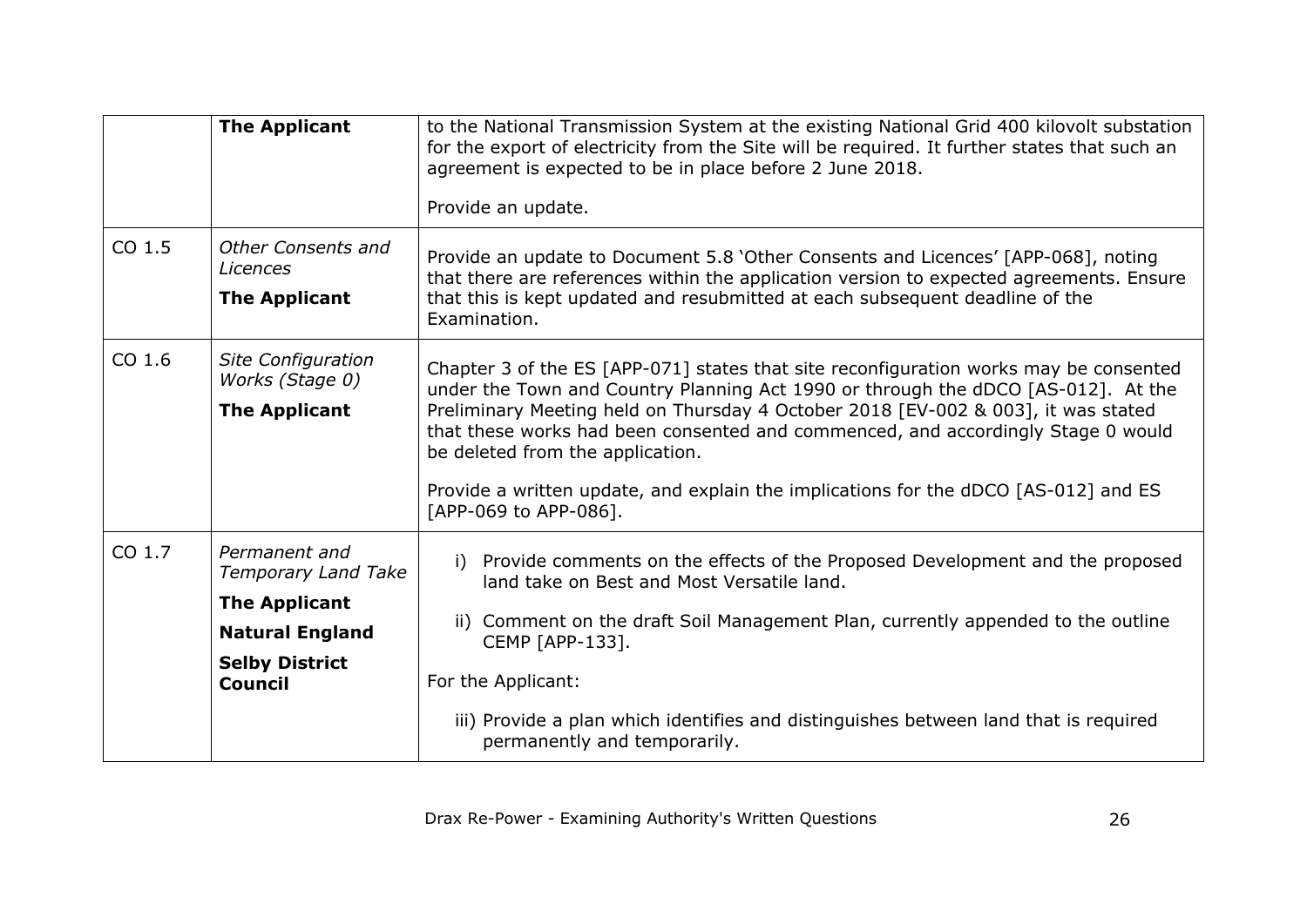| CO <sub>1.8</sub> | Land Drainage<br><b>The Applicant</b>             | Chapter 3 of the ES [APP-071] states that a pre-construction land drainage scheme will<br>be developed for areas where a land drainage scheme is deemed necessary, in<br>discussion with landowners and occupiers. The ES goes on to describe what this may<br>entail; however, any proposed measures do not appear to be confirmed at this stage.<br>Provide this information.                                                                                                                                                                                                                                                                                                                                                   |
|-------------------|---------------------------------------------------|-----------------------------------------------------------------------------------------------------------------------------------------------------------------------------------------------------------------------------------------------------------------------------------------------------------------------------------------------------------------------------------------------------------------------------------------------------------------------------------------------------------------------------------------------------------------------------------------------------------------------------------------------------------------------------------------------------------------------------------|
| CO 1.9            | Securing Land<br>Drainage<br><b>The Applicant</b> | Paragraphs 3.3.24 to 3.3.26 of Chapter 3 of the ES [APP-071] describe proposals to<br>inspect and record land drains at the detailed design and construction phases.<br>Inspection and recording of land drains is not secured in the dDCO [AS-012].<br>Justify the approach not secure inspection or recording of land drains in the<br>dDCO; or<br>ii) Make such a provision.                                                                                                                                                                                                                                                                                                                                                   |
| CO 1.10           | Human Health<br><b>The Applicant</b>              | Paragraph 3.2.23 of Chapter 3 of the ES [APP-071] states that the Proposed<br>Development will comply with the International Commission on Non-Ionizing Radiation<br>Protection (ICNIRP) guidelines for health protection. It further states that the impact of<br>the change to electro-magnetic field (EMF) is likely to be minimal, but nevertheless an<br>assessment of both occupational exposure and public exposure guidelines that apply due<br>to proximity to a public right of way is being undertaken and will be discussed with<br>Public Health England and submitted to the Examining Authority.<br>Provide an update, including whether such an assessment has been or will be submitted<br>for this Examination. |
| CO 1.11           | <b>Cumulative Effects</b><br><b>The Applicant</b> | Paragraph 17.11.3 of Chapter 17 of the ES [APP-085] states that any planning<br>applications, status updates or additional information published since March 2018 have                                                                                                                                                                                                                                                                                                                                                                                                                                                                                                                                                            |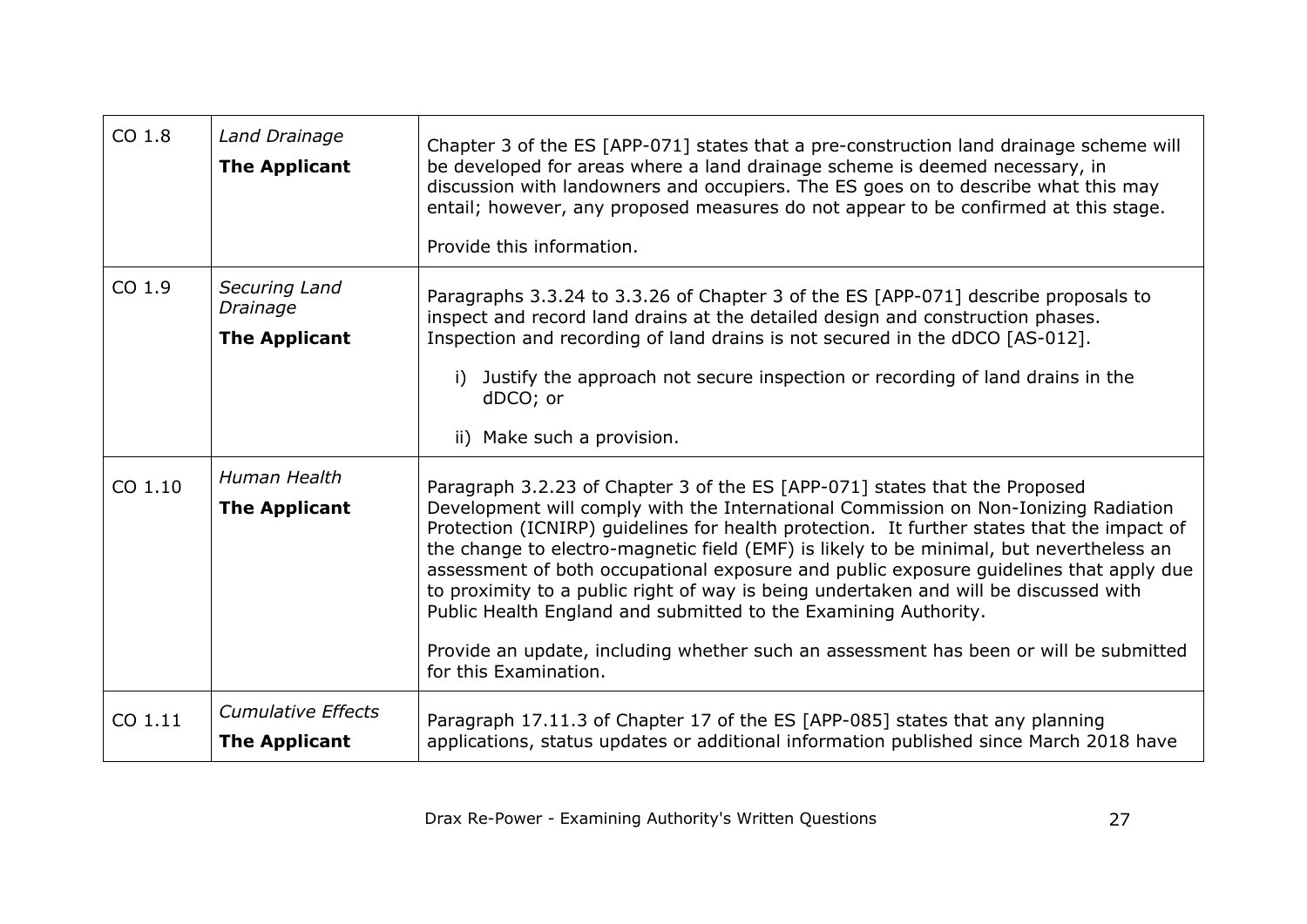|         | <b>North Yorkshire</b><br><b>County Council</b>     | not been included with the assessment in the ES.                                                                                                                                                                                                                                                                                                                                                                                                                                                                                                                                                                                                                                                                                             |
|---------|-----------------------------------------------------|----------------------------------------------------------------------------------------------------------------------------------------------------------------------------------------------------------------------------------------------------------------------------------------------------------------------------------------------------------------------------------------------------------------------------------------------------------------------------------------------------------------------------------------------------------------------------------------------------------------------------------------------------------------------------------------------------------------------------------------------|
|         | <b>Selby District</b><br><b>Council</b>             | Confirm whether you are aware of any additional other projects or plans that should be<br>included within the cumulative effects assessment since March 2018.                                                                                                                                                                                                                                                                                                                                                                                                                                                                                                                                                                                |
| CO 1.12 | Pedestrian Bridge<br><b>The Applicant</b>           | Paragraph 3.3.10 of Chapter 3 of the ES [APP-071] states that a temporary pedestrian<br>bridge will be constructed to avoid staff having to cross New Road. A Pedestrian Bridge<br>Plan is also submitted [APP-019], but it does not appear to indicate that persons with<br>mobility issues would be able to navigate the staircases on either side with ease.<br>Provide a response.                                                                                                                                                                                                                                                                                                                                                       |
| CO 1.13 | Construction<br>Methodology<br><b>The Applicant</b> | Paragraph 6.8.1 of Chapter 6 of the ES [APP-074] states that as the specific construction<br>methodology has not yet been finalised, and the risk assessment has been based on<br>professional judgement and previous experience of major construction works.<br>Provide details of previous experience of major construction works that the<br>i)<br>applicant is drawing professional judgement from.<br>ii) Justify that all likely significant effects have been identified given that the specific<br>construction methodology has not yet been finalised.                                                                                                                                                                              |
| CO 1.14 | Assessment of effects<br><b>The Applicant</b>       | Table 6.2, Paragraph 6.2.12 of Chapter 6 of the ES [APP-074] states that the Applicant<br>has agreed with the Environmental Health Officer from Selby District Council of the<br>scoping out of the assessment, of construction and operational traffic. Paragraph 6.2.2<br>on Page 6-12 provides a commentary regarding the number of trips which have to be<br>generated before a significant effect in ambient pollutant concentrations is identified and<br>explains that the trips generated by both the construction and operation of the Proposed<br>Development are expected to be lower than that threshold. The summary in Section 6.5<br>states that no likely significant effects will arise during construction work, from dust |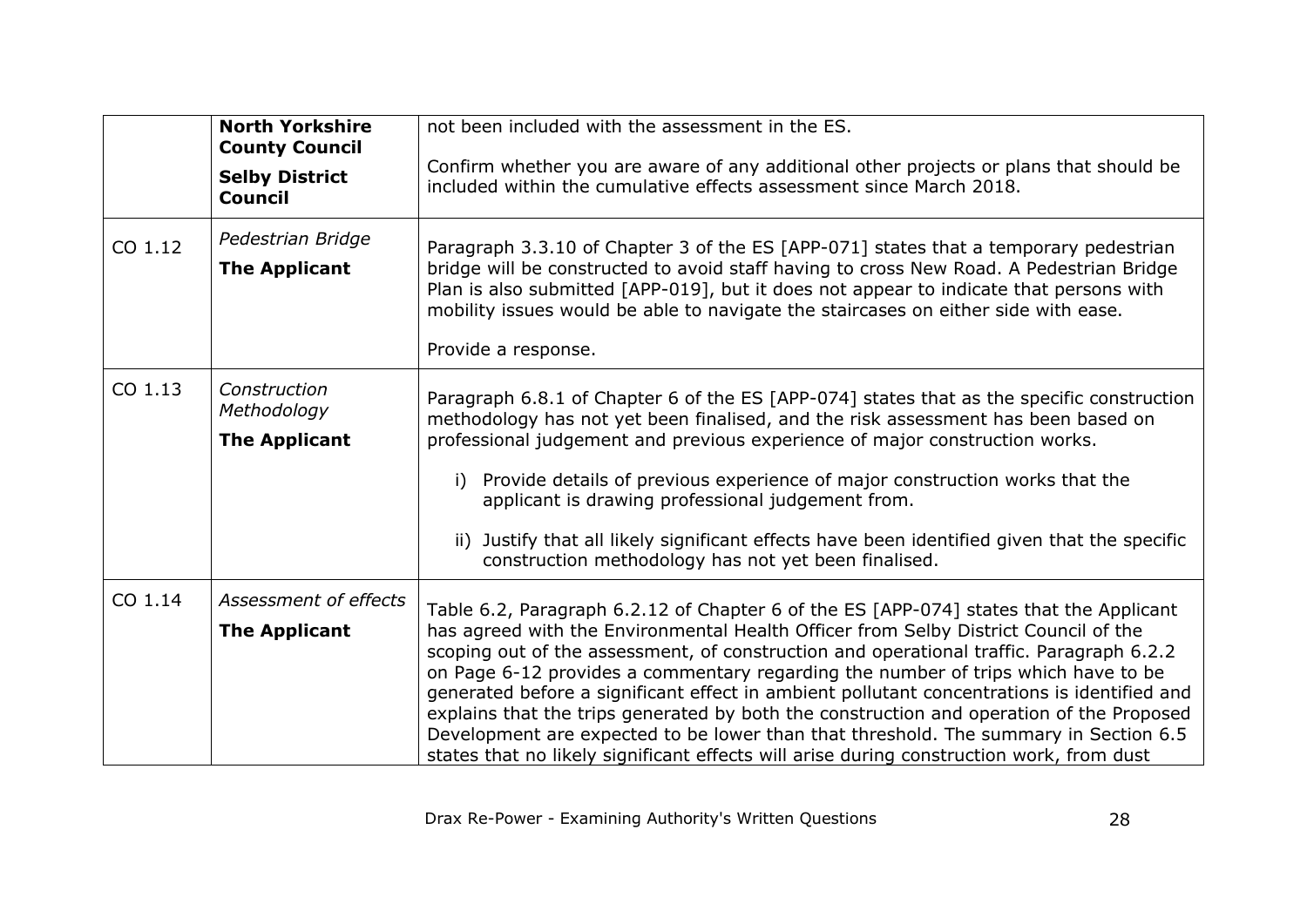|         |                                                                       | arising, vehicle exhausts or emissions from construction plant.<br>i) Show how anticipated traffic numbers was determined, and how that data<br>alongside the distance to sensitive receptors was used to determine an absence of<br>likely significant effects to air quality during construction and operation.<br>ii) Explain the extent to which cumulative effects to air quality from increased traffic<br>owing to construction and operation of other known developments has been<br>considered.                                                                                                                                                                     |
|---------|-----------------------------------------------------------------------|------------------------------------------------------------------------------------------------------------------------------------------------------------------------------------------------------------------------------------------------------------------------------------------------------------------------------------------------------------------------------------------------------------------------------------------------------------------------------------------------------------------------------------------------------------------------------------------------------------------------------------------------------------------------------|
| CO 1.15 | <b>Buffer from</b><br>construction activities<br><b>The Applicant</b> | Chapter 9 of the ES [APP-077] refers to a buffer from woodland in Development Parcel B<br>and directs the reader to the outline LBS[APP-135] for where this will be secured.<br>However, whilst the outline LBS refers generally to a buffer of 15m from woodland, it<br>only specifically refers to and shows on Figure 6.7.2 a buffer in Development Parcel A.<br>There is also no reference to a buffer in the outline CEMP [APP-133] or dDCO [AS-012],<br>although Chapter 9 of the ES [APP-077] Table 9-4 infers that the CEMP will include<br>measures such as the use of fencing to demarcate the construction footprint and protect<br>adjacent ecological features. |
|         |                                                                       | Clarify whether a 15m buffer from construction activities is proposed for all areas<br>i)<br>of woodland within the Proposed Development.                                                                                                                                                                                                                                                                                                                                                                                                                                                                                                                                    |
|         |                                                                       | ii) Justify that the 15m buffer is adequate.                                                                                                                                                                                                                                                                                                                                                                                                                                                                                                                                                                                                                                 |
|         |                                                                       | iii) Confirm how buffers referred to in the outline LBS [APP-135] will be secured?                                                                                                                                                                                                                                                                                                                                                                                                                                                                                                                                                                                           |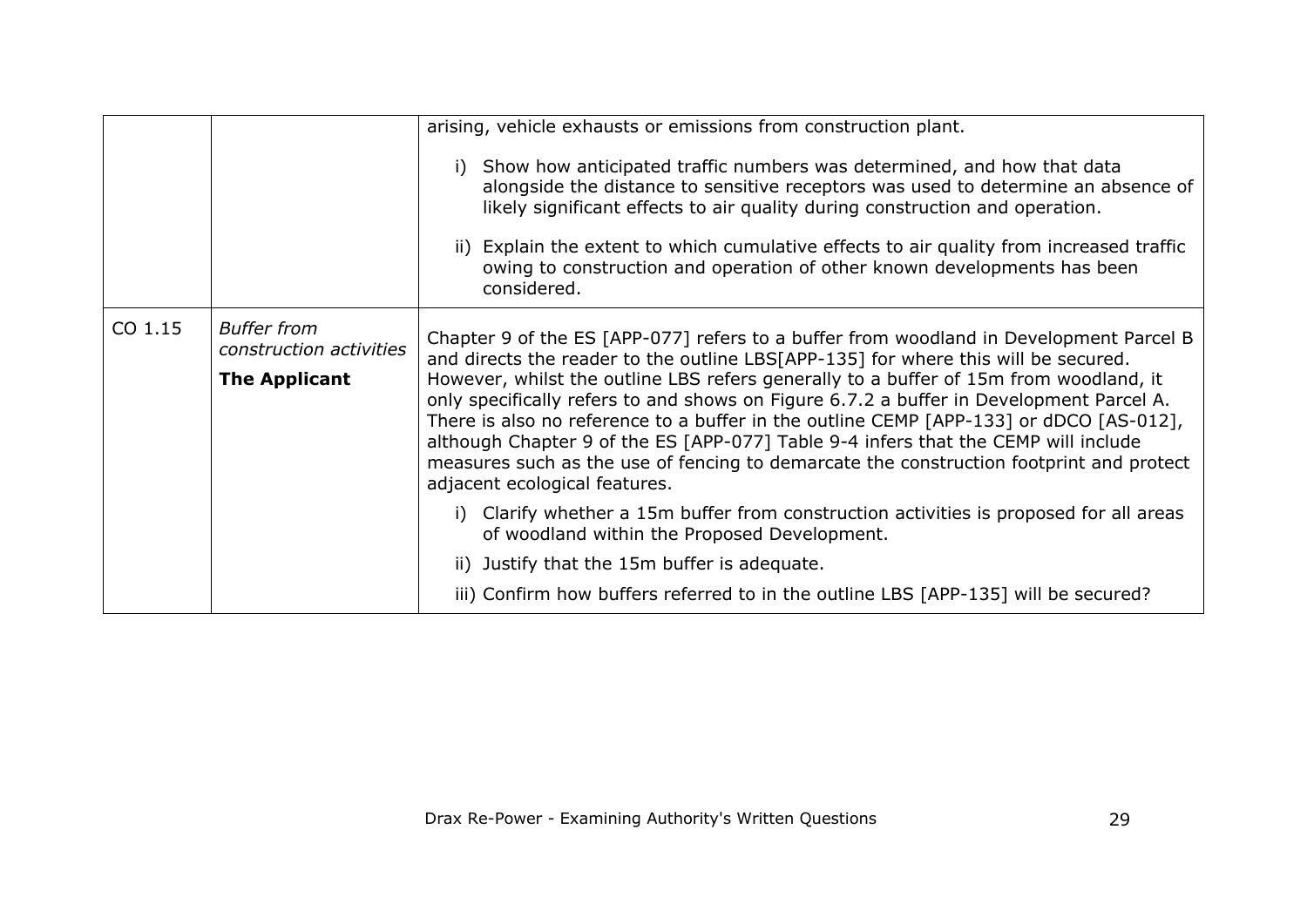<span id="page-29-0"></span>

| <b>DCO</b>     | <b>Draft Development</b><br><b>Consent Order</b><br>(dDCO)                                                                                 |                                                                                                                                                                                                                                                                                                                                                                                                                                                                                                                                                                                                                                                                                                                                                                                                                                                                                                                           |
|----------------|--------------------------------------------------------------------------------------------------------------------------------------------|---------------------------------------------------------------------------------------------------------------------------------------------------------------------------------------------------------------------------------------------------------------------------------------------------------------------------------------------------------------------------------------------------------------------------------------------------------------------------------------------------------------------------------------------------------------------------------------------------------------------------------------------------------------------------------------------------------------------------------------------------------------------------------------------------------------------------------------------------------------------------------------------------------------------------|
|                | <b>ARTICLES</b>                                                                                                                            |                                                                                                                                                                                                                                                                                                                                                                                                                                                                                                                                                                                                                                                                                                                                                                                                                                                                                                                           |
| DCO 1.1        | Definition of<br>"Commence" - Part 1<br>Article 2<br>General<br>Requirements -<br>Paragraph 2 Part 1<br>Schedule 2<br><b>The Applicant</b> | The ExA is concerned that this definitions as worded does not sufficiently tie the<br>construction and completion dates of Unit Y. As a result, Unit Y could be constructed at<br>any time after Unit X is commenced, and thus the construction programme and<br>operating time period of Unit Y could fall outside the scope of the ES [APP-069 to APP-<br>086].<br>Justify the approach not to impose a separate commencement and completion<br>i)<br>requirement on Unit Y in line with the scope and assessment of the ES.<br>ii) Explain how the Secretary of State can be assured, having regard to the dDCO as<br>worded, that Unit Y if commenced, will be restricted to the timescales assessed in<br>the ES.<br>iii) Alternatively, include a new paragraph in Part 1 of Schedule 2 which requires Unit<br>Y to be commenced and completed pursuant to Unit X and within the scope and<br>assessment of the ES. |
| <b>DCO 1.2</b> | "Permitted<br>Preliminary Works" -<br>Part 1 Article 2<br><b>The Applicant</b>                                                             | The dDCO [AS-012] subpart(1) defines "permitted preliminary works" as "environmental<br>surveys, geotechnical surveys, intrusive archaeological surveys and other investigations<br>for the purpose of investigating ground conditions, demolition of buildings and removal<br>of plant and machinery".<br>The ExA considers that "intrusive archaeological surveys" should be approved prior to<br>permitted preliminary works taking place.                                                                                                                                                                                                                                                                                                                                                                                                                                                                             |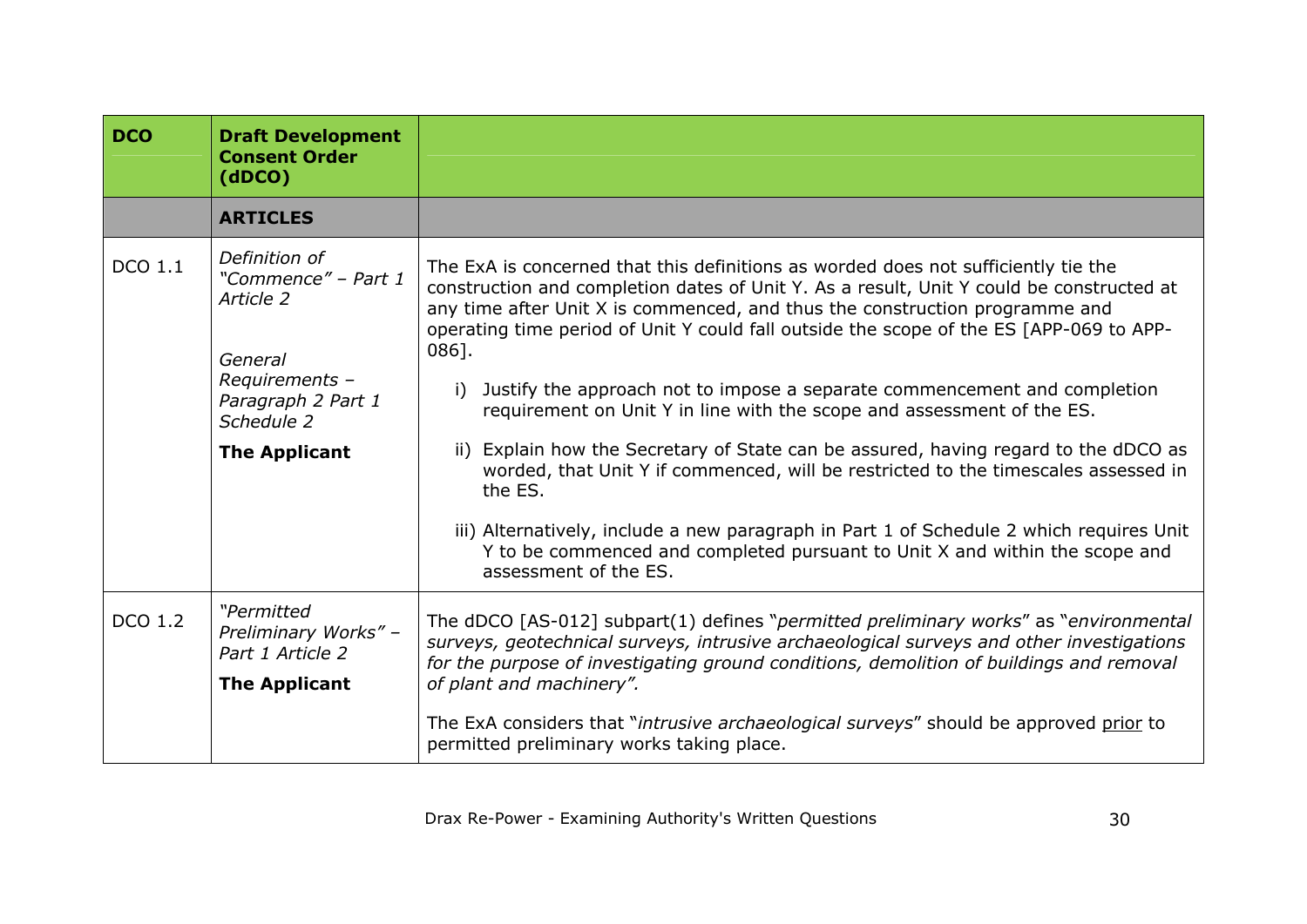|                |                                                                           | Provide a justified response.<br>i)                                                                                                                                                                                                                                                                                                                                                                                                                                                                                                                                            |
|----------------|---------------------------------------------------------------------------|--------------------------------------------------------------------------------------------------------------------------------------------------------------------------------------------------------------------------------------------------------------------------------------------------------------------------------------------------------------------------------------------------------------------------------------------------------------------------------------------------------------------------------------------------------------------------------|
|                |                                                                           | Explain why the " <i>demolition of buildings"</i> is required as " <i>permitted preliminary</i><br>ii)<br>works"                                                                                                                                                                                                                                                                                                                                                                                                                                                               |
| <b>DCO 1.3</b> | Definition of<br>"Maintain" - Part 1<br>Article 2<br><b>The Applicant</b> | While the ExA accepts the need for the Applicant to undertake maintenance works, the<br>ExA is nevertheless concerned that the definition as worded is not sufficiently precise.<br>This is specifically the case where such maintenance works would be allowed "insofar as<br>such activities are unlikely to give rise to any materially new or materially different<br>environmental effects from those assessed in the environmental statement". As<br>currently worded, the ExA is concerned that maintenance activities could exceed the<br>Rochdale Envelope of the ES. |
|                |                                                                           | i) Explain what is meant by "materially new or materially different".                                                                                                                                                                                                                                                                                                                                                                                                                                                                                                          |
|                |                                                                           | ii) Explain where " <i>materially new or materially different"</i> is defined in the dDCO [AS-<br>$012$ .                                                                                                                                                                                                                                                                                                                                                                                                                                                                      |
|                |                                                                           | iii) Explain why the scope of maintenance works should exceed the scope of the ES.                                                                                                                                                                                                                                                                                                                                                                                                                                                                                             |
|                |                                                                           | iv) Distinguish "materially new or materially different" from "new or different".                                                                                                                                                                                                                                                                                                                                                                                                                                                                                              |
|                |                                                                           | v) Who would be the arbiter or assessor that such maintenance works were "new or<br>different" as opposed to "materially new or materially different", and how this is<br>secured in the dDCO.                                                                                                                                                                                                                                                                                                                                                                                 |
|                |                                                                           | vi) Explain whether the relevant planning authority would have any role in checking<br>whether maintenance works, individually or collectively, would be "materially new<br>or materially different" and how this is secured in the dDCO.                                                                                                                                                                                                                                                                                                                                      |
| <b>DCO 1.4</b> | Definition of                                                             | In the Eggborough Gas Fired Generating Station Order 2018, made by the Secretary of                                                                                                                                                                                                                                                                                                                                                                                                                                                                                            |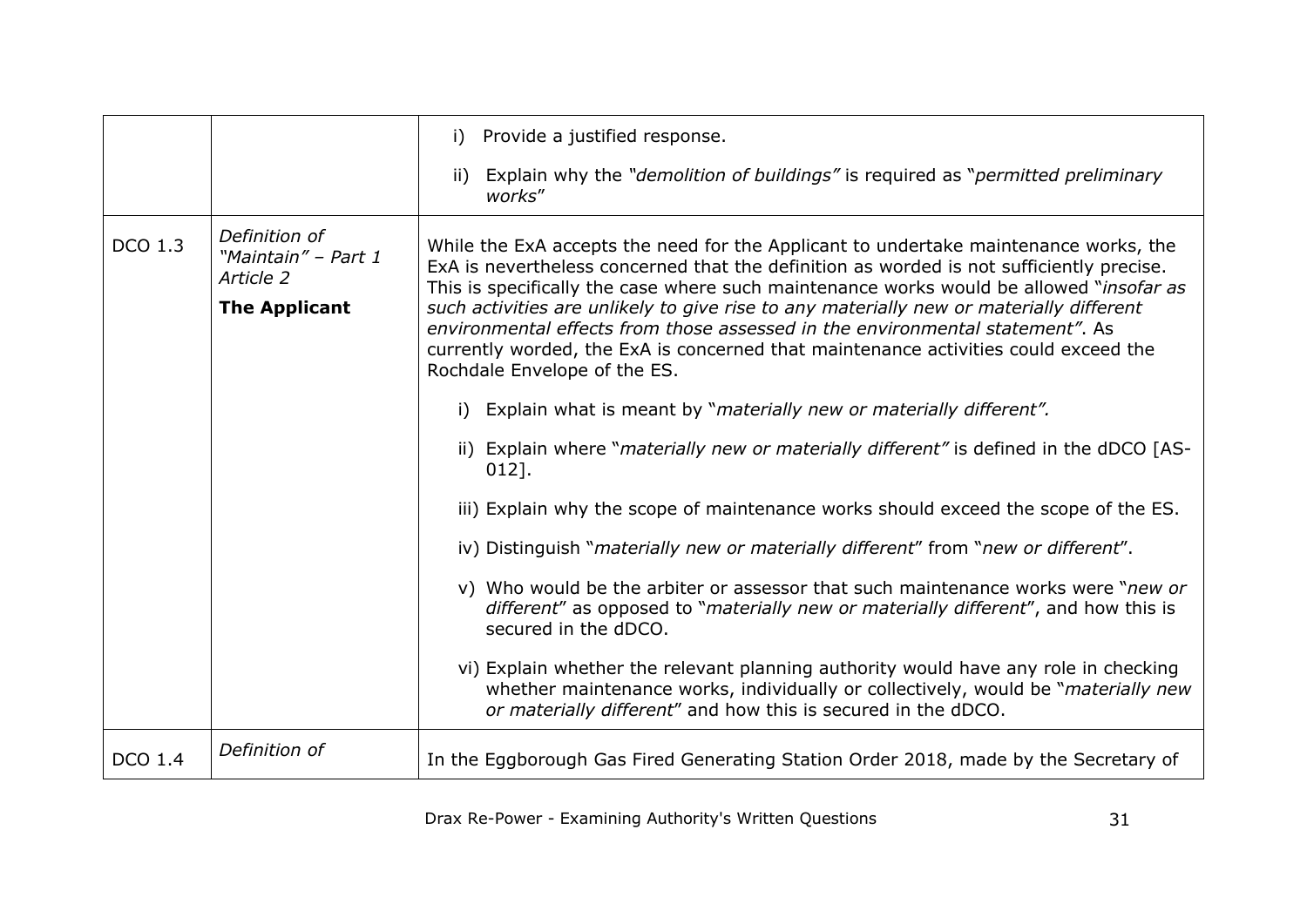|         | "Maintain" - Part 1<br>Article 2                                                                         | State on 20 September 2018, the definition of "maintain" is defined as:                                                                                                                                                                                                                                                                                                                                                                               |
|---------|----------------------------------------------------------------------------------------------------------|-------------------------------------------------------------------------------------------------------------------------------------------------------------------------------------------------------------------------------------------------------------------------------------------------------------------------------------------------------------------------------------------------------------------------------------------------------|
|         | <b>The Applicant</b>                                                                                     | "includes inspect, repair, adjust, alter, remove, refurbish, reconstruct, replace and<br>improve any part, but not the whole of the authorised development, to the extent that<br>such activities have been assessed in the environmental statement and "maintenance"<br>and "maintaining" are to be construed accordingly"                                                                                                                           |
|         |                                                                                                          | i) Explain why the Secretary of State should adopt a different and less precise<br>definition as set out in the dDCO [AS-012]; or                                                                                                                                                                                                                                                                                                                     |
|         |                                                                                                          | ii) Alter the definition to match the above.                                                                                                                                                                                                                                                                                                                                                                                                          |
|         |                                                                                                          | [N.B - If the Applicant intends to alter the definition to reflect the Eggborough CCGT, it<br>may not be necessary to provide a response to DCO 1.3 above].                                                                                                                                                                                                                                                                                           |
| DCO 1.5 | Development consent<br>etc. granted by the<br>Order -                                                    | For the Eggborough Gas Fired Generating Station Order made by the Secretary of State<br>on 20 September 2018, subparagraph (2) also included the words at the end "for each<br>work number on the works plans".                                                                                                                                                                                                                                       |
|         | Part 2 Article 3                                                                                         |                                                                                                                                                                                                                                                                                                                                                                                                                                                       |
|         | <b>The Applicant</b>                                                                                     | Explain whether such wording is needed here in the interests of clarity and if so,<br>amend accordingly.                                                                                                                                                                                                                                                                                                                                              |
| DCO 1.6 | Application and<br>modification of<br>legislative provisions<br>Part 2 Article 8<br><b>The Applicant</b> | The Article seeks to dis-apply the provisions of the Neighbourhood Planning Act 2017<br>(2017 Act) in respect to Articles 28 (temporary use of land for carrying out the<br>authorised development) and 29 (temporary use of land for maintaining the authorised<br>development). The Applicant's position as set out in the Explanatory Memorandum [APP-<br>021] that the disapplication is necessary for certainty given the absence of regulations |
|         |                                                                                                          | providing any detail is noted.<br>However the Government's overall approach is understood namely to provide<br>protections for those affected by the use of temporary possession powers. The ExA is                                                                                                                                                                                                                                                   |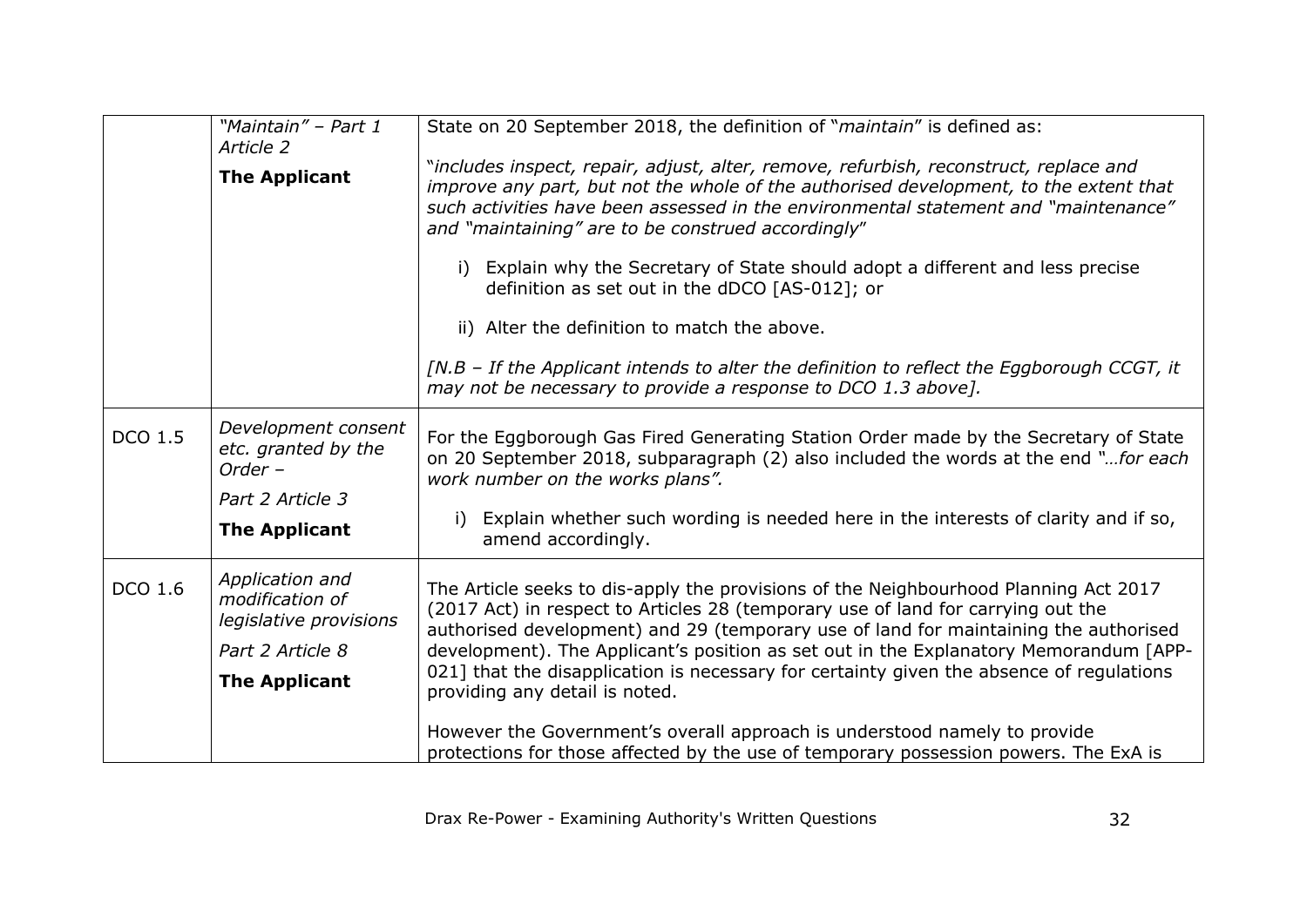|                |                                                                                                          | concerned that the provisions within the 2017 Act which, amongst other things, specify<br>an absolute period of temporary possession, have not been adequately justified to be<br>dis-applied.<br>Provide this justification; or<br>i)<br>ii) Amend accordingly.                                                                                                                                                                                                                                                                                                                                                                                                                                                                                                                                                                                           |
|----------------|----------------------------------------------------------------------------------------------------------|------------------------------------------------------------------------------------------------------------------------------------------------------------------------------------------------------------------------------------------------------------------------------------------------------------------------------------------------------------------------------------------------------------------------------------------------------------------------------------------------------------------------------------------------------------------------------------------------------------------------------------------------------------------------------------------------------------------------------------------------------------------------------------------------------------------------------------------------------------|
| DCO 1.7        | Application and<br>modification of<br>legislative provisions<br>Part 2 Article 8<br><b>The Applicant</b> | The ExA is concerned that approvals, permissions etc. are not "statutory provisions" and<br>as such Article 8(2) of the dDCO [AS-012] cannot apply or modify statutory provisions<br>pursuant to s120 (5)(a) of the PA2008.<br>Explain whether the Article is pursuant to $s120$ (5)(c) of the PA2008 in which case<br>i)<br>it must be "necessary or expedient in consequence of a provision of the order or<br>in connection with the order".<br>ii) Confirm the power on which Article 8(2) is based.                                                                                                                                                                                                                                                                                                                                                   |
| <b>DCO 1.8</b> | Compulsory<br>acquisition of land<br>Part 5 Article 19<br><b>The Applicant</b>                           | The ExA is concerned with the clarity of this Article. It is not clear what land is to be<br>acquired particularly if the Applicant is not seeking powers of compulsory acquisition of<br>plots concerning statutory undertakers land or land required for highway works.<br>The ExA requests this Article is altered to include an additional subparagraph to<br>i)<br>identify the plots from the Land Plans [AS-010] which are not subject to this<br>Article and/or other Articles within Part 5 of the dDCO [AS-012].<br>ii) If the Applicant intends to include a subparagraph identifying plots not subject to<br>this or other Articles within Part 5 of the dDCO, consider whether similar wording<br>is required for other Articles within Part 5 of the dDCO.<br>iii) Comment on whether an additional subparagraph(s) is required to dis-apply |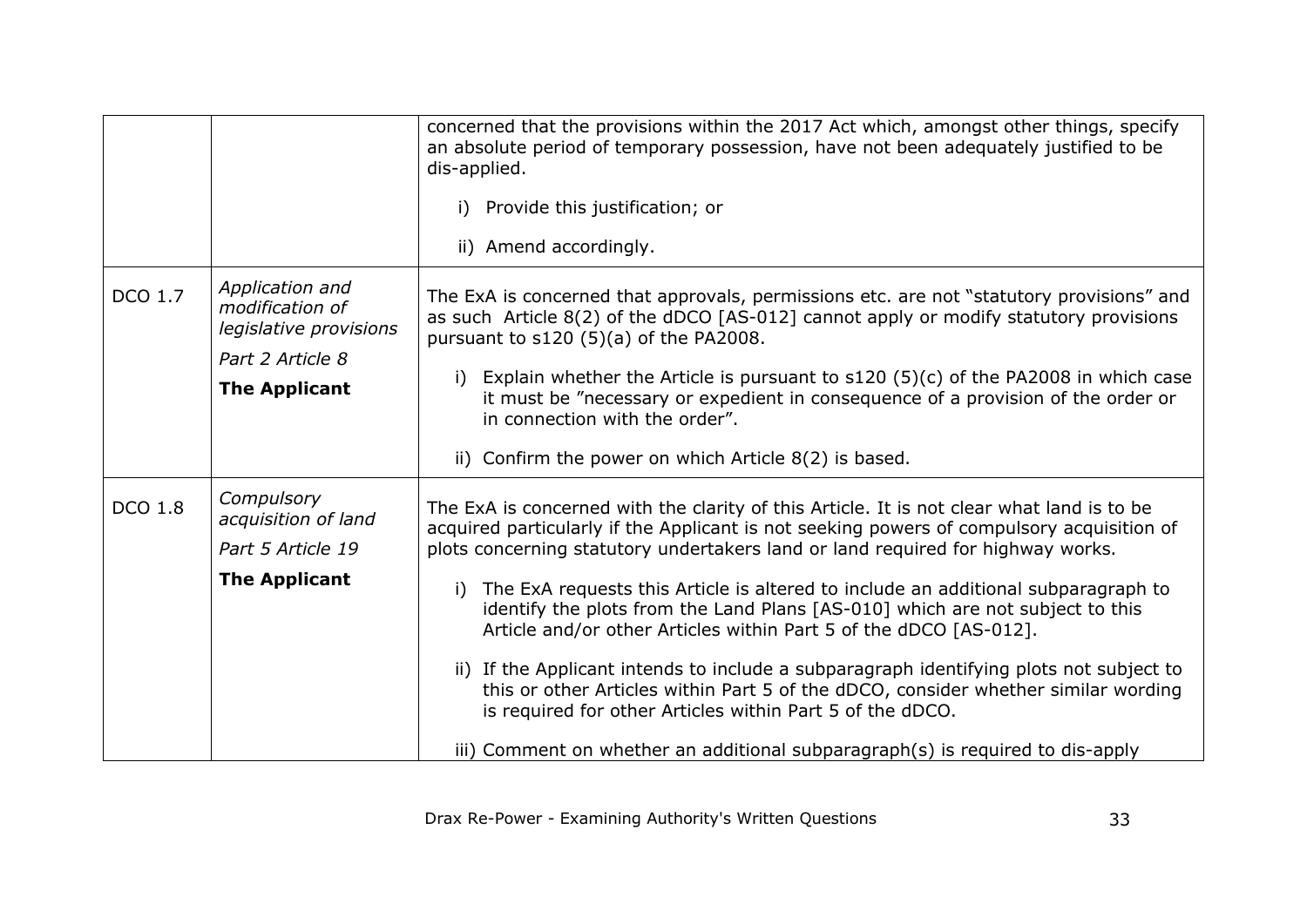|          |                                                                                           | statutory undertakers land or where this is elsewhere secured in the dDCO.                                                                                                                                |
|----------|-------------------------------------------------------------------------------------------|-----------------------------------------------------------------------------------------------------------------------------------------------------------------------------------------------------------|
| DCO 1.9  | Application of the<br><b>Compulsory Purchase</b><br>(Vesting<br>Declarations) Act<br>1981 | Explain what changes were made to these Acts by the Housing and Planning Act 2016.                                                                                                                        |
|          | <b>Modifications of Part</b><br>1 of the Compulsory<br>Purchase Act 1965                  |                                                                                                                                                                                                           |
|          | Part 5 Articles 24<br>and $26$                                                            |                                                                                                                                                                                                           |
|          | <b>The Applicant</b>                                                                      |                                                                                                                                                                                                           |
| DCO 1.10 | Statutory undertakers                                                                     | Provide an update on whether it is expected that any representations made by<br>i)                                                                                                                        |
|          | Part 5 Article 30                                                                         | statutory undertakers will have been withdrawn by the end of the Examination.                                                                                                                             |
|          | <b>The Applicant</b>                                                                      | ii) If not, provide justification (having regard to the specified matters within s127) as<br>to why the Secretary of State will be able to include this Article.                                          |
| DCO 1.11 | Apparatus and rights<br>of statutory<br>undertakers in streets                            | Provide justification as why the Secretary of State should be satisfied that the<br>extinguishment or removal is necessary for the purpose of carrying out the development<br>to which the Order relates. |
|          | Part 5 Article 31                                                                         |                                                                                                                                                                                                           |
|          | <b>The Applicant</b>                                                                      |                                                                                                                                                                                                           |
| DCO 1.12 | Defence to<br>proceedings in<br>respect to statutory                                      | Explain whether the Article requires updating to reflect that Section 65 (noise<br>i)<br>exceeding registered level) of the Control of Pollution Act 1974 was repealed by                                 |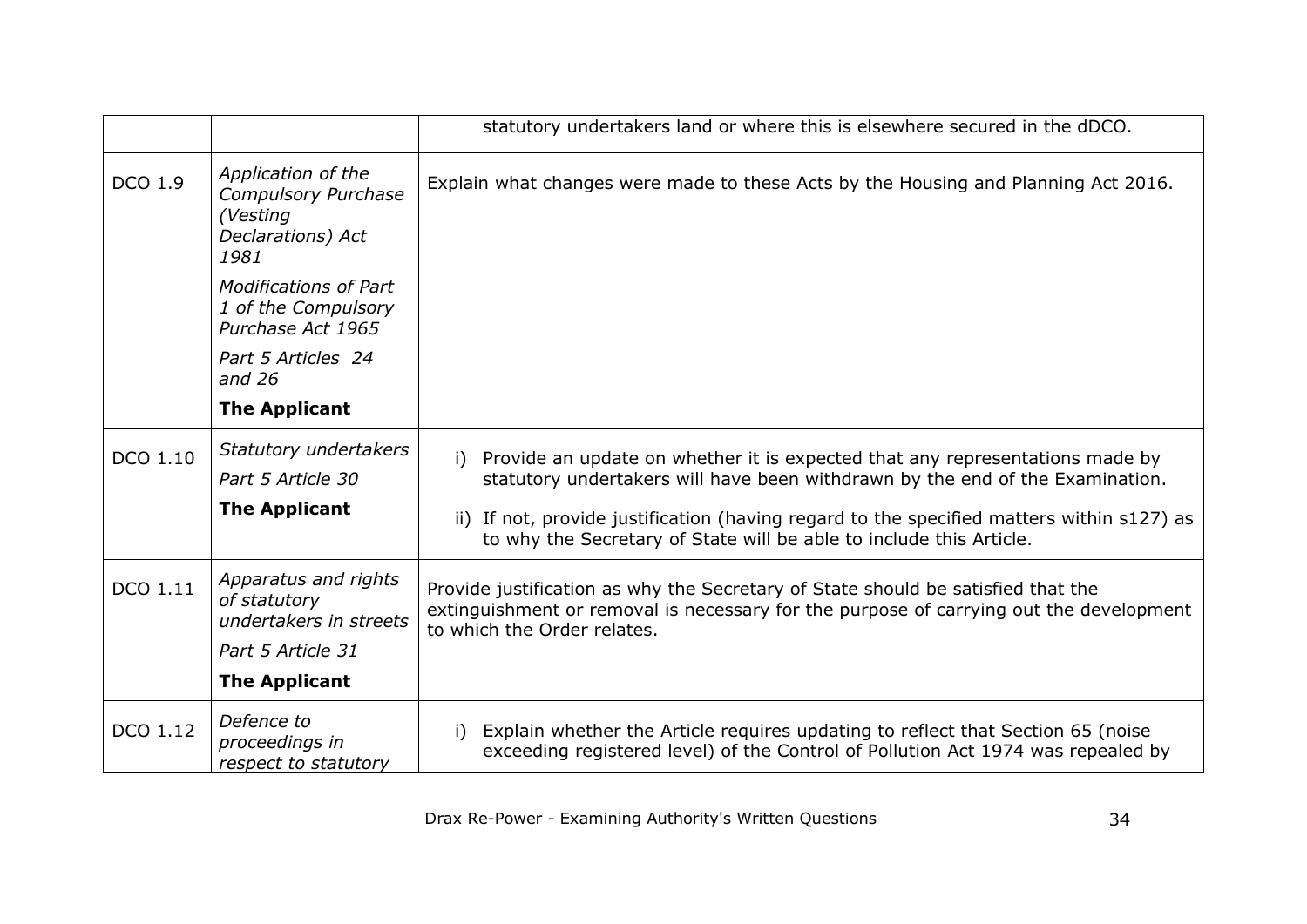|          | nuisance                                                                                                    | the Deregulation Act 2015).                                                                                                                                                                                                                                                                                                                                                                                                                                                              |
|----------|-------------------------------------------------------------------------------------------------------------|------------------------------------------------------------------------------------------------------------------------------------------------------------------------------------------------------------------------------------------------------------------------------------------------------------------------------------------------------------------------------------------------------------------------------------------------------------------------------------------|
|          | Part 7 Article 38                                                                                           | ii) Ensure all statutory references are updated in this dDCO.                                                                                                                                                                                                                                                                                                                                                                                                                            |
|          | <b>The Applicant</b>                                                                                        |                                                                                                                                                                                                                                                                                                                                                                                                                                                                                          |
|          | <b>SCHEDULES</b>                                                                                            |                                                                                                                                                                                                                                                                                                                                                                                                                                                                                          |
| DCO 1.13 | Temporary<br>Construction Areas -<br>Schedule 1                                                             | Schedule 1 of the dDCO [AS-012] lists those works that form part of the authorised<br>development. A number of works are temporary. Of note are the required construction<br>laydown areas and the pedestrian footbridge. However, it is not clear from the dDCO                                                                                                                                                                                                                         |
|          | <b>The Applicant</b>                                                                                        | how the temporary nature and time limit for their subsequent removal are secured.                                                                                                                                                                                                                                                                                                                                                                                                        |
|          |                                                                                                             | Clarify.                                                                                                                                                                                                                                                                                                                                                                                                                                                                                 |
| DCO 1.14 | Notice of carrying out<br>of the site<br>reconfiguration works<br>under another<br>permission               | At the Preliminary Meeting held on Thursday 4 October 2018 [EV-002 & 003], the<br>Applicant stated that the 'Stage 0' works were no longer being sought for the Proposed<br>Development.                                                                                                                                                                                                                                                                                                 |
|          | Schedule 2 Part 1<br>Requirement 3                                                                          | In pursuance of written question CO 1.6 and in advance of such formal notification being<br>submitted in the Examination, confirm whether this Requirement 3 is to be deleted and<br>what other Articles and Schedules require amending.                                                                                                                                                                                                                                                 |
|          | <b>The Applicant</b>                                                                                        |                                                                                                                                                                                                                                                                                                                                                                                                                                                                                          |
| DCO 1.15 | The use of "save for<br>the permitted<br>preliminary works"<br>Schedule 2 - All<br>relevant<br>Requirements | The ExA is concerned that in some cases, allowing all permitted preliminary works to<br>take place prior to the submission of a particular requirement could undermine the very<br>requirement sought for approval. Specifically, Requirements 14 (Ground Conditions) and<br>16 (Construction and Environmental Management Plan (CEMP)) are not sufficiently<br>precise in permitting specific investigation works to inform the Phase 2 geo-technical<br>reports and CEMP respectively. |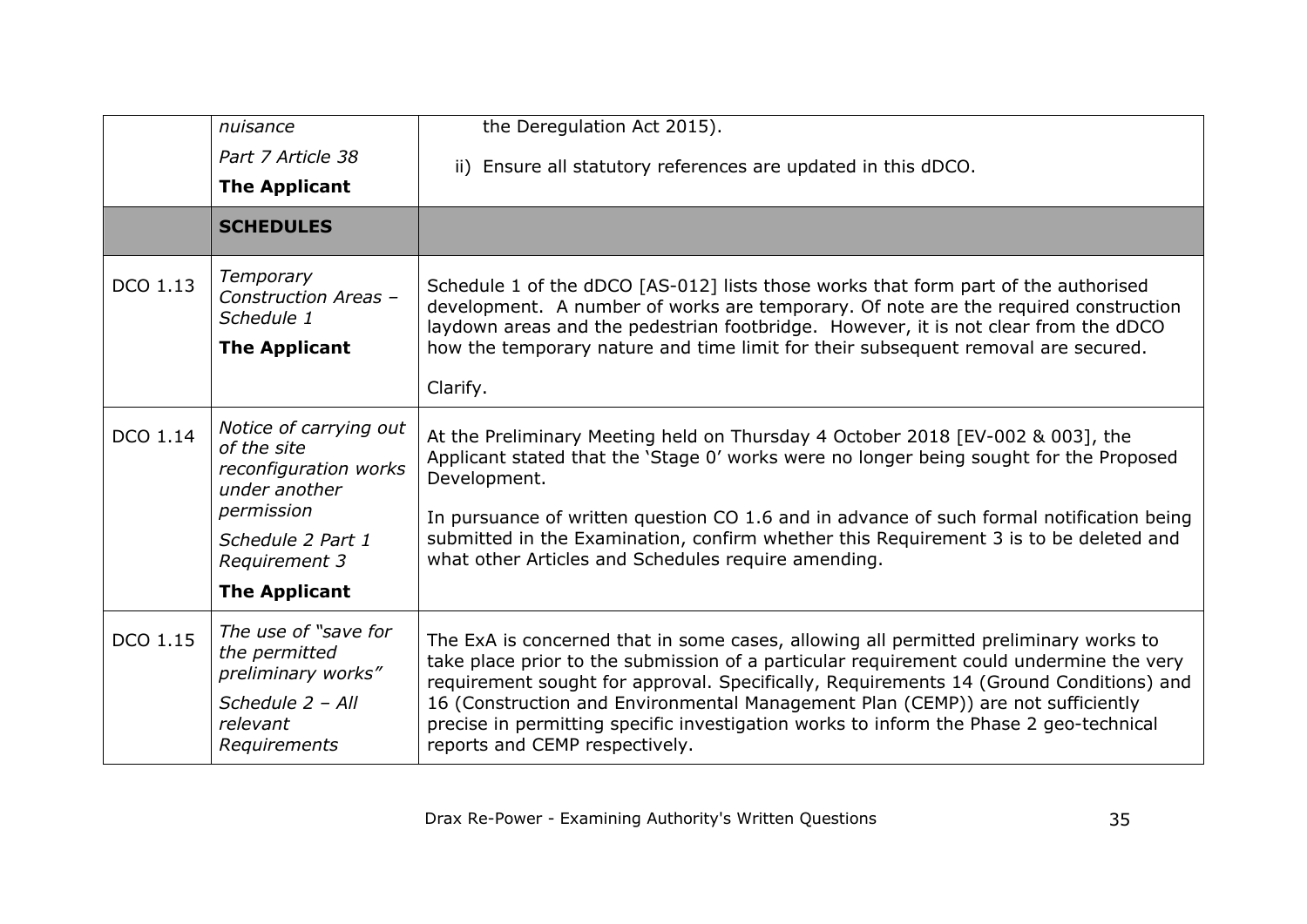|          | <b>The Applicant</b>                                                                                                          | Justify the approach; or<br>i).                                                                                                                                                                                                                                                                                                                                                                                                                                                                                                                                          |
|----------|-------------------------------------------------------------------------------------------------------------------------------|--------------------------------------------------------------------------------------------------------------------------------------------------------------------------------------------------------------------------------------------------------------------------------------------------------------------------------------------------------------------------------------------------------------------------------------------------------------------------------------------------------------------------------------------------------------------------|
|          |                                                                                                                               | ii) Amend the Requirements.                                                                                                                                                                                                                                                                                                                                                                                                                                                                                                                                              |
| DCO 1.16 | Ground conditions                                                                                                             | The Environment Agency in its RR [RR-292] states that the wording of this Requirement                                                                                                                                                                                                                                                                                                                                                                                                                                                                                    |
|          | Schedule 2 Part 2<br>Requirement 14                                                                                           | needs amending because it is insufficient to protect controlled waters.                                                                                                                                                                                                                                                                                                                                                                                                                                                                                                  |
|          | <b>The Applicant</b>                                                                                                          | Provide a response and if necessary amend the Requirement.                                                                                                                                                                                                                                                                                                                                                                                                                                                                                                               |
| DCO 1.17 | Archaeology<br>Schedule 2 Part 2<br>Requirement 15<br><b>The Applicant</b><br><b>North Yorkshire</b><br><b>County Council</b> | Requirement 15 (archaeology) of the dDCO [AS-012] would permit all permitted<br>preliminary works and in particular permit uncontrolled archaeological works before the<br>written scheme of investigation is submitted. The ExA considers excluding permitted<br>preliminary works from the submission of the written scheme of investigation could<br>undermine it. The ExA considers no permitted preliminary works take place prior to the<br>submission of the written scheme of investigation.<br>Provide a response; or<br>ii) Amend the Requirement accordingly. |
| DCO 1.18 | Absence of Highway<br>Works<br>Schedule 2 Part 2                                                                              | North Yorkshire County Council in its RR [RR-309] refers to the provision for a<br>temporary car park and footway over New Road for construction traffic associated with<br>the Proposed Development.                                                                                                                                                                                                                                                                                                                                                                    |
|          | <b>The Applicant</b>                                                                                                          | Indicate how this is secured in the dDCO [AS-012].                                                                                                                                                                                                                                                                                                                                                                                                                                                                                                                       |
| DCO 1.19 | Absence of separate<br>Site Waste<br>Management Plan                                                                          | The Environment Agency in its RR [RR-292] states that the Site Waste Management Plan<br>should be specifically referred to in Requirement 16 of the dDCO [AS-012].                                                                                                                                                                                                                                                                                                                                                                                                       |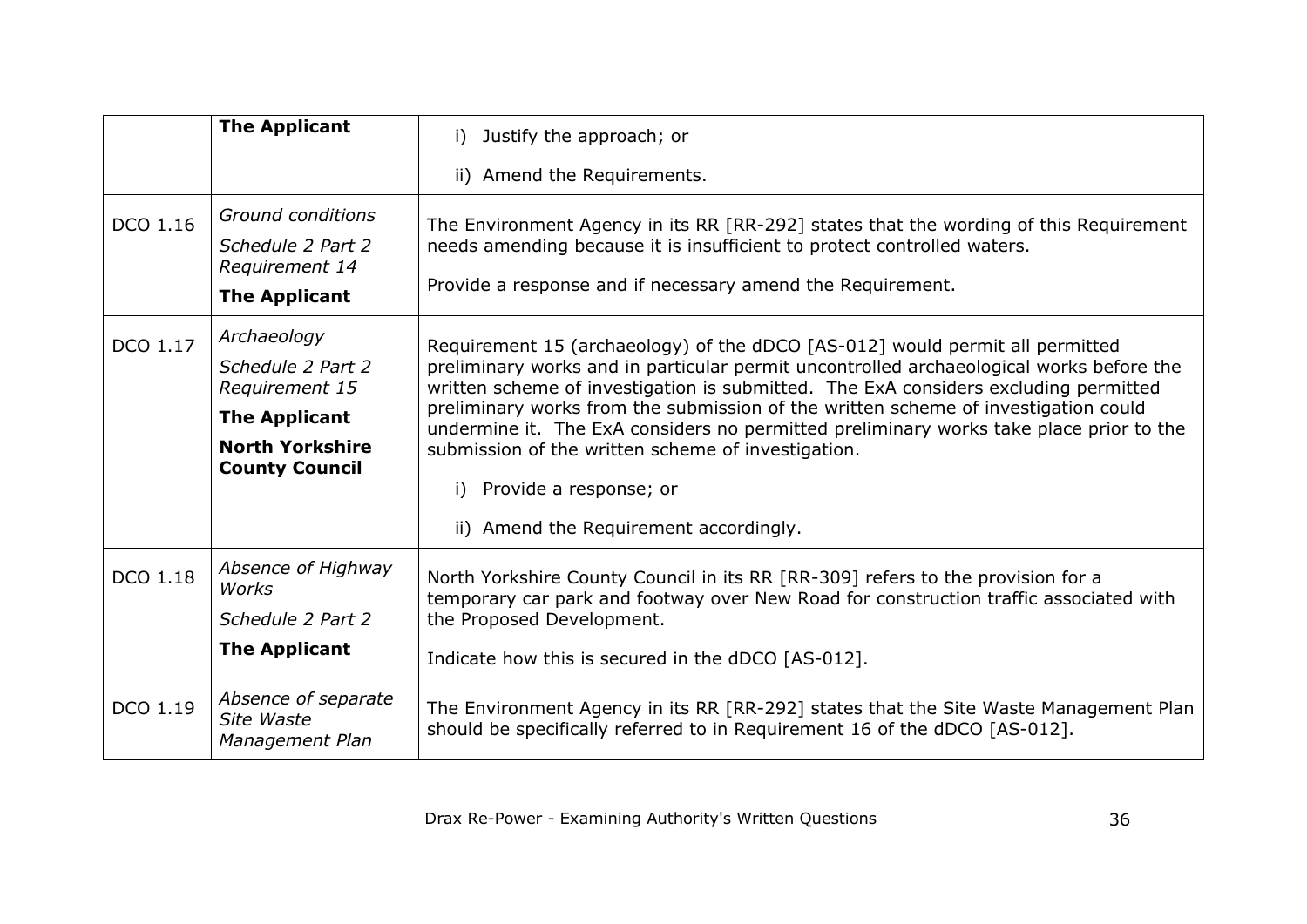|          | Schedule 2 Part 2                                                                                                                        | Provide a justified response.                                                                                                                                                                                                                                                    |
|----------|------------------------------------------------------------------------------------------------------------------------------------------|----------------------------------------------------------------------------------------------------------------------------------------------------------------------------------------------------------------------------------------------------------------------------------|
|          | <b>The Applicant</b>                                                                                                                     |                                                                                                                                                                                                                                                                                  |
| DCO 1.20 | Absence of<br>Requirement for<br><b>Protected Species</b><br>Schedule 2 Part 2<br><b>The Applicant</b>                                   | The ExA notes that no Requirement is included for survey works to establish whether<br>any protected species are present on any part of the land affected or likely to be<br>affected by the authorised development.<br>Explain whether such a Requirement needs to be inserted. |
| DCO 1.21 | Absence of<br>Requirement for the<br>Control of Noise and<br>Vibration from<br>Construction<br>Schedule 2 Part 2<br><b>The Applicant</b> | The ExA notes that no Requirement is included for the monitoring and control of noise<br>and vibration during the construction of the relevant part of the authorised<br>development.<br>Explain whether such a Requirement needs to be inserted.                                |
|          |                                                                                                                                          |                                                                                                                                                                                                                                                                                  |
| DCO 1.22 | Absence of<br>Requirement for the<br><b>Restoration of Land</b><br><b>Used for Temporary</b><br>Construction<br>Schedule 2 Part 2        | The ExA notes that no Requirement is included for the land, particularly Work No 7 (gas<br>pipeline) during the construction to be restored.<br>Explain whether such a Requirement needs to be inserted.                                                                         |
|          |                                                                                                                                          |                                                                                                                                                                                                                                                                                  |
|          | <b>The Applicant</b>                                                                                                                     |                                                                                                                                                                                                                                                                                  |
| DCO 1.23 | Absence of<br>Requirement for<br><b>Employment, Skills</b>                                                                               | North Yorkshire County Council in its RR [RR-309] states that the construction phase of<br>the Proposed Development will create opportunities to train and employ local people.<br>Section 14.9 of Chapter 14 of the ES [APP-082] set out the direct and indirect                |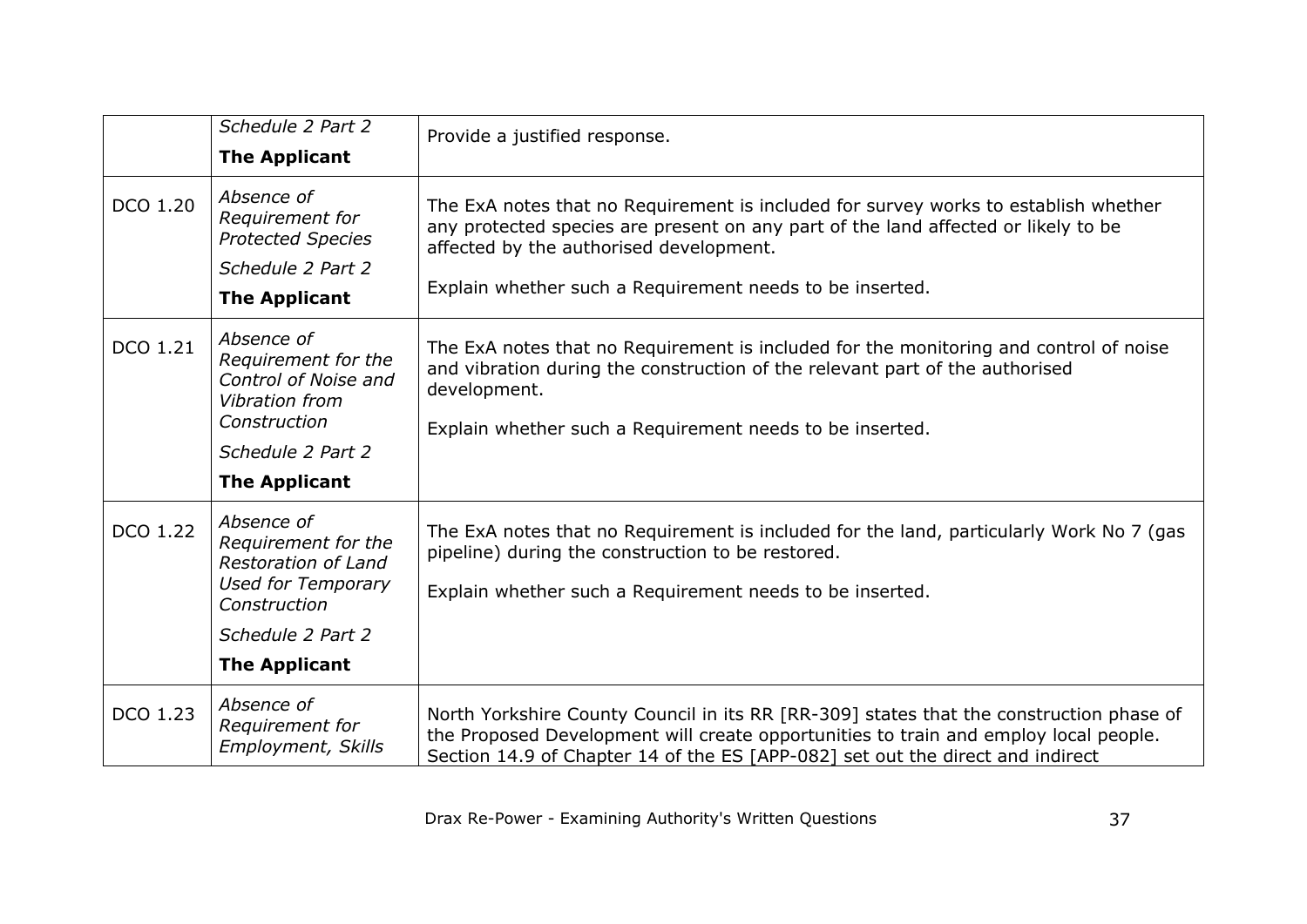|          | and Training                                                                         | employment opportunities, per phase, the Proposed Development would generate.                                                                                                                                                                                                                                                                                                                              |
|----------|--------------------------------------------------------------------------------------|------------------------------------------------------------------------------------------------------------------------------------------------------------------------------------------------------------------------------------------------------------------------------------------------------------------------------------------------------------------------------------------------------------|
|          | Schedule 2 Part 2<br><b>The Applicant</b>                                            | The ExA notes that a proposed Heads of Terms [APP-138] would obligate the Applicant<br>to offer apprenticeships and to submit a Local Employment Scheme.                                                                                                                                                                                                                                                   |
|          |                                                                                      | Explain why the promotion of local employment, skills and training is regulated by<br>i)<br>a planning obligation as opposed to being a Requirement in the dDCO [AS-012].                                                                                                                                                                                                                                  |
|          |                                                                                      | ii) If a legal agreement is to be pursued, set out a timetable as to when it intends to<br>be signed and submitted into the Examination.                                                                                                                                                                                                                                                                   |
| DCO 1.24 | Procedure for<br>discharge of<br>requirements<br>Schedule 11<br><b>The Applicant</b> | Paragraph 4(2)(b) of Schedule 11 of the dDCO [AS-012] states that "the Secretary of<br>State is to appoint a person within twenty business days". The ExA considers that it is<br>not for the dDCO to dictate to the Secretary of State the time period in which they must<br>undertake this action. In any event, the ExA questions the enforceability of this<br>paragraph if it were not complied with. |
|          |                                                                                      | In the Eggborough Gas Fired Generating Station Order 2018, made by the Secretary of<br>State on 20 September 2018, a similar obligation stated that "the Secretary of State is<br>to appoint a person as soon as reasonably practicable".                                                                                                                                                                  |
|          |                                                                                      | The ExA requests this paragraph is amended.                                                                                                                                                                                                                                                                                                                                                                |
| DCO 1.25 | Procedure for<br>discharge of<br>requirements<br>Schedule 11                         | Paragraph 10 of Schedule 11 of the dDCO [AS-012] states that "the appointed person<br>may or may not be a member of the Planning Inspectorate but must be a qualified town<br>planner of at least ten years' experience". The ExA considers that it is not for the dDCO<br>to dictate to the Secretary of State whom they should appoint in such circumstances. In                                         |
|          | <b>The Applicant</b>                                                                 | any event, the ExA questions the enforceability of this paragraph if it were not complied<br>with.                                                                                                                                                                                                                                                                                                         |
|          |                                                                                      | Delete the paragraph; and                                                                                                                                                                                                                                                                                                                                                                                  |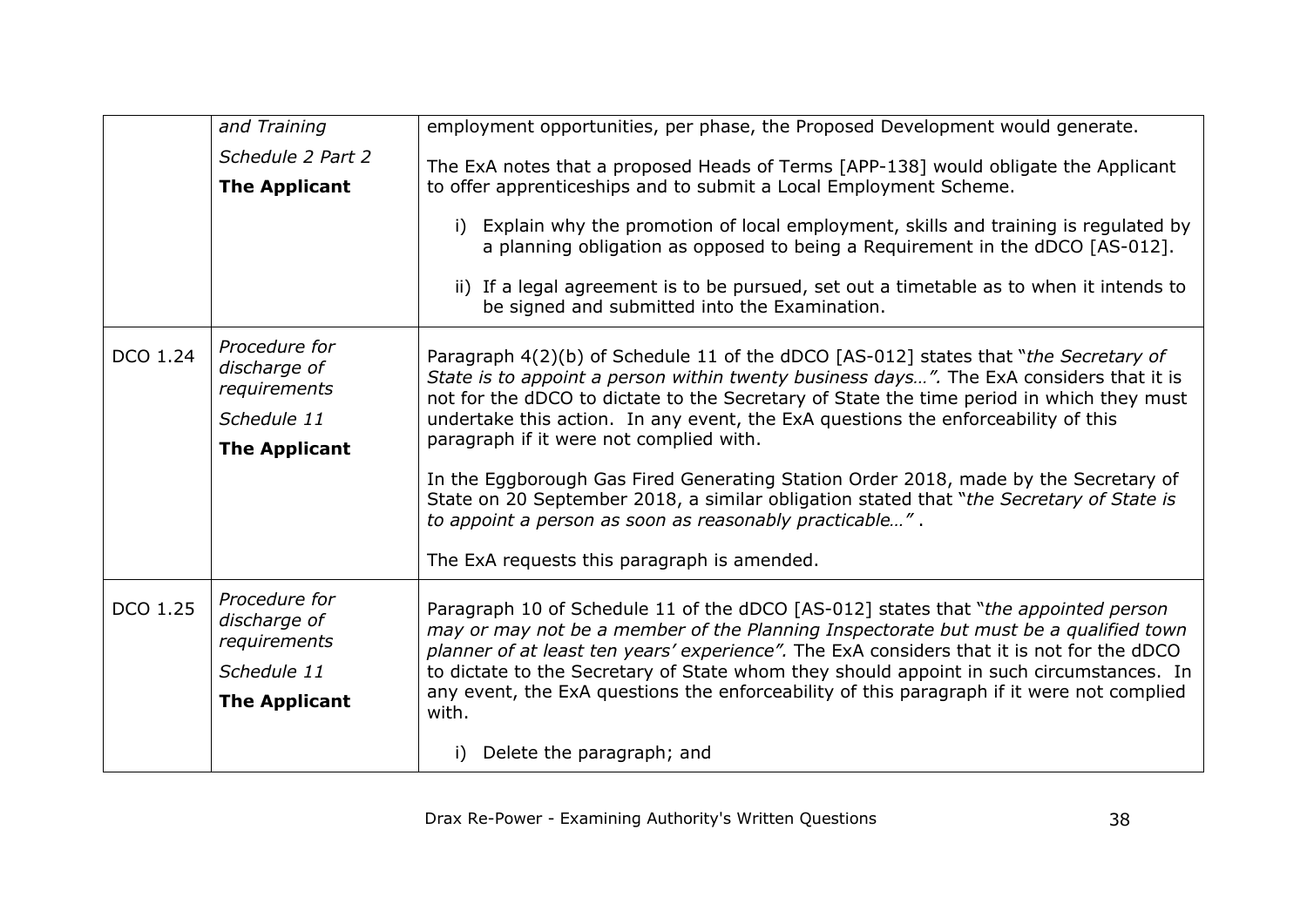|          |                                                                        | ii) Amend the referencing in paragraph 11 accordingly.                                                                                                                                                                                                                                                                                                                                                                                                                                                                                                                            |
|----------|------------------------------------------------------------------------|-----------------------------------------------------------------------------------------------------------------------------------------------------------------------------------------------------------------------------------------------------------------------------------------------------------------------------------------------------------------------------------------------------------------------------------------------------------------------------------------------------------------------------------------------------------------------------------|
| DCO 1.26 | <b>Protective Provisions</b><br>Schedule 12<br><b>Statutory Bodies</b> | Comment on the adequacy of Schedule 12 (Protective Provisions) in the dDCO [AS-012].                                                                                                                                                                                                                                                                                                                                                                                                                                                                                              |
| DCO 1.27 | Design parameters<br>Schedule 13<br><b>The Applicant</b>               | Schedule 13, of the dDCO [AS-012] states that the maximum stack heights for the<br>Proposed Development should be 120m. However, as a stack height of 120m has been<br>applied to the modelling of emissions used to inform the ES [APP-071] the ExA considers<br>that any ambiguity that the stack height could be lower would fall outside the scope of<br>the ES and the assessment made in the HRA report.<br>Justify the approach taken, or<br>ii) Amend to read a 'minimum of 120m'.<br>iii) Ensure your response here is reconciled with your response to question AQ 1.11 |

<span id="page-38-0"></span>

| <b>FW</b> | <b>Flood Risk and</b><br><b>Water Resources</b>              |                                                                                                                                                                                                                                                                                                                                                                                                                                                                                                                                                                                                    |
|-----------|--------------------------------------------------------------|----------------------------------------------------------------------------------------------------------------------------------------------------------------------------------------------------------------------------------------------------------------------------------------------------------------------------------------------------------------------------------------------------------------------------------------------------------------------------------------------------------------------------------------------------------------------------------------------------|
| FW 1.1    | Gas pipeline crossings<br>techniques<br><b>The Applicant</b> | Paragraph 3.3.19 of Chapter 3 of the ES [APP-071] states that the Gas Pipeline will<br>likely be constructed using primarily open cut construction techniques. It is noted that<br>Paragraph 12.9.2 of Chapter 12 of the ES [APP-080] has made an assessment with<br>particular assumptions, such as it is likely that the gas pipeline crossings under<br>watercourses, drains and hedgerows would be undertaken using trenchless techniques.<br>It also includes at Section 9.7, further strategies should trenchless crossing not be used.<br>Yet, the term "likely to be used" is also stated. |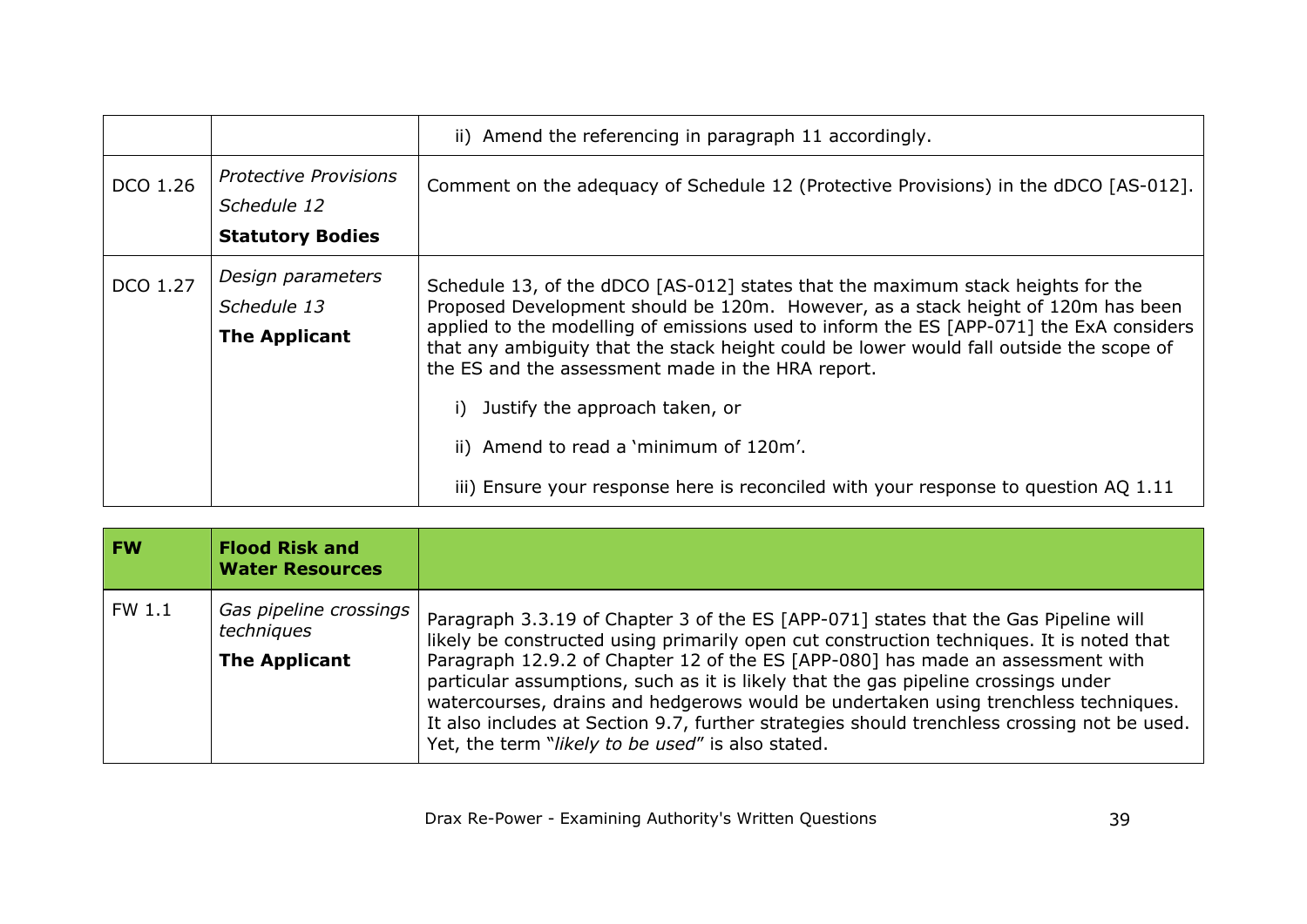|        |                                                              | The ExA is concerned that the wordings "consider the use of trenchless crossing<br>techniques" and "likely to be used" are insufficiently precise, that the Applicant should<br>commit to using trenchless crossing techniques for the constraints. |
|--------|--------------------------------------------------------------|-----------------------------------------------------------------------------------------------------------------------------------------------------------------------------------------------------------------------------------------------------|
|        |                                                              | Confirm if the crossings are to be trenchless and provide a plan.<br>i)                                                                                                                                                                             |
|        |                                                              | ii) Clarify whether trenchless techniques are relied upon for the conclusion of no<br>likely significant effects in the ES in respect to flooding.                                                                                                  |
|        |                                                              | iii) How is trenchless techniques secured in the dDCO [AS-012] in this regard.                                                                                                                                                                      |
|        |                                                              | [N.B: This question overlaps with BHR 1.1 - The ExA is content if the Applicant wishes to<br>addresses the questions together.]                                                                                                                     |
| FW 1.2 | Gas pipeline crossings<br>techniques<br><b>The Applicant</b> | There is no explanation of the requirements of open cut techniques, such as width of<br>cutting and duration of works.                                                                                                                              |
|        |                                                              | Confirm that the worst case scenario regarding construction of the pipeline using open<br>cut techniques has been assessed.                                                                                                                         |
| FW 1.3 | Mitigation<br><b>The Applicant</b><br><b>The Environment</b> | Chapter 12 of the ES [APP-080] refers to continuous long term groundwater level<br>monitoring and water user groundwater level and/or surface water level monitoring<br>should be completed for baseline purposes to assess hydraulic linkages.     |
|        | <b>Agency</b>                                                | For the Applicant:                                                                                                                                                                                                                                  |
|        |                                                              | Confirm whether such monitoring has been put in place.<br>i)                                                                                                                                                                                        |
|        |                                                              | For the Environment Agency:                                                                                                                                                                                                                         |
|        |                                                              | ii) Comment on the proposed monitoring.                                                                                                                                                                                                             |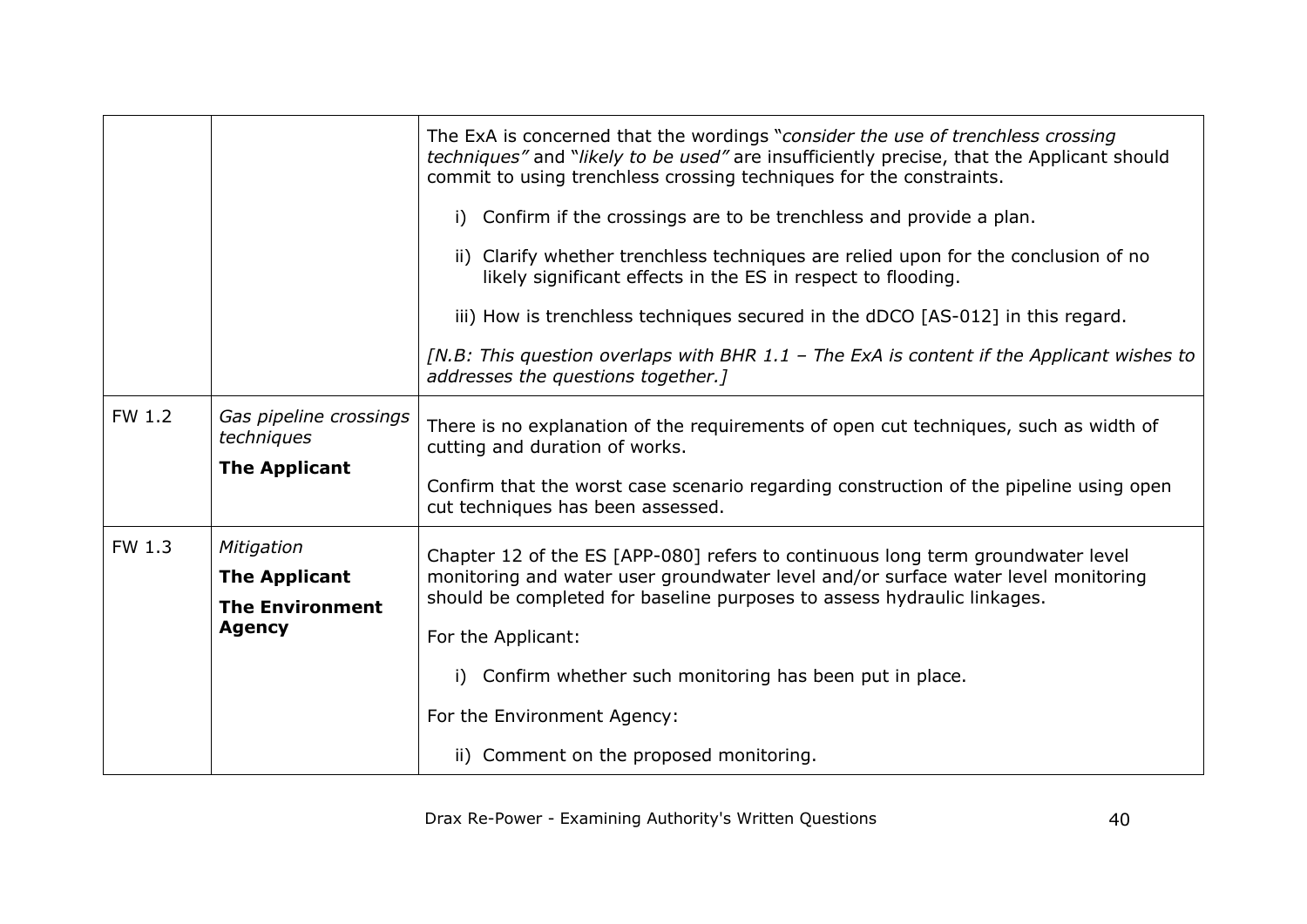| FW 1.4 | <b>Outline Surface Water</b><br>Drainage Strategy<br><b>The Environment</b><br><b>Agency</b><br><b>North Yorkshire</b><br><b>County Council</b> | Provide a response as to the adequacy of this document (Chapter 6 of the Flood Risk<br>Assessment [APP-136] and Requirement 13 of the dDCO [AS-012]).                                                                                                                                                                                                                                                    |
|--------|-------------------------------------------------------------------------------------------------------------------------------------------------|----------------------------------------------------------------------------------------------------------------------------------------------------------------------------------------------------------------------------------------------------------------------------------------------------------------------------------------------------------------------------------------------------------|
| FW 1.5 | <b>Flood Risk</b><br>Assessment<br><b>The Environment</b><br><b>Agency</b><br><b>North Yorkshire</b><br><b>County Council</b>                   | Confirm whether or not they are content with the scope, assessment, methodology and<br>conclusions of the Flood Risk Assessment [AS-014]. If not, provide details of the specific<br>areas of concern and confirm how these should be addressed by the Applicant.                                                                                                                                        |
| FW 1.6 | <b>Water Framework</b><br><b>Directive</b><br><b>The Applicant</b><br><b>The Environment</b><br><b>Agency</b>                                   | It is noted from Chapter 12 of the ES [APP-080] that a Water Framework Directive<br>(WFD) Screening was submitted to the EA during the pre-application period and it is<br>stated the Environment Agency (EA) confirmed to the Applicant that a full WFD<br>assessment was not required.<br>Provide the WFD Screening to the Examination and evidence of agreement with the EA<br>regarding this matter. |

<span id="page-40-0"></span>

| і не       | <b>Historic</b><br><b>Environment</b> |                                                                                         |
|------------|---------------------------------------|-----------------------------------------------------------------------------------------|
| $'$ HE 1.1 | Heritage value of the                 | Provide a response on whether the existing power station and in particular the group of |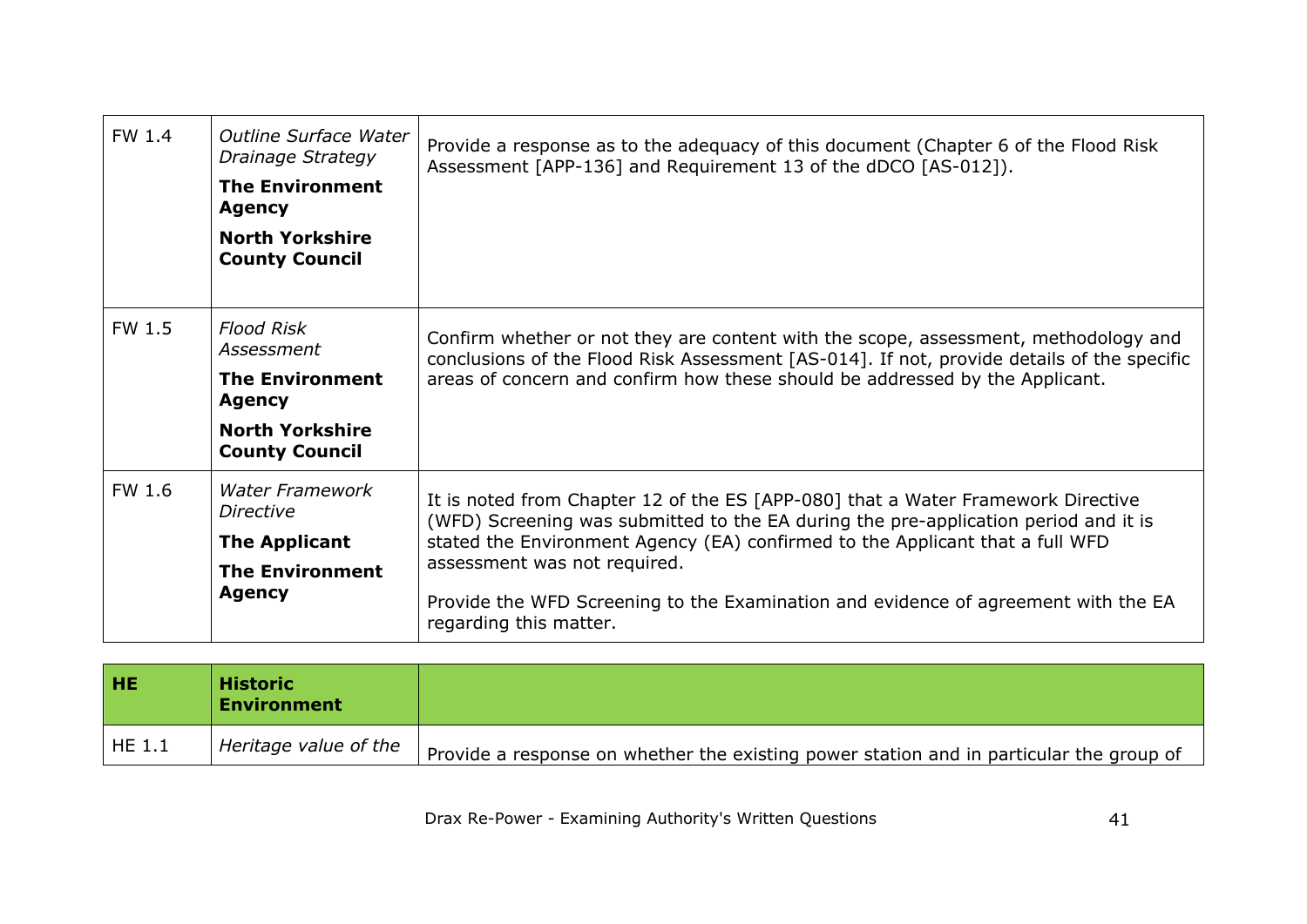|               | existing power station                          | cooling towers has any local, regional or national heritage value.                                                                                                     |
|---------------|-------------------------------------------------|------------------------------------------------------------------------------------------------------------------------------------------------------------------------|
|               | <b>The Applicant</b>                            |                                                                                                                                                                        |
|               | <b>Historic England</b>                         |                                                                                                                                                                        |
|               | <b>North Yorkshire</b><br><b>County Council</b> |                                                                                                                                                                        |
|               | <b>Selby District</b><br><b>Council</b>         |                                                                                                                                                                        |
| <b>HE 1.2</b> | Written scheme of<br>investigation              | Comment on the approach taken by the Applicant to submit a Written Scheme of<br>Investigation for future mitigation, as set out in Requirement 15 of the dDCO [AS-012] |
|               | <b>North Yorkshire</b><br><b>County Council</b> | post decision/pre-commencement.                                                                                                                                        |
|               | <b>Selby District</b><br><b>Council</b>         |                                                                                                                                                                        |
|               | <b>Historic England</b>                         |                                                                                                                                                                        |
| <b>HE 1.3</b> | Assessment<br>methodology                       | Chapter 8 of the ES [APP-076] makes reference to agreements with Historic England on<br>specific matters.                                                              |
|               | <b>Historic England</b>                         | Confirm whether all agreements referred to in the ES are satisfactory.<br>i)                                                                                           |
|               |                                                 | ii) Confirm details and provide evidence of such agreements.                                                                                                           |

<span id="page-41-0"></span>

| <b>LV</b>         | Landscape and<br><b>Visual</b> |                                                                                      |
|-------------------|--------------------------------|--------------------------------------------------------------------------------------|
| LV <sub>1.1</sub> | Assessment                     | Paragraphs 10.4.56 and 10.4.57 of Chapter 10 of the ES [APP-078] describe that Table |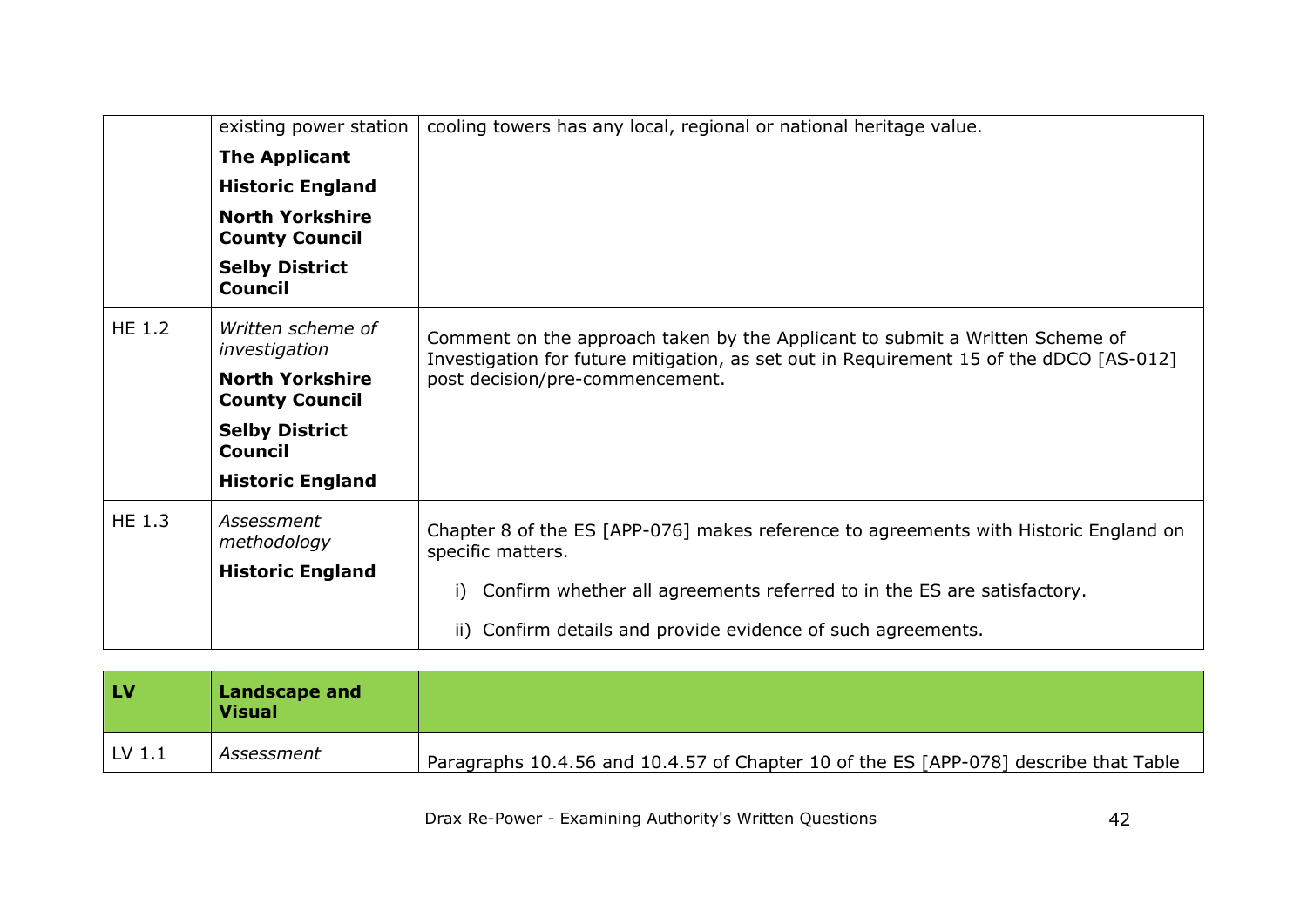|        | Methodology<br><b>The Applicant</b>                                                                                          | 10-7 includes shading to identify 'significant' effects. However, there is no shading<br>within Table 10-7. Table 10.3.8 of Appendix 10.3 [APP-119] also does not make this<br>clear.<br>Clarify both so that it clearly states what level of effect is considered to be<br>i)<br>significant or not significant.<br>ii) Confirm whether the 'moderate' and 'minor' residual effects identified in Table 10-<br>15 are considered to be 'significant'.                                                                                                                                                                                                                                                                                                                                                                                                                                                                                                                                                                                                  |
|--------|------------------------------------------------------------------------------------------------------------------------------|---------------------------------------------------------------------------------------------------------------------------------------------------------------------------------------------------------------------------------------------------------------------------------------------------------------------------------------------------------------------------------------------------------------------------------------------------------------------------------------------------------------------------------------------------------------------------------------------------------------------------------------------------------------------------------------------------------------------------------------------------------------------------------------------------------------------------------------------------------------------------------------------------------------------------------------------------------------------------------------------------------------------------------------------------------|
| LV 1.2 | Design<br><b>The Applicant</b><br><b>North Yorkshire</b><br><b>County Council</b><br><b>Selby District</b><br><b>Council</b> | The ExA notes that Chapter 4 of the ES[APP-072] does not outline the design approach<br>and objectives for the Proposed Development. Furthermore, North Yorkshire County<br>Council (NYCC) in its RR [RR-309] states that the design choice and its subsequent<br>effects (if any) on the original power station design needs to be further explained.<br>For the Applicant:<br>i) Explain whether an assessment of the architectural and landmark value of the<br>existing power station and in particular the composition of the group of cooling<br>towers from range of close and distant viewpoints has been undertaken.<br>ii) Explain the approach to the design and visual appearance of the proposed<br>development, setting it within the composition of the existing power station.<br>iii) Confirm whether the approach been discussed with NYCC and Selby District<br>Council (SDC). Include the outcome of the discussion in Statements of Common<br>Ground.<br>For NYCC and SDC:<br>iv) Explain how this assessment can be strengthened. |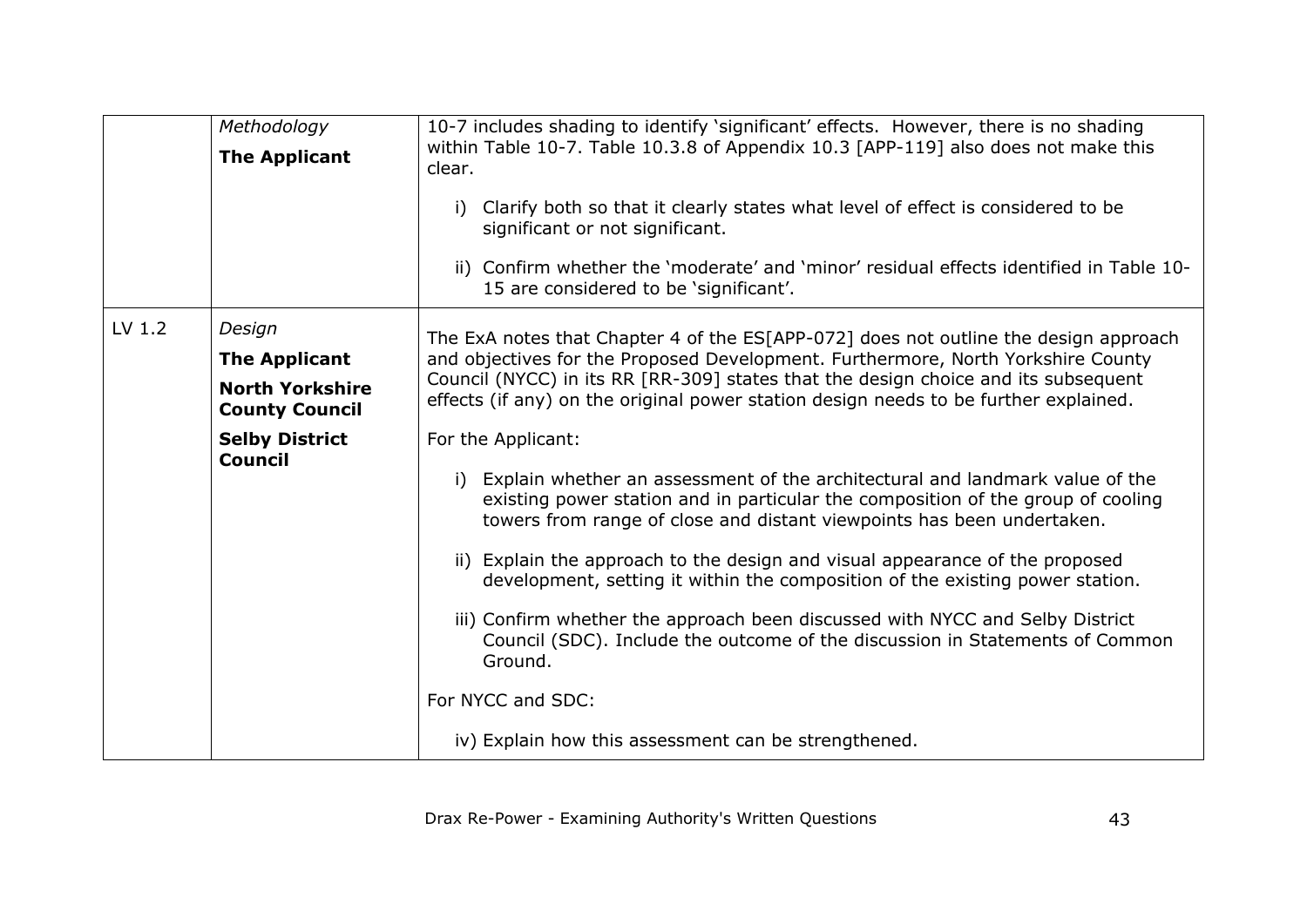|        |                                                                                                                                              | v) Provide a response on the proposed design in relation to the existing power<br>station and within the context of its landscape setting.                                                                                                                                                                                                                                                                                                                                                                                                                                                                                                                                                                                                                                                                                                                                                                                                                                                                                                                                                                                                                                            |
|--------|----------------------------------------------------------------------------------------------------------------------------------------------|---------------------------------------------------------------------------------------------------------------------------------------------------------------------------------------------------------------------------------------------------------------------------------------------------------------------------------------------------------------------------------------------------------------------------------------------------------------------------------------------------------------------------------------------------------------------------------------------------------------------------------------------------------------------------------------------------------------------------------------------------------------------------------------------------------------------------------------------------------------------------------------------------------------------------------------------------------------------------------------------------------------------------------------------------------------------------------------------------------------------------------------------------------------------------------------|
| LV 1.3 | Landscape Mitigation<br><b>The Applicant</b><br><b>Yorkshire Wildlife</b><br><b>Trust</b><br><b>North Yorkshire</b><br><b>County Council</b> | Yorkshire Wildlife Trust in its RR [RR-320] states that opportunities exist to mitigate the<br>effects on landscape and visual character as identified in the Chapters 10 [APP-078] and<br>18 [APP-086] of the ES. Options include improving visitor experiences at Barlow<br>Common Nature Reserve or to major habitat creation flood plain grassland at the River<br>Ouse, which it says would add to landscape value.<br>NYCC in its RR [RR-309] states that the current proposals do not seek to adequately<br>mitigate or compensate for the identified significant adverse effects of the Proposed<br>Development.<br>Provide a response, including whether further discussions are on-going between<br>i)<br>parties.<br>ii) If mitigation is to be undertaken off-site, explain how this is to be secured and<br>why, notwithstanding the Landscape and Biodiversity Strategy, additional work is<br>required and agreed.<br>iii) If an off-site financial contribution is to be agreed, provide an explanation and<br>justification for the sum sought and the project to be funded, and how the<br>contribution would meet the requirements of paragraph 4.1.8 of NPS EN-1. |
| LV 1.4 | Landscape Mitigation<br><b>The Applicant</b>                                                                                                 | Provide a response to the points raised by the Forestry Commission in its RR [RR-152] in<br>respect to landscape mitigation and its accordance with its policies and guidance.                                                                                                                                                                                                                                                                                                                                                                                                                                                                                                                                                                                                                                                                                                                                                                                                                                                                                                                                                                                                        |
| LV 1.5 | Landscape Mitigation<br><b>The Forestry</b><br><b>Commission</b>                                                                             | Provide a response to the Yorkshire Wildlife Trust's RR [RR-320] and whether measures<br>it proposes to improve surrounding landscape value would overcome your concerns<br>raised in your RR [RR-152] on this matter.                                                                                                                                                                                                                                                                                                                                                                                                                                                                                                                                                                                                                                                                                                                                                                                                                                                                                                                                                                |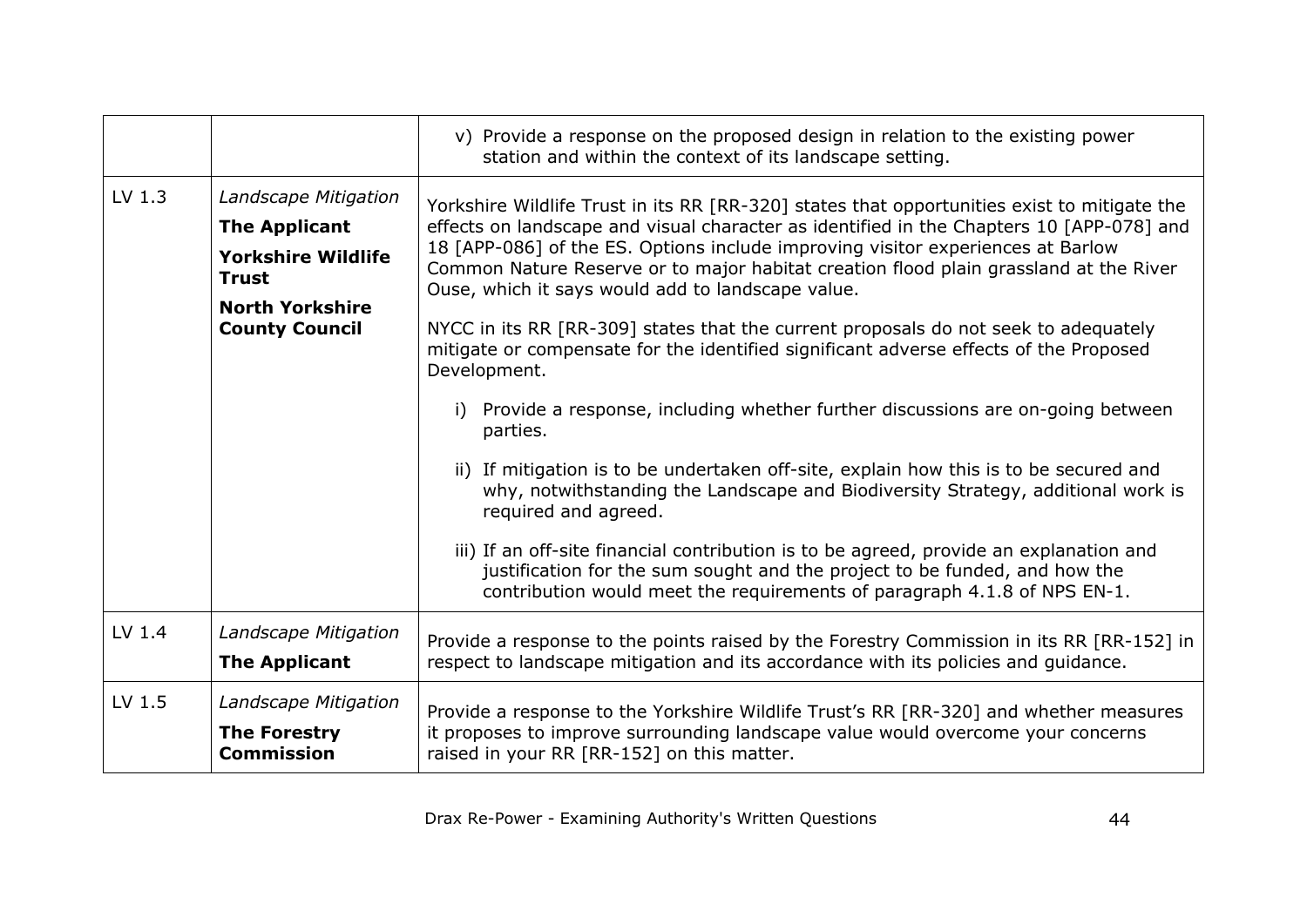| LV 1.6 | Photomontages<br><b>North Yorkshire</b><br><b>County Council</b> | Chapter 10 of the ES [APP-078] states at Table 10-2 that verified viewpoints have been<br>agreed with the LPAs and photomontages prepared to demonstrate the location of both<br>Units X and Y.                                                     |
|--------|------------------------------------------------------------------|-----------------------------------------------------------------------------------------------------------------------------------------------------------------------------------------------------------------------------------------------------|
|        | <b>Selby District</b><br><b>Council</b>                          | Confirm that the viewpoints are appropriate and provide reasonably<br>i)<br>representative views of the Proposed Development.<br>ii) Provide a response as to whether any concerns exist with regards to the<br>photomontages provided with the ES. |
| LV 1.7 | Gas Pipeline<br><b>The Applicant</b>                             | Provide information on the visual effects of the stockpiling of soils during construction of<br>the pipeline.                                                                                                                                       |

<span id="page-44-1"></span>

| l NV   | <b>Noise and Vibration</b>                                          |                                                                                                                                                                                                                                                                                   |
|--------|---------------------------------------------------------------------|-----------------------------------------------------------------------------------------------------------------------------------------------------------------------------------------------------------------------------------------------------------------------------------|
| NV 1.1 | <b>Operational Noise</b><br><b>Selby District</b><br><b>Council</b> | Comment on the approach, methodology and assessment presented in Chapter 7 of the<br>ES [APP-075] and Requirement 20 of the dDCO [AS-012]. Alternatively, you may wish<br>to provide such a response in your Local Impact Report and/or Written Representation<br>for Deadline 2. |

<span id="page-44-0"></span>

| I TT  | <b>Traffic and</b><br><b>Transport</b>            |                                                                                                                                                                                                                                                                          |
|-------|---------------------------------------------------|--------------------------------------------------------------------------------------------------------------------------------------------------------------------------------------------------------------------------------------------------------------------------|
| TT1.1 | Assessment<br>Methodology<br><b>The Applicant</b> | Paragraph 5.11.1 of Chapter 5 of the ES [APP-073] states that assumptions relating to<br>the assessment of transport impacts and operational traffic, including the scoping of the<br>impacted transport network have been agreed with Highways England, North Yorkshire |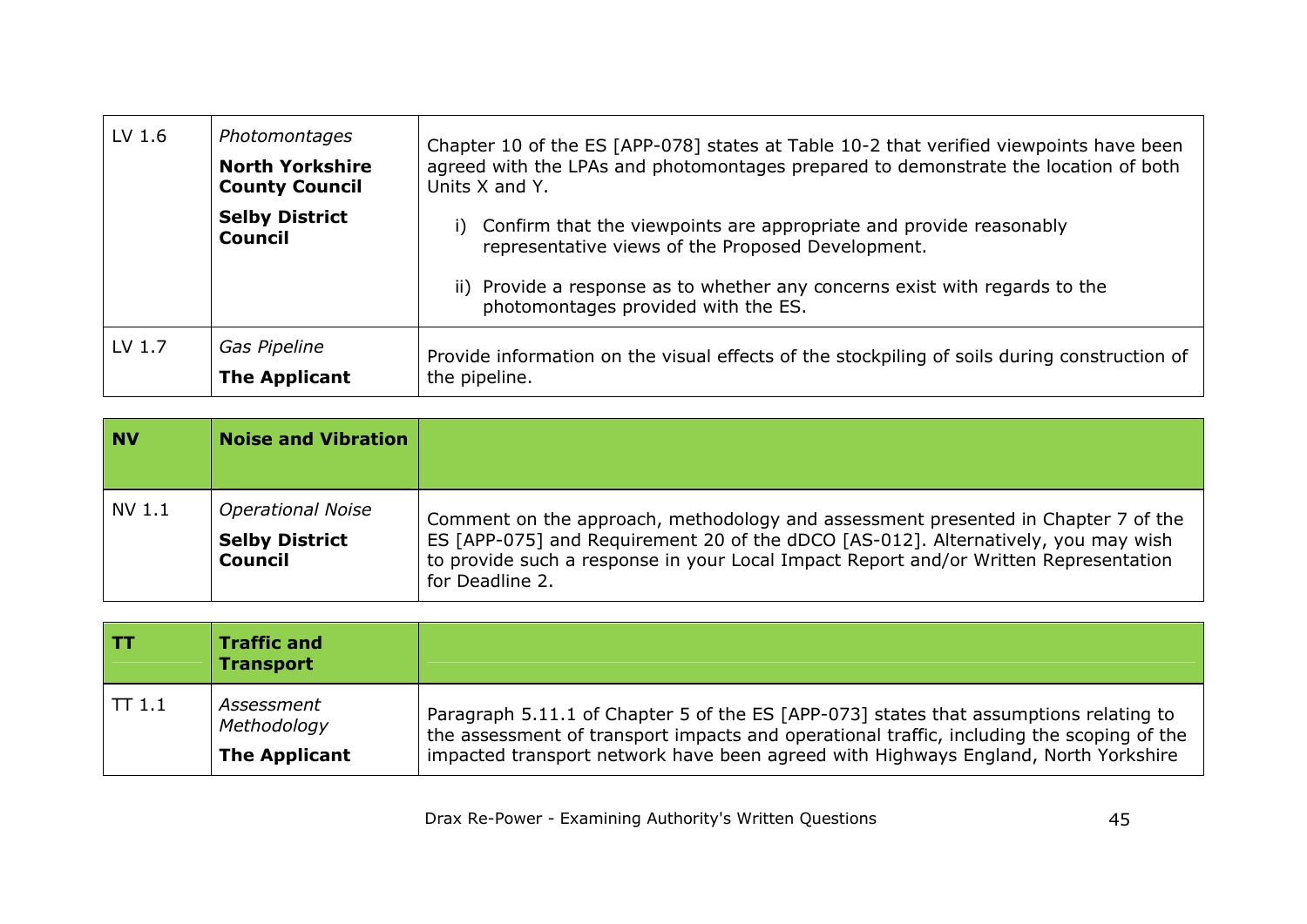|       |                                                                          | County Council (NYCC) and East Riding of Yorkshire Council. The ExA notes however,<br>that no explanation has been offered as to what those assumptions are.<br>i) Provide those assumptions.<br>ii) Confirm how concerns raised by Highways England, NYCC and East Riding of<br>Yorkshire Council regarding traffic and transport issues have been addressed in<br>the ES.                                                                                                                                                                                                                                                                                                                                                                                        |
|-------|--------------------------------------------------------------------------|--------------------------------------------------------------------------------------------------------------------------------------------------------------------------------------------------------------------------------------------------------------------------------------------------------------------------------------------------------------------------------------------------------------------------------------------------------------------------------------------------------------------------------------------------------------------------------------------------------------------------------------------------------------------------------------------------------------------------------------------------------------------|
| TT1.2 | Assessment<br>Methodology<br><b>The Applicant</b>                        | Confirm whether the likely vehicle movements associated with the disposal of waste<br>from the construction of the Proposed Development has been included in the<br>assessment in Chapter 5 of the ES [APP-073].                                                                                                                                                                                                                                                                                                                                                                                                                                                                                                                                                   |
| TT1.3 | Gas Pipeline and<br>Above-Ground<br>Installation<br><b>The Applicant</b> | Chapter 4 of the ES [APP-072] sets out the transport implications of the Proposed<br>Development on the local highway network. Figures 5.2 and 5.3 illustrate the Abnormal<br>Indivisible Loads (AIL) and Heavy Good Vehicles (HGV) routes from Port of Goole and<br>J36 of the M62 motorway. However, the ExA is not clear on the traffic routes to be taken<br>for the construction of the proposed gas pipeline route and above-ground installation.<br>Newland Parish Council in its RR [RR-239] cite concerns with the use of Brier Lane for<br>these purposes, and suggest a temporary route in advance of a construction haul road.<br>Clarify and indicate on a plan the construction traffic route for the gas pipeline and<br>above-ground installation. |
| TT1.4 | <b>HGV/AIL</b><br><b>The Applicant</b>                                   | Paragraph 3.3.32 of Chapter 3 of the ES [APP-071] identifies that the Applicant may<br>require certain highway powers to for example, remove barriers on the highway (such as<br>street furniture) and temporarily close part of the highway to allow the HGV and AIL to<br>pass. Possible construction transport routes for HGVs/AILs are stated to be shown on<br>Figures 5.2, 5.3 and 5.4 of Chapter 5 of the ES [APP- 073]. No highways works beyond<br>the proposed passing place along Rushmore Lane are shown on the Works Plans [APP-                                                                                                                                                                                                                      |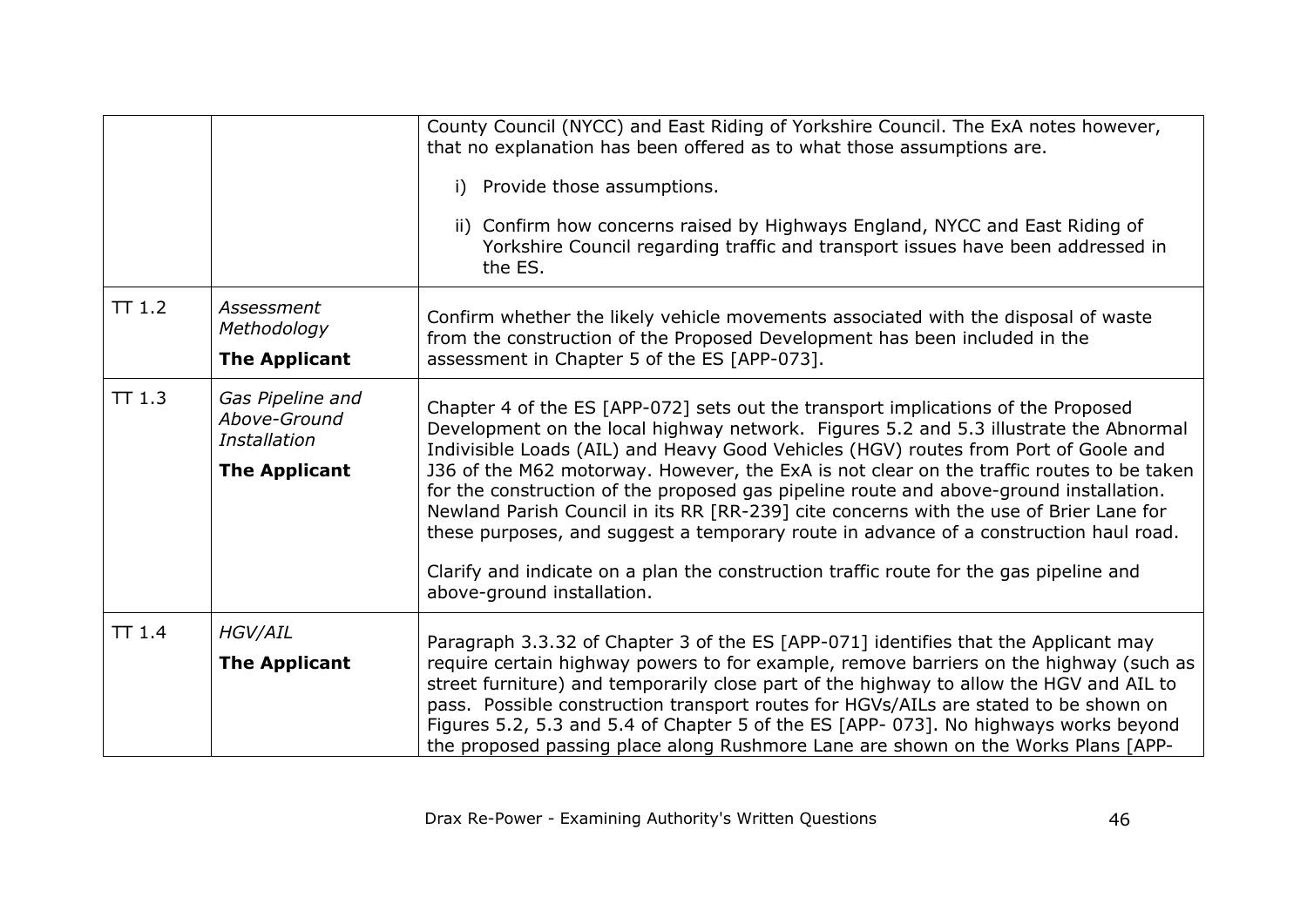|        |                                                               | $009$ ].                                                                                                                                                                                                                                                                                                                                                                                                                                                                                                                                                                                                                                                                                                                                                                                                                                                                                                                                                                                                                                                                                                                           |
|--------|---------------------------------------------------------------|------------------------------------------------------------------------------------------------------------------------------------------------------------------------------------------------------------------------------------------------------------------------------------------------------------------------------------------------------------------------------------------------------------------------------------------------------------------------------------------------------------------------------------------------------------------------------------------------------------------------------------------------------------------------------------------------------------------------------------------------------------------------------------------------------------------------------------------------------------------------------------------------------------------------------------------------------------------------------------------------------------------------------------------------------------------------------------------------------------------------------------|
|        |                                                               | Explain the extent to which effects associated with any highways works along Rushmore<br>Lane have been assessed.                                                                                                                                                                                                                                                                                                                                                                                                                                                                                                                                                                                                                                                                                                                                                                                                                                                                                                                                                                                                                  |
| TT1.5  | Waterborne Freight<br><b>The Applicant</b>                    | Both the Canal & River Trust and the Commercial Boat Operators Association in their RR<br>[RR-235 and RR-288] state that waterborne freight should be explored fully to maximise<br>potential usage of the river. Paragraphs 4.10.1 and 4.10.2 of Chapter 4 of the ES [APP-<br>072] state that Drax Jetty was discounted for use because the necessary works to<br>facilitate its use would have resulted in significant environmental effects, particularly<br>from dredging. Paragraph 4.10.3 and Figure 5.2 of Chapter 5 of the ES [APP-073] state<br>and illustrate that the Port of Goole will be used for AILs.<br>i) Clarify whether Drax Jetty could have been used for other construction deliveries<br>without the need for facilitating works and if so, why it was not considered within<br>the scope of the ES.<br>ii) Clarify why the Port of Goole is only being used for AILs and not other<br>construction deliveries.<br>iii) Respond to the points raised by the Canal & River Trust and the Commercial Boat<br>Operators Association particularly in respect to the "Government's Water"<br>Preferred Policy". |
| TT1.6  | Drax Jetty<br><b>North Yorkshire</b><br><b>County Council</b> | Provide comment on the Applicant's assertions stated within paragraph 4.10.2 of<br>Chapter 4 of the ES [APP-072] on the investigation and discounting of waterborne<br>freight being used.                                                                                                                                                                                                                                                                                                                                                                                                                                                                                                                                                                                                                                                                                                                                                                                                                                                                                                                                         |
| TT 1.7 | <b>Public Rights of Way</b><br><b>The Applicant</b>           | Paragraph 5.8.16 of Chapter 5 of the ES [APP-073] states that during the construction<br>phase of Stage 1, a number of Public Rights of Way (PRoW) may need to be temporarily<br>closed in order to remove any potential for conflict between pedestrians and                                                                                                                                                                                                                                                                                                                                                                                                                                                                                                                                                                                                                                                                                                                                                                                                                                                                      |